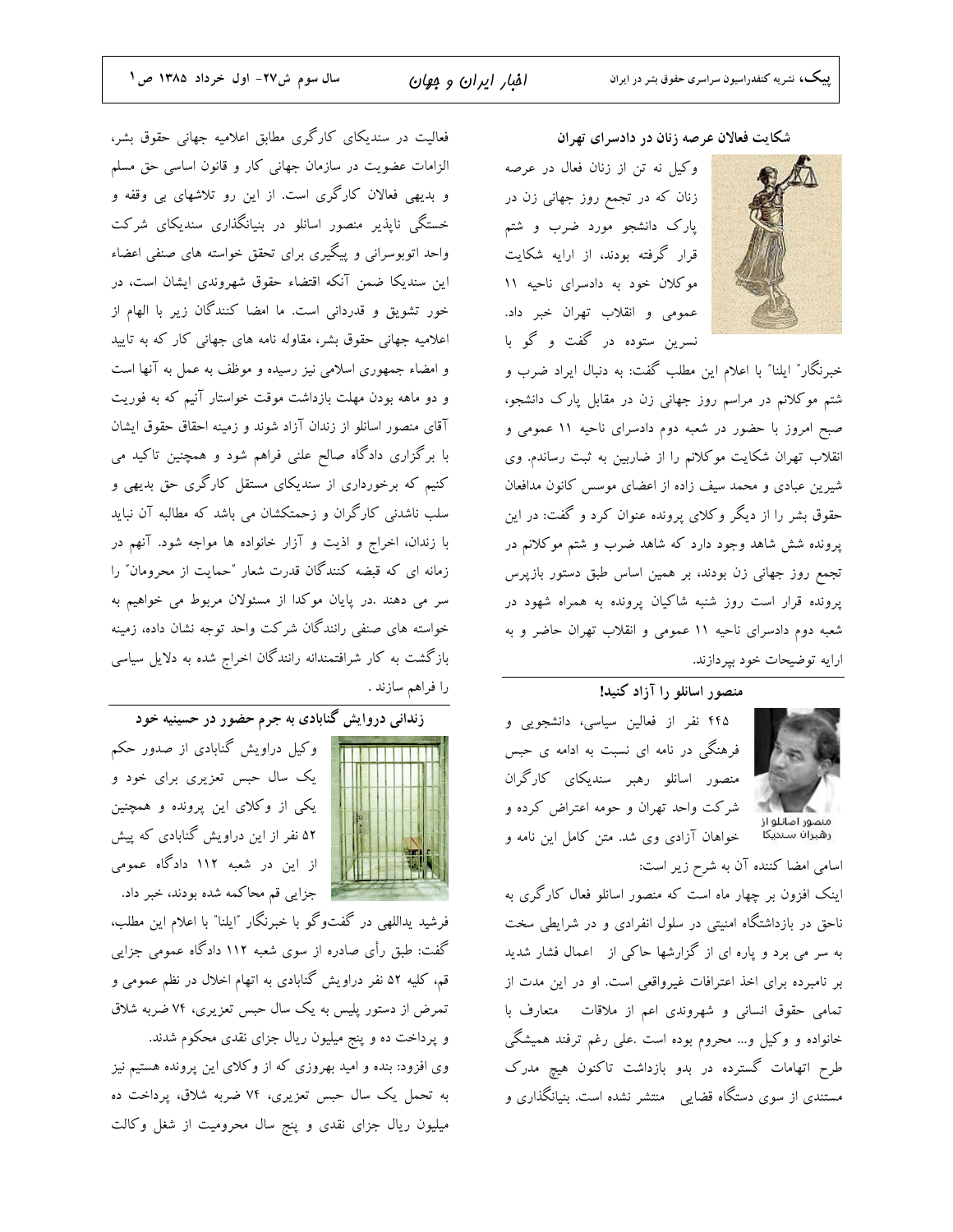محکوم شدیم. وکیل دراویش گنابادی تصریح کرد: موکلانم پیش از این به مدت ۱۵ روز در بازداشت موقت بهسر بردند و سیس با قرار كفالت و وثيقه آزاد شدند.

## زهرا كاظمى

وکیل اولیای دم زهرا کاظمی نسبت به اظهار نظر دادستان کل کشور در مورد این پرونده قبل از اتخاذ تصمیم از سوی قضات هيات تشخيص ديوان

عالی کشور، انتقاد کرد. محمد سیفزاده در تماس با خبرگزاری کار ایران (ایلنا) در واکنش به اظهارات دادستان کل کشور که موضوع فوت زهرا كاظمى را قتل شبهعمد دانسته بود، گفت: موضوع این پرونده طبق بند ب ماده ۲۰۶ قانون مجازات اسلامی قتل عمد است و دادگاه تجدیدنظر هم این موضوع را تایید و استناد دادگاه بدوی مبنی بر موضوعیت ماده ۲۵۵ قانون مجازات اسلامی در این پرونده را نیز رد کرده است. وکیل اولیای دم زهرا کاظمی در ایرادی دیگر نسبت به اظهارات دادستان کل کشور، گفت: با توجه به اینکه این پرونده در هیات تشخیص دیوان عالی کشور مطرح است و در اواسط شهریور ماه برای مطالعه مستشاران به داخل شعبه میرود، خلاف قانون است که دادستان کل کشور پیش از تصمیم قضات هیات تشخیص در مورد این پرونده اظهار نظر ماهوی کند چون ممکن است که شایبه خطدهی به قضات مستقل دیوان عالی کشور به ذهن متبادر شود.

اخراج ۷ هزار کارگر سیدمصطفی سیدهاشمی در مراسم افتتاح ساختمان کمیته امداد

مراغه با اعلام این مطلب افزود: اصلاح مصوبهی شورای حقوق و دستمزد برای تثبیت کار کارگران در کارخانجات ضروری است. وی گفت: افزایش حقوق کارگران به میزان ۵۳ درصد نسبت به سال گذشته برای بخش صنعت، صنعتگران و تولیدکنندگان بسیار سنگین است و اگر به مصوبه حقوق کارگران در شورای حقوق و دستمزد کارگران تجدیدنظر نشود، شاهد اخراج کارگران زیادی از کارخانجات در سال جاری خواهیم بود.

مقرمات مف*اکمه سران <sub>ر</sub> ژ*یم م*ِمهوری اسلامی را فراه*م *کن*یم

تهدید دانشجو یان معترض دانشگاه رجایی



در چند روز گذشته از طرف اداره ی کل حراست وزارت آموزش و پرورش نامه هایی به منزل حداقل یکصد نفر از دانشجویان معترض دانشگاه رجایی ارسال شده و در آن رسما خانواده ها را تهدید به اخراج فرزندانشان از دانشگاه نموده اند .

در این نامه تحصن بیش از نود درصد از دانشجویان این دانشگاه، تحرکات تعدادی اخلالگر معرفی شده و از خانواده ها خواسته شده است فرزندان خود را كنترل كنند .

متن این نامه های تهدیدآمیز به شرح زیر است:

ولى محترم آقا/خانم .... سلام عليكم

با احترام از آنجا که جمعی از دانشجویان این دانشگاه خواستار رفع برخی مشکلات صنفی خود بوده اند، کمیته ای با حضور مسئولان ذیربط و نمایندگان دانشجویان تشکیل و نسبت به بررسی و حل و فصل موارد، تصمیماتی را اتخاذ نموده اند. متاسفانه در این میان تعداد معدودی دانشجو به بهانه های مختلف ضمن اخلال در نظم عمومی دانشگاه و سلب آسایش دیگر دانشجویان و اساتید، از رفتن به کلاس خودداری نموده و علیرغم خویشتن داری و قول پیگیری از سوی مسئولین ، و تحرکات قانون شکنانه ی خود در دانشگاه ادامه می دهند،که با کمال تاسف فرزند شما نیز در این عده حضور دارد. انتظار می رود راهنمایی های مشفقانه ی شما ولی محترم مانع از برخورد انضباطی دانشگاه با ایشان گردید که از جمله عواقب سوء احتمالي آن تعليق تحصيل و … نامبرده خواهد بود. با تشکر فراوان حراست دانشگاه شهید رجایی

جلوگیری از حضور ایران در شورای حقوق بشر سازمان ملل



۶۵ کشور عضو سازمان ملل خواستار عضویت در شورای جدید حقوق بشر سازمان ملل هستند که عده ای از این

شورها حقوق بشر را رعايت نمي كنند.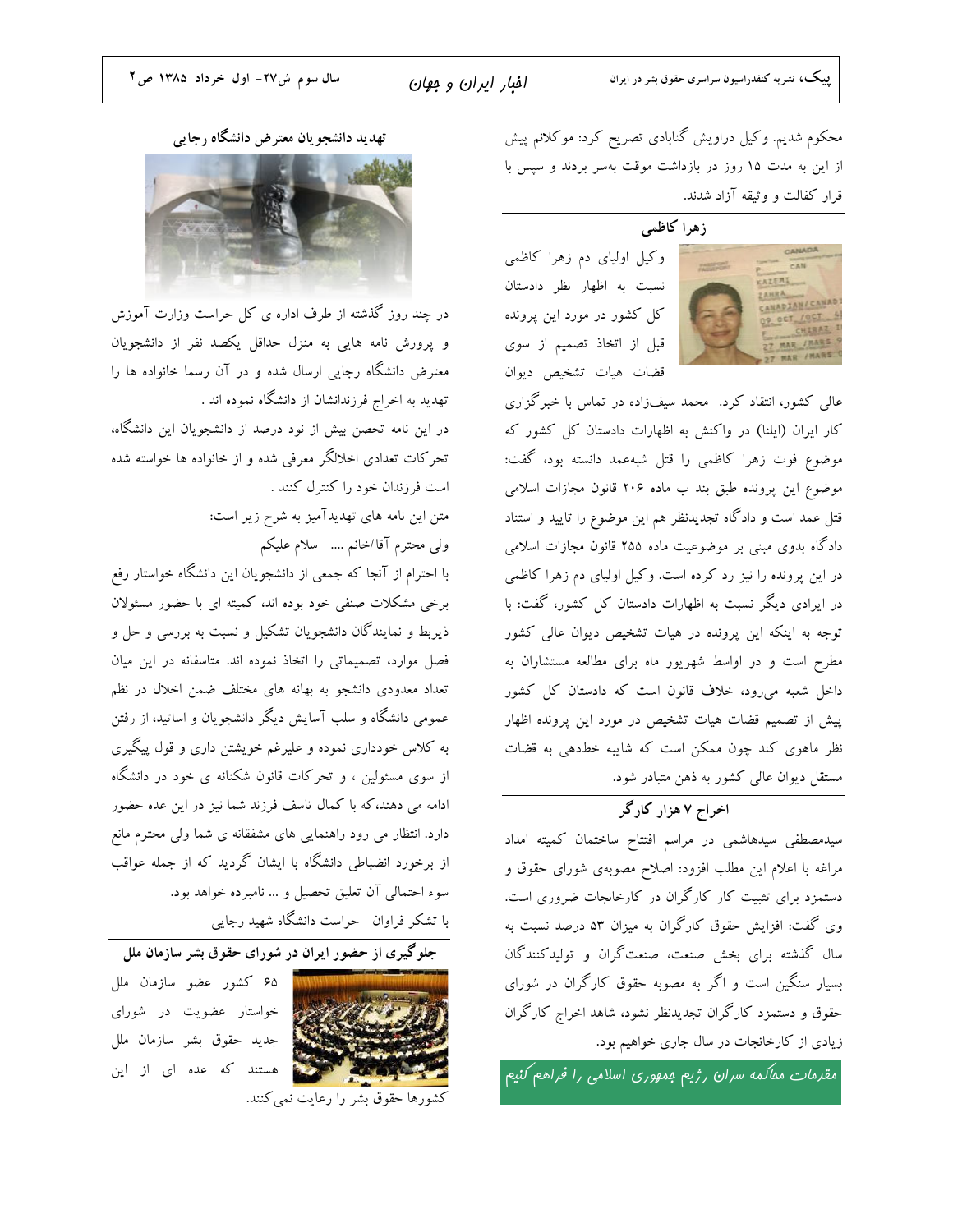سازمان دیدبان حقوق بشر از سازمان ملل میخواهد تا از عضویت هفت کشور آذربایجان، کوبا، ایران، چین، یاکستان و روسیه در این شورا جلوگیری کند و اجازه حضور این هفت کشور در شورای حقوق بشر سازمان ملل را ندهد.

کنت روت رئیس دیدبان حقوق بشر همچنین تردید خود را از اجازه شرکت کشورهایی مانند هند آفریقای جنوبی و ونزوئلا ابراز میدارد ولی از مخالفت با شرکت آمریکا در این شورا خودداری کرد. شورای جدید حقوق بشر سازمان ملل علیرغم مخالفتهای آمریکا در ماه مارس شکل گرفت، آمریکا خواستار آن بود که یک کرسی دائم همراه با حق وتو را در این سازمان کسب کند. کشورهایی که خواستار عضویت در این شورا هستند برای کسب کرسی نیاز به رای ۹۶ کشور عضو دارند تا بتوانند به عضویت این شورا درآیند. رای گیری انتخابات این شورای مخفی خواهد بود. کشورهایی که به عضویت این شورا در خواهند آمد باید بپذیرند که وضعیت حقوق بشر در کشور متبوعشان بطور مستمر زیر نظر باشد تا بتوانند عضويت خود را در اين شورا حفظ كنند. در کمیسیون حقوق بشر منحل شده کشورهایی که خود حقوق بشر را شدیدا زیر پا میگذاشتند شرکت داشتند که میتوانستند از

این طریق اجرای مجازاتها بر علیه خود جلوگیری کنند. کنت روت معتقد است، اینکه کشورهایی مثل برمه، نپال، کره شمالی، سودان، روسیه سفید و ساحل عاج تقاضای عضویت نکردهاند خود نشان از آن دارد که این شورا بهتر از کمیسیون قبلی عمل خواهد کرد.

<u>, تنه ۹۲ دولت ایران در مبارزه با اشکال مختلف فساد اداری ۹۲</u>



بانک جهانی در گزارشی با عنوان «گزارش وضعیت جهانی» به بررسی وضعیت فساد اداری در کشورهای مختلف جهان و مبارزه دولتها با این

پدیده پرداخته است. در این گزارش شاخص ادراک فساد در ایران ٢/٩ اعلام شده که بدین ترتیب این کشور در میان ١٥٩ کشور جهان از نظر گستردگی فساد اداری در جایگاه نود و دوم جای گرفته است. شاخص ادراک فساد ارقامی از ۰ تا ۱۰ را در بر می گیرد که هر چه این رقم کمتر باشد دلالت بر فساد اداری بیشتر دارد. سنگاپور با شاخص ادراک فساد ۹/۴ به عنوان سالمترین كشور دنيا از نظر فساد ادارى شناخته شده است. سوئد با شاخص

ادراک فساد ۹/۲ و سوئیس با شاخص ادراک فساد ۹/۱ نیز به ترتیب در ردههای بعدی قرار دارند. کره شمالی نیز با شاخص ادراک فساد ۱/۵ فاسدترین کشور جهان از این نظر معرفی شده است.

بانک جهانی در ادامه گزارش خود شاخص مبارزه با فساد در ایران را ۵۹/۰ اعلام و رتبه دولت ایران از نظر مبارزه با فساد در میان ۱۵۹ کشور جهان را ۹۲ تعیین نموده است.

شاخص مبارزه با فساد ارقامی از منفی ۲/۵ تا ۲/۵ را در بر می گیرد که هر چه این رقم بیشتر باشد دلالت بر مبارزه گستردهتر با فساد دارد. فنلاند با نمره ۲/۵ نخستین کشور دنیا از نظر مبارزه با فساد اداری شناخته شده و سنگاپور با ۲/۴۴ و نیوزلند با ۲/۳۸ به ترتیب در مراتب بعدی قرار دارند

.<br>تفنگداران ما با خونسردی بیگناهان عراق<sub>ی (</sub>ا می کشند



به گزارش خبرگزاری فرانسه، جان مورتا، از قانون گذاران آمریکایی که از افسران بازنشستهی ارتش آمریکا نیز می م آن باشد، به خبرنگاران گفت: نیروهای ما

بیش از حد واکنشی شدهاند. چرا که فشار بر روی آنها بسیار زیاد است. به همین دلیل آنها با خونسردی مردم بیگناه را می کشند. وی افزود: هیچ تبادل آتشی وجود ندارد که به واسطهی آن کسی کشته شود. هیچ بمب جادهای که باعث قتل این مردم بیگناه شود، وجود ندارد. مجلهی تایمز در گزارش ۲۷ مارس خود به نقل از یک گروه حقوق بشری و ساکنان شهرک حدیثه در عراق، اعلام کرد: نیروهای آمریکایی با انداختن خمپاره و تیراندازی وارد خانهایی شده و ۱۵ تن از اهالی غیر مسلح این خانه از جمله زنان و کودکان را کشتند. مورتا گفت: تعداد تلفات دو برابر بیشتر و اوضاع بسیار وخیمتر از آنچه گزارش میشود، است.

سرهنگ سین گیپسون، سخنگوی تفنگداران آمریکایی در گفتوگو با تایمزنظامی گفت: من نمیدانم که مورتا این اطلاعات را از کجا آورده است. می توان در این مورد تحقیق و بررسی کرد. مورتا از معتقدان جدی جنگ عراق گفته است که چنین اقداماتی در نتیجهی طراحی نامناسب و عدم آموزش و تعداد نامناسب نیروها در عراق میباشد. وی تاکید کرد: به نظر من فشار بیش از حد و تمدید حضور نیروها در مناطق جنگی بخش جدی این مشکل میباشد.این افراد تحت فشارهای دائم قرار دارند و همین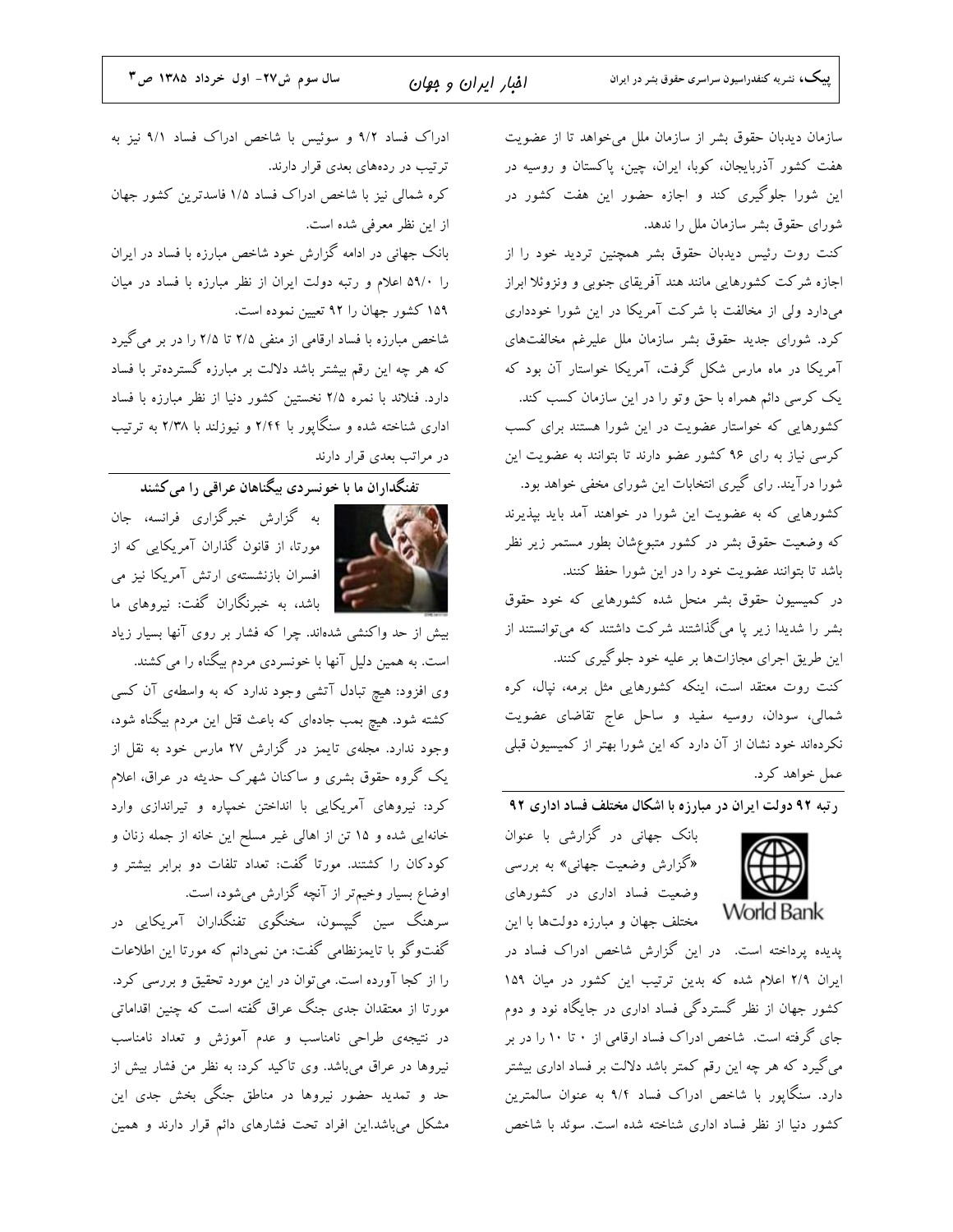امر آنها را وادار به اقدام این چنینی می کند. مورتا شش ماه قبل با ارائهی قطعنامهای به کنگره برای خارج کردن نیروهای آمریکایی از عراق، واشنگتن را شگفتزده کرد. این دمکرات آمریکایی گفت: از آن زمان تا کنون ما ۳۷۰ آمریکایی را از دست دادهایم وماهانه ۹ میلیارد دلار خرج کردهایم. ما فقط یک هزار عراقبی را طی ماه گذشته به کام مرگ فرستادهایم. حالا خود تصور کنید تاثیر این حوادث بر سربازان چگونه خواهد بود.

.<br>زنان و کودکان نخستین قربانیان قاچاق انسان در جهان



خبرگزاری فرانسه از وین گزارش داد: دفتر سازمان ملل در زمینه مواد مخدر و جنایت گزارشی اعلام کرد که زنان و کودکان اولین قربانیان قاچاق انسان در

جهان به شمار میروند. این دفتر در گزارش خود ضمن اظهار تاسف در زمینه نبود واکنش موثر در برابر این نوع از قاچاق افزود: در عمل، هیچ کشوری در جهان از روند قاچاق انسان به دور نبوده است. گزارش می|فزاید: ۱۲۷ کشور به ویژه در آسیا و شرق اروپا به عنوان کشورهای اصلی که افراد در آن قربانی قاچاق انسان هستند، شناسایی شدهاند. در همین حال، ۱۳۷ کشور به عنوان کشورهای مقصد قاچاق انسان به ویژه در اتحادیه اروپا، آمریکای شمالی، کشورهای حوزه خلیج فارس، اسرائیل، ترکیه، چین و ژاپن تعیین شدهاند. ۷۷ درصد از پروندههای قاچاق انسان به زنان، ۳۳ درصد به کودکان و ۹ درصد به مردان مربوط میشود. این درحالیست که سوءاستفاده جنسی ازجمله اهداف قاچاقچیان انسان است که ۸۷ درصد از موارد قاچاق را تشکیل میدهد و ۸۲ درصد نیز به اهداف دیگر ازجمله کار اجباری مربوط میشود .این دفتر در ادامه می|فزاید: تلاشها برای مبارزه با قاچاق به علت نبود اطلاعات دقیق همگی با عدم موفقیت مواجه میشوند. دفتر سازمان ملل در زمینه مواد مخدر و جنایت در این راستا، تمامی کشورهای جهان را به همکاری تنگاتنگ برای مبارزه و کاهش قاچاق انسان در سراسر جهان فراخواند.

۲ میلیون نوزاد، ظرف ۲۴ ساعت پس از تولد می میرند گزارشی که بیناد خیریه نجات کودکان، انتشار داده نشان می دهد که بسیاری از مرگ های نوزادان قابل اجتناب است. مرگ های ناشی از عفونت ها، زایمان خطرناک و کمی وزن نوزادی که تازه

متولد شده از این گونه مواردند. بنیاد خیریه مورد بحث می گوید که هرسال قریب به دو میلیون نوزاد در ظرف ۲۴ ساعت پس از تولد می میرند و خاطرنشان می سازد که تدابیر ساده بهداشتی یا آموزشی درباره خطرات زایمان می تواند از بسیاری از این مرگ

ها جلوگیری کند. به عقیده بنیاد نجات کودکان، اگرچه کشورهای فقیرتر غالبا بیشترین مشکلات را دارند ولی برخی از آنها توانسته اند که با صرف مبلغ نسبتا کمی، از طریق پرداختن به مسائل ضروری اولیه مانند واکسینه کردن مادران در برابر بیماری کزاز و تربیت قابله های مجرب، شمار مرگ نوزادان را کاهش دهند. از نتیجه گیری های گزارش چنین برمی آید که برای یک مادر، کشورهای اسکاندیناوی امن ترین و کشورهای آفریقایی خطرناک ترین محل است. بنیاد نجات کودکان همچنین با درنظر گرفتن عواملی مانند مرگ های درحین زایمان، درصد زنانی که از وسایل مدرن برای پیشگیری از بارداری استفاده می کنند و نیز نرخ باسوادی مادران، شاخصی را تهیه کرده که نشان می دهد کجای دنیا امن ترین محل برای یک مادر است. در این فهرست که پس از بررسی وضعیت ۱۲۵ کشور تهیه شده سوئد امن ترین کشور بوده و سایر کشورهای اسکاندیناوی در زمره ده کشور صدر لیست قرار می گیرند. کشور آفریقایی نیژر، خطرناک ترین کشور برای یک مادر شناخته شده و به اتفاق ۹ کشوردیگر آفریقایی ده کشوری اند که در آخرین رده قرار گرفته اند.

روز جهانی آزادی مطبوعات؛ چالش ها و دستاوردها



بهگو*انای سوم ماه مه روز جهانی* آزادی مطبوعات است و سازمان آموزشی علمی و فرهنگی استان میکند.<br>مستقیمات استان استان مال متحد، یونسکو،

این مناسبت را در سال ۲۰۰۶ به عنوان "روز آزادی مطبوعات و مبارزه با فقر" نامیده است. در حالی که سازمان ملل متحد بر اهمیت آزادی مطبوعات و رسانه ها بر افزایش آگاهی عمومی و کمک به برطرف کردن مشکلات اجتماعی در کشورهای در حال توسعه تاکید دارد، روزنامه نگاران بسیاری از این کشورها دچار مشکلات زیادی در رابطه با اطلاع رسانی هستند.به گزارش سازمان خبرنگاران بدون مرز، از ابتدای سال ۲۰۰۶ تاکنون ۲۱ روزنامه نگار در سراسر جهان به قتل رسیده اند و ۱۲۰ خبرنگار و ۵۶ وبلاگ نویس نیز در زندان به سر می برند. این در حالی است که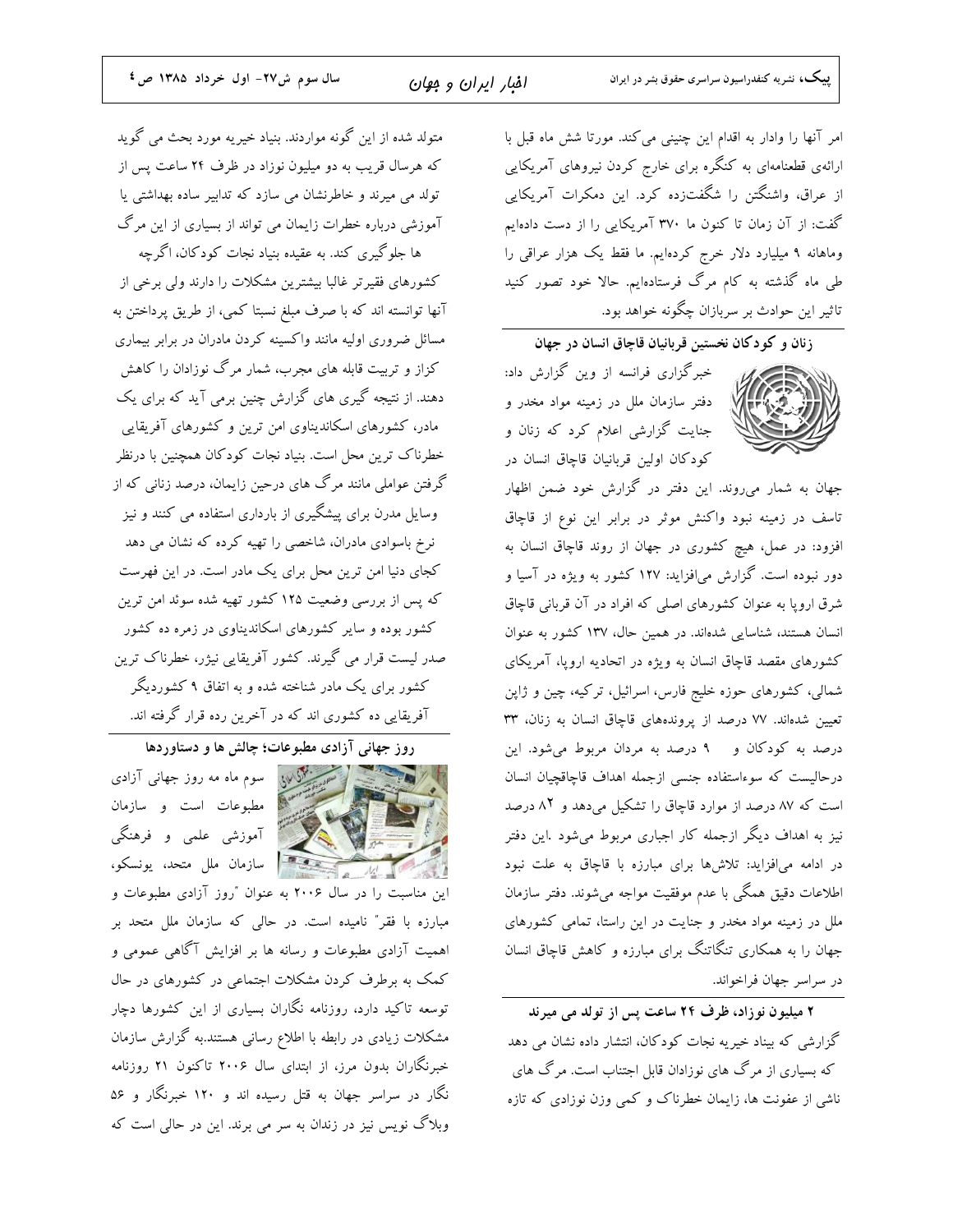با کشته شدن ۶۸ خبرنگار در سال ۲۰۰۵، این سال پرتلفات ترین سال تاریخ مطبوعات جهان نام گرفته است. آزادی مطبوعات از ارکان اصلی مردم سالاری است و آزادی بیان از اصولی است که بر اساس بند نوزدهم اعلامیه جهانی حقوق بشر باید درهمه جوامع رعایت شود و در این ارتباط یونسکو دسترسی آزاد مردم به اطلاعات را بزرگترین اصل آزادی مطبوعات می داند. زیرا آزادی مطبوعات به شفاف سازی عملکرد دولت ها و پاسخگویی بیشتر آنها در برابر شهروندان کمک می کند.

اعتصاب مهاجران اسپانیایی زبان در آمریکا صدها هزار مهاجر اسپانیایی زبان در آمریکا قرار است روز دوشنبه اول ماه مه با برگزاری اعتصاب سراسری خواستار احترام به حقوق خود شوند. سازمان های مدافع حقوق مهاجران در آمریکا روز دوشنبه را "روز بدون مهاجران" نامیده اند.

گروه هایی که این حرکت کارگری را ترتیب داده اند می گویند اعتصاب در پاسخ به بحث های کنگره آمریکا درباره تعیین وضع مهاجران غیر قانونی و اصلاح قوانین مهاجرت این کشور سازماندهی شده است. بیشتر از یازده میلیون مهاجر غیر قانونی در آمریکا زندگی می کنند که بیشتر آنها از مرز مکزیک وارد این کشور شده اند و ۷۵ درصد آنها اسپانیایی زبان هستند.

سازمان های مدافع حقوق مهاجران خواستار قانونی شدن اقامت مهاجران غیر قانونی هستند. به علت اختلاف ساعت مناطق مختلف آمریکا هنوز دامنه این اعتصاب مشخص نیست، ولی برگزار کنندگان پیش بینی می کنند میلیون ها نفر در آن شرکت کنند. تظاهرات در شهر واشنگتن قرار است ساعت دو بعد از ظهر برگزار شود. در همین حال، خبرگزاری ها از برگزاری چندین تظاهرات مختلف در شیکاگو، میامی و نیو اورلئان خبر داده اند و در مکزیک نیز ده ها هزار نفر در حمایت از همزبانان خود در آمریکا تظاهرات کردند.

### 'بحث مهاجران'

گیو کشکولی از نمایندگان اتحادیه کارگران صنعت کشاورزی می گوید اعتصاب کارگران مهاجر و خودداری آنها از خریدن کالا و خدمات، اهمیت حضور آنها در اقتصاد آمریکا را به همه نشان خواهد داد. مجلس ایالتی کالیفرنیا که بیشترین تعداد مهاجرغیر قانونی در آن حضور دارند، به طور رسمی از اعتصاب

روز دوشنبه حمایت کرده است و می گوید این اقدام نقش مهم مهاجران در جامعه و اقتصاد آمریکا را به خوبی آشکار خواهد کرد. این در حالی است که محافظه کاران آمریکا می گویند توجه بیش از اندازه ای به قانونی کردن اقامت مهاجران غیرقانونی می شود و خواستار تشدید مجازات های در نظر گرفته شده برای این افراد هستند.

تظاهرات هزاران آمريكايي عليه جنگ عراق



در روز شنبه هزاران آمریکایی در تظاهرات عظیمی در نیویورک خواستار پایان دادن به جنگ عراق و خروج هرچه سريعتر نيروهاي آمریکایی از این کشور شدند. ال شارپتون روحاني مسيحى مدافع حقوق بشر که خود در این تظاهرات شرکت داشت گفت که:

" ما امروز به اینجا آمدهایم زیرا این جنگ غیرعادلانه و غیر اخلاقی است." بنا به اطلاعات رسمی نیروهایِ نظامی تنها در ماه آوریل هفتاد سرباز آمریکایی در عراق کشته شده اند و این بیشترین تعداد کشته شدگان آمریکایی در سال جدید میلادی است. اين تظاهرات در منطقه مانهاتن به دعوت نيروهاي هوادار صلح، مدافعان حقوق مدنى، سنديكاها و خانواده سربازان آمريكايي مستقر در عراق انجام شد. در دعوت به این تظاهرات سیندی شهان، مدافع گروه معروف به ″صلح مام″ نیز شرکت داشت که پسر خود را در جنگ عراق از دست داده است. در میان تظاهرکنندگان شخصيتهاي نامي ديگري مانند جسي جکسون مدافع حقوق بشر و سوزان ساراندون هنرپیشه معروف دیده میشدند. گروه های سازمان دهنده این تظاهرات تعداد شرکت کنندگان را بیش از سیصد هزار نفر اعلام کردند. از طرف نیروهای پلیس در اینباره اطلاعی داده نشد.

از زمان شروع جنگ عراق تا بحال ۲۳۹۹ سرباز آمریکایی در این کشور کشته شدهاند. بنا به اطلاع سازمان دهندگان این تظاهرات، خواست شرکت کنندگان علاوه بر پایان دادن سریع به جنگ عراق، علیه حمله احتمالی آمریکا به ایران در ارتباط با مناقشه هستهاي با اين كشور نيز بوده است. مارجوري راموس يكي از شرکت کنندگان در تظاهرات ضد جنگ گفت: "آنها به ما دروغ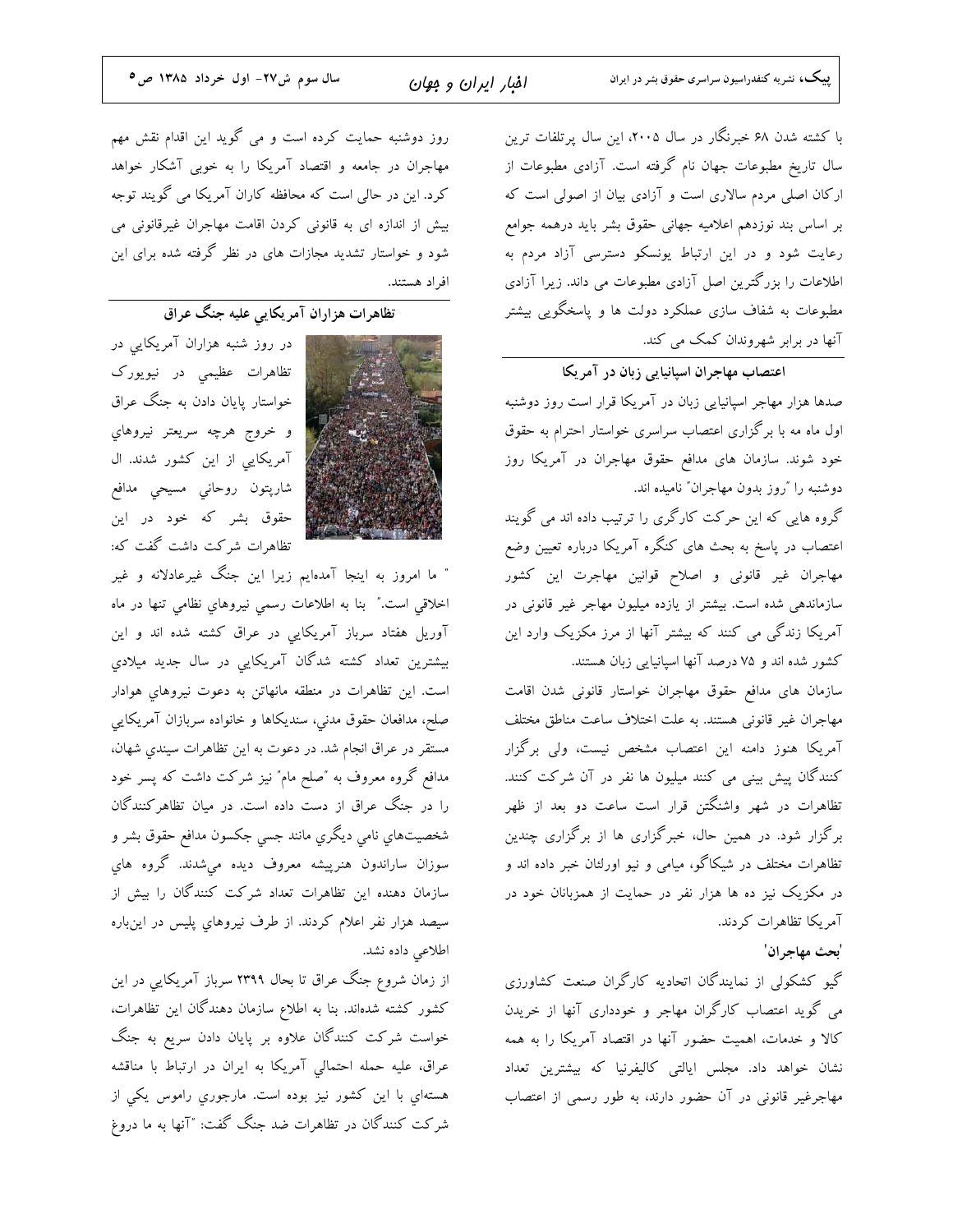گفتند و میخواهند دوباره به دروغپردازي خود ادامه دهند و ما را به دام جنگ با ایران بکشانند.″

محکومیت نماینده سابق اتریش به دلیل نفی هولوکاست

«جان گوندنوس»، یکی از اعضای راست گرای سابق پارلمان اتریش به دلیل نفی هولوکاست به یک سال حبس تعلیقی محکوم شد. به گزارش خبرگزاری فرانسه از وین، وی که من از یک خانواده هم سال سن دارد، از یک خانواده



اشرافی امپراتوری سابق اتریش-مجارستان است. وی در حالی که حکم اعلام شده کمترین مجازاتی است که میتوانست اعمال شود، اعلام کرد درخواست فرجام خواهد کرد.

گوندنوس سال ۲۰۰۵، یک سال پیش از استعفایش از پارلمان در مصاحبههایی، آنچه کشتار یهودیان توسط آلمان و اتریش خوانده میشود را نفی کرده بود

ممانعت رسانه های جمعی از پخش تصاویر تابوت سربازان کانادا



دولت کانادا رسانه های گروهی را از پخش تصاویر تابوت سربازان کانادایی منع کرد. تابوت های چهار سرباز كانادايي كه شنبه

گذشته بر اثر انفجار بمب در افغانستان کشته شدند، روز گذشته به این کشور وارد شد. مقامات اداره دفاع کانادا علت این ممنوعیت را رعایت حقوق شخصی این سربازان ذکر کردند. دولت اوتاوا همچنین اعلام کرده است از این پس در صورت کشته شدن سربازان آن کشور پرچم کانادا را به حالت نیمه افراشته در نمیاورد. این تصمیم دولت کانادا موجب اعتراض سیاستمداران مخالف شده و استیون هارپر نخست وزیر را متهم به ظاهرسازی که ده اند.

دستگیری بیش از ۵۰۰ روزنامه نگار در سال ۲۰۰۵ انجمن جهانی مطبوعات (WAN) اعلام کرد که در روز جهانی مطبوعات گزارش کاملی از وضع اسفناک روزنامهنگاران در جهان منتشر می کند. در پایگاه اینترنتی این انجمن آمده است: «بیش از ۵۰۰ روزنامهنگار و افرادی که در مطبوعات و رسانههای خبری جهان فعالیت می کنند در سال ۲۰۰۵ میلادی دستگیر و به زندان انداخته

شدهانبنابراین گزارش، این روند از چند دهه گذشته آغاز شده است و بسیاری از روزنامهنگاران طی سالیان گذشته دستگیر شدهاند. بسیاری از روزنامهنگاران حتی امروزه در زندان هستند و شمار زیادی از آنان به حبس های بیش از ۲۰ سال محکوم شدهاند. انجمن جهانی مطبوعات ن باور است که از هر فرد، زن و مردی که در راستای مقاصد و همبستگی ملتها تلاش می کند، باید دفاع کرد و این انجمن باید برای رهایی آنان از زندان تلاش کندانجمن جهان مطبوعات در سوم ماه می ۲۰۰۶ میلادی همزمان با روز «جهانی آزادی مطبوعات» گزارش کاملی از نقض حقوق روزنامهنگاران منتشر میکنددر پایان این گزارش، خطاب به ملتهای جهان آمده است: «برای جمع آوری اطلاعات وقت هزینه نکنید؛ زندان<sub>ی کر</sub>دن روزنامهنگاران را متوقف کنید!»

.<br>سازمان ملل: آمریکا باید گوانتانامو را تعطیل کند



أ گزارش يازده صفحه ای کمیته منع شکنجه که روز جمعه، ۱۹ مه، انتشار يافته تاكيد دارد كه حبس مخفيانه افراد از مصادیق شکنجه

محسوب می شود و از آمریکا خواسته است در تبعیت از تعهدات .<br>خود در چارچوب کنوانسیون منع شکنجه، بازداشتگاه هایی را که در چارچوب سیاست مبارزه با تروریسم درخارج از خاک آن کشور تاسیس کرده است تعطیل کند.

در این گزارش تاکید شده که "این کشور امضا کننده کنوانسیون باید به بازداشت افراد در تاسیسات پایگاه واقع در خلیج گوانتانامو خاتمه دهد و این تاسیسات را به کلی برچیند" و گفته است که بازداشتیان این اماکن نباید به کشورهایی بازگردانده شوند که ممکن است در آنها با خطر شکنجه روبرو شوند.

ده عضو گروه کمیته منع شکنجه برای بررسی وضعیت حقوقی بازداشتگاه های آمریکا در خارج در گزارش خود از دولت ایالات متحده می خواهند وجود مکان هایی را که از آنها به عنوان بازداشتگاه استفاده می شود افشا کند. گزارش گروه تحقیق کمیته منع شکنجه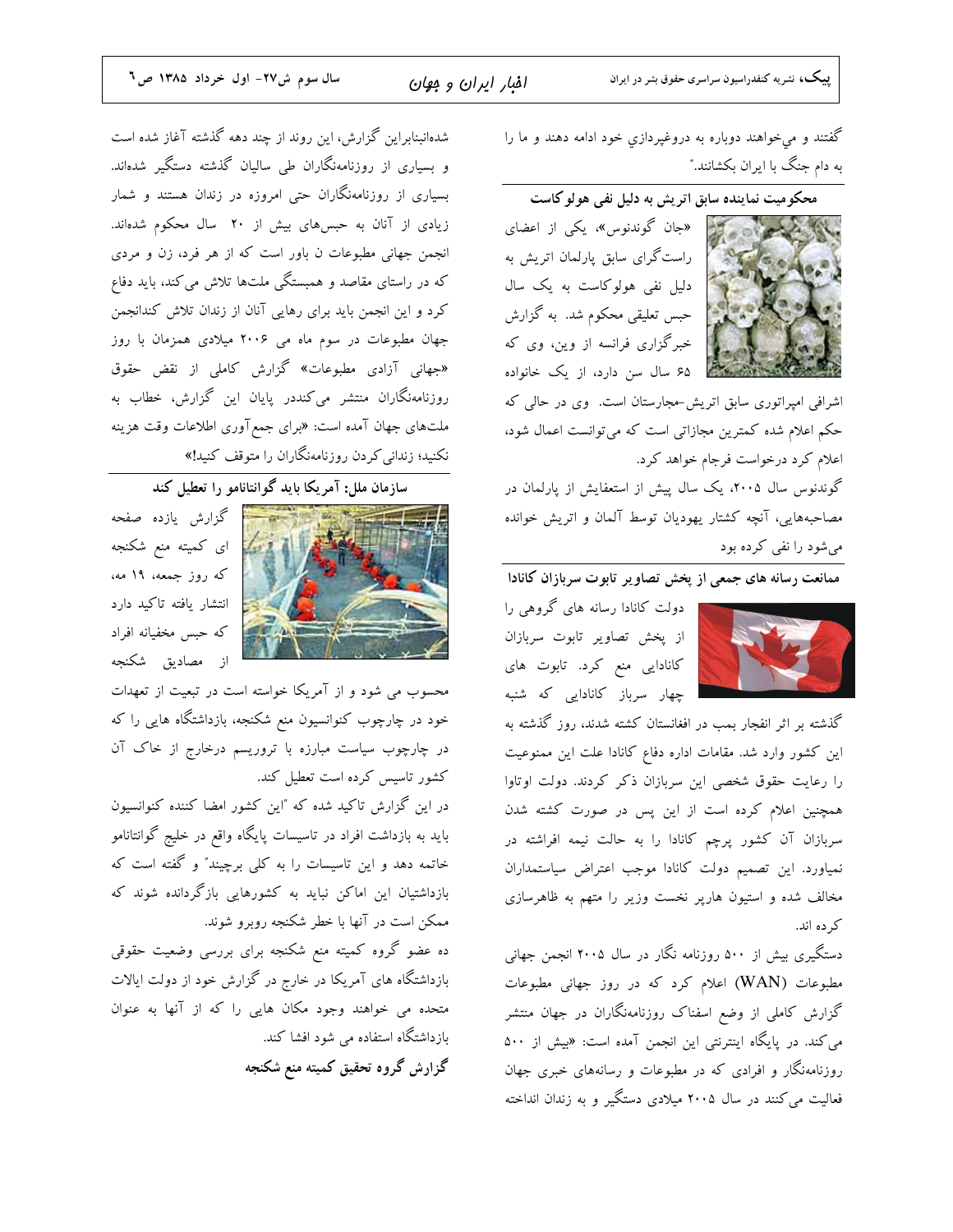آنان در موردشرایط کسانی که بدون دسترسی به حمایت های کافی حقوقی و توجیه قانونی برای مدتی طولانی در بازداشت به سر برده اند ابراز نگرانی کرده اند. در گزارش کمیته منع شکنجه سازمان ملل متحد از آمریکا خواسته شده است تا به هرنوع شکنجه یا سوء رفتار با افراد نظامی یا غیرنظامی بازداشتی در تمام سرزمین های تحت اختیار این کشور خاتمه دهد.

گزارش یازده صفقه ای کمیته منع شکنهه که روز قمعه، ۱۹ مه، انتش*ار یافته تاکید دارد که* میس مففی*انه افرا*ر ا*ز مصا*ریق شُ*ل*نهِه ممسوبِ می شور و از آمریکا فواسته است در تبعیت از تعهرات فور ر, پارپوب كنوانسيون منع شكنبه، بازراشتگاه هايى را که در پارپوب سیاست مبارزه با تروریسم ررفارج از فاک آن کشور تاسیس کرده است تعطیل ننر.

انتقاد از نحوه بازجويي

همچنین، به ایالات متحده گفته شده است که از کاربرد روش های بازجویی که می تواند به منزله اعمال شکنجه یا سوء رفتار محسوب شود، از جمله تحقیر جنسی و استفاده از سگ برای ارعاب بازداشتیان خودداری ورزد. گروه تحقیق سازمان ملل گفته است که کاربرد این روش ها در مواردی به مرگ افراد تحت بازجویی منجر شده و دولت آمریکا را به دلیل ابهام در دستورالعمل های موجود که زمینه آزار جدی بازداشتیان را فراهم کرده مورد انتقاد قرار داده است. ایالات متحده گفته است که اقدامات این کشور در جریان مبارزه بلند مدت علیه تروریسم صورت گرفته و برخی از جنبه های کنوانسیون منع شکنجه در چنین شرایطی لازم الاجرا نیست. کمیته منع شکنجه این استدلال را مردود دانسته و گفته است که ممنوعیت مطلق و همه جانبه انواع شکنجه در زمان صلح و جنگ و در جریان درگیری مسلحانه به یک اندازه اعتبار دارد و کسانی که از مفاد کنوانسیون منع شکنجه تخطی کنند باید تحت تعقیب قانونی قرار گیرند. اوایل سال جاری، کمیته منع شکنجه سازمان ملل متحد برای نخستین بار پس از شش سال از آمریکا

خواست برای ادای توضیحات در جلسه این نهاد در ژنو حاضر شود. گزارش گروه تحقیق کمیته منع شکنجه در مورد رفتار آمریکا با بازداشتیان در خارج از این کشور نخستین گزارشی است که از زمان حملات انتحاری یازدهم سیتامبر سال ۲۰۰۱ و اعلام سیاست دولت آمریکا در مبارزه جهانی با تروریسم انتشار می یابد در حالیکه برخی مدافعان حقوق بشر در مورد پیامدهای اجرای این سیاست ابراز نگرانی کرده اند.

بقيه از صفحه ۹

مي|نجامد! براي آنها حل «بحران اتمي ايران» در گرو «تغيير رژیم» است. برداشت آنها این است که بعد از بمباران هوایی، مردم ایران هم قیام می کنند و رژیم اسلامی از قدرت ساقط میشود. دوباره فرض بر این است که کاراکترهایی شبیه احمد چلبی زمام امور را در ایران به دست خواهند گرفت. بازهم ژنرال زینی و نظامیانی نظیر او هشدار دادهاند که چنین خیالاتی متعلق به یک سیٌّارەی دیگر است! (اپوزیسیون دولت بوش لیبرال&ا نیستند بلکه ژنرالهای ارتشی|ند که خودشان از نزدیک با اوضاع آشنا هستند!) اما عواقب بمباران چه خواهد بود؟ رژیم اسلامی اعلام وضع اضطراری خواهد کرد. هرشکلی از نارضایتی به شدٌت سرکوب خواهد شد. جنبش اصلاحات دست کم براي يک نسل يا دو نسل عقب رانده خواهد شد. هر کسی در راه دموکراسی و حقوق بشر در ایران مبارزه می کند باید این را تشخیص بدهد که اقدامات آمریکا برای هدف آنها نتیجهی معکوس خواهد داد و هرگز به هیچ شکلی از آزادسازی (لیبرالیزه شدن) نخواهد انجامید. اقدامات آمریکا به خودکامگی بیشتر و سرکوب بازهم بیشتر در ایران منجر خواهد شد. ارتجاع در ایران از همیشه پابرجاتر شده، ًو به دنبال آن، عراق نیز به یک فاجعه، یک جهنم واقعی برای آمریکا تبدیل خواهد شد. سخنرانی در دانشگاه نیویورک/ ۲۶ آوریل

در پیکار

با استبداد داغلی و استیلای غارمی باید یکی شویم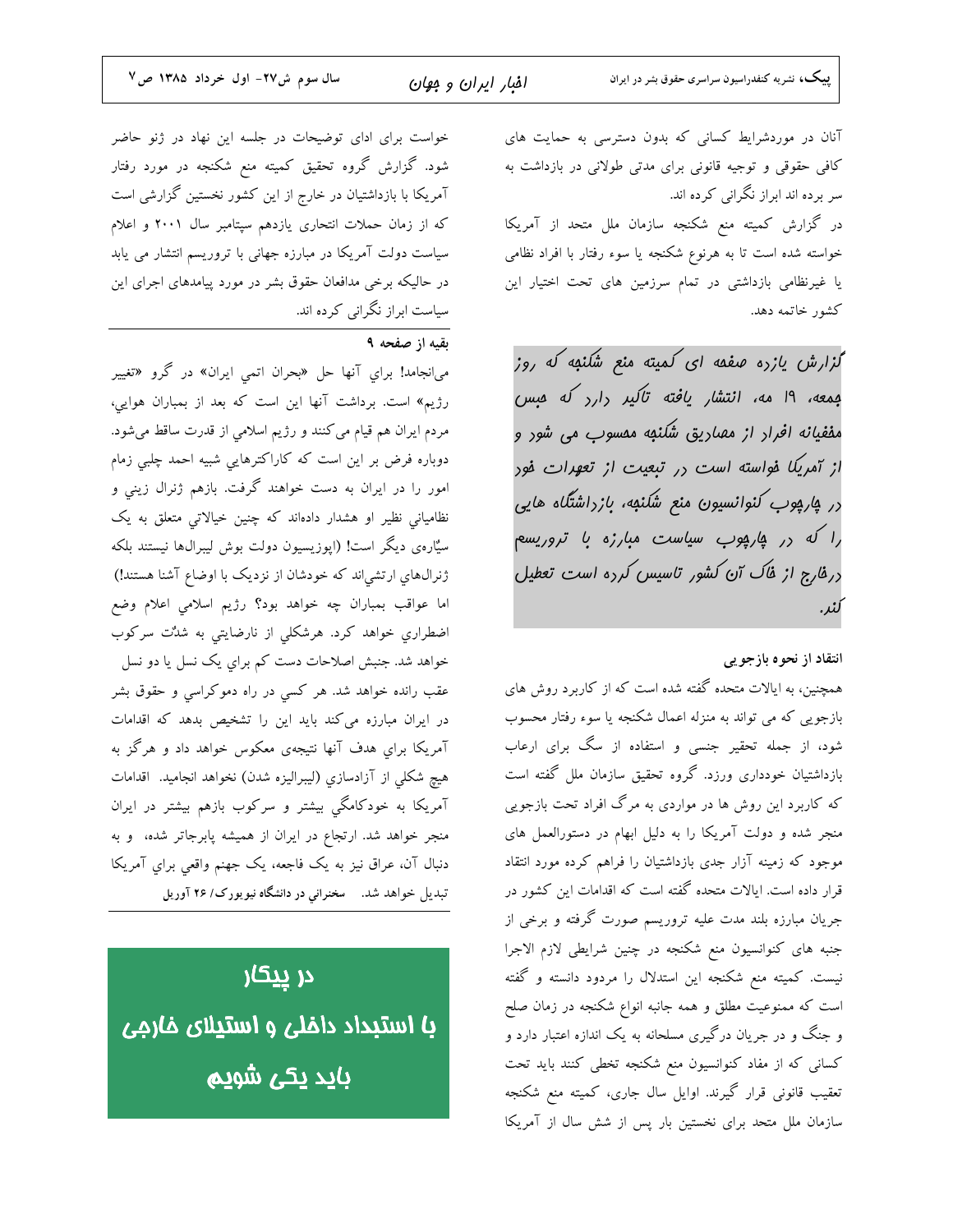فاطمه حقيقت جو

خیزش زنان، یک گام به پیش موضع گیری شفاف محمود احمدی نژاد در مخالفت با برخوردهای خشن علیه زنان و برداشتن سد حضور دختران و زنان در ورزشگاهها ، را از زوایای مختلف می توان به بحث گذاشت؛ اما در این نوشتار

.<br>فارغ از نیات و اهداف او، مایل به بررسی موضوع، با رویکرد به نقش و سهم زنان در صدور این احکام هستم.

دستور اختصاص بهترین مکان ورزشگاهها به زنان و خانواده ها در حالی صادر شد که از مدتها پیش جمعی از دختران و زنان برای تحقق این مطالبه حداقلی خود در مقابل ورزشگاهها به هنگام برگزاری مسابقات ملی تجمع کرده و خواهان ورود به ورزشگاهها بودند. اگرچه خبرهای ناخوشایندی از تحت پیگرد قرارگرفتن برخی از این تجمع کنندگان نیز به گوش می رسد، ولی استقامت آنها برای شکستن این سد، نشانه مهمی از به حرکت در آمدن جنبش زنان در ایران و برداشتن گام های عملی جهت تحقق مطالبات شان بود. درست در روزهایی که هجمه علیه زنان از سوی بخش هایی از حاکمیت و نهاد های نظامی و انتظامی به بهانه مقابله با آنچه آن را بدحجابی می خوانند شدت گرفته است، مخالفت رئیس جمهور با برخوردهای خشن علیه زنان و گشودن در ورزشگاهها به روی دختران به عنوان نماد جریان خود خوانده اصولگرا با هر نیتی همراه باشد، تاییدی است بر موفقیت زنان در دستیابی به یکی از مطالباتشان. هر چند حق انتخاب در مقوله حجاب، آنگونه که بسیاری از زنان جامعه ایران خواهان آن هستند، هنوز تحقق نيافته است. شايد با واكنش شديد علما و روحانيون قم، برخی بر این اعتقاد باشند که این دو دستور نیز در نطفه خفه خواهد شد و آنچه در عمل رخ می دهد، همان برخوردهای ناصحیح دستگاههای حکومتی و لباس شخصی هاست که طی این سالها جامعه با آن درگیر بوده است. ولی شخصا معتقدم نفس اینکه تلاش زنان به تسليم شدن رئيس جمهور محافظه كار و اطرافيان وی منجر شده ، خیزش زنان ایران را گامی به پیش خواهد برد و می توان به موفقیت های بزرگتری در آینده امیدوار بود. این امیدواری وقتی دوچندان می شود که به سالهای عقب تر بازگردیم و آنچه بر زنان گذشته است را به اختصار مرور کنیم:

با پیروزی انقلاب اسلامی ایران گرچه از ابتدا تصور ایجاد محدودیت و کشیدن حصار به دور زنان به اذهان نمی رسید؛ ولی با استقرار حکومت، رفته رفته دیدگاههای مذهبیون تندرو بر تفکرات نوگرایانه مذهبی چیره شد و با اجباری شدن حجاب و ترویج خانه نشینی زنان، از طریق الگوسازی مادران خانه دار، زنگ انزوا برای زنان به صدا در آمد. وضع قوانین تبعیض آمیز و نهادینه شدن نابرابری های اجتماعی به نام اسلامی کردن قوانین مستند به دیدگاههای بعضا طالبانی از اسلام چنان عرصه را به زنان تنگ کرد که شماری از زنان جامعه ایران تحت سیطره مردان از بدیهی ترين حقوق شان محروم شدند.

تجربه تاریخی نشان داده است زنان جامعه ایران هرگاه برای گرفتن خقوق خود تلاش کرده اند موفق شده اند حق شان را از حاکمیت بگیرند و حاکمیت نیز از اعمال زور در اجرای مصوباتش در حوزه زنان تا موفقیت عاجز مانده است. اگر روزی رضاخان نتوانست به اجبار چادر از سر زنان بکشد؛ علما و حاکمیت مذهبی نیز قادر به دیکته کردن عقیده و نظر خود به عنوان نظر برتر نیستند و باید حق زنان در انتخاب نوع پوشش را به رسمیت بشناسد و روزی نیز چنین خواهد کرد، هر چند پذیرش آن برایشان دشوار باشد.

گرچه نگارنده بر اساس اعتقادات دینی خود، حجاب را به عنوان پوشش انتخاب کرده ام و حتی در کشور آزادی چون آمریکا نیز همواره این پوشش را رعایت کرده ام؛ معتقدم زنانی که با قرائت هایی دیگر از اسلام تعریف دیگری از حجاب دارند یا زنان دیگری که اساسا مسلمان نیستند، باید از آزادی کامل در انتخاب سبک زندگی خود برخوردار باشند. این آموزه قرآن است که می فرمايد لااكراه في الدين و برگرفته از سنت اميرالمومنين علي (ع) است که از نقض حقوق زنی یهودی را از مرگ برای خود شدیدتر می داند. بنابراین ضمن تاکید بر این نکته که حق گرفتنی است این موفقیت را به زنان ایرانی تبریک گفته و...... از نمایندگان مجلس می خواهم همانطور که قانون اساسی صراحت دارد خود را نماینده همه مردم ایران بدانند نه نماینده حزب و ارگان متبوعشان و در راستای توسعه آزادیها که حق مسلم مردم ایران است تلاش کنند و اگر نمی توانند اینگونه بیاندیشند، لااقل در برابر آزادی های مردم مانع تراشی نکنند.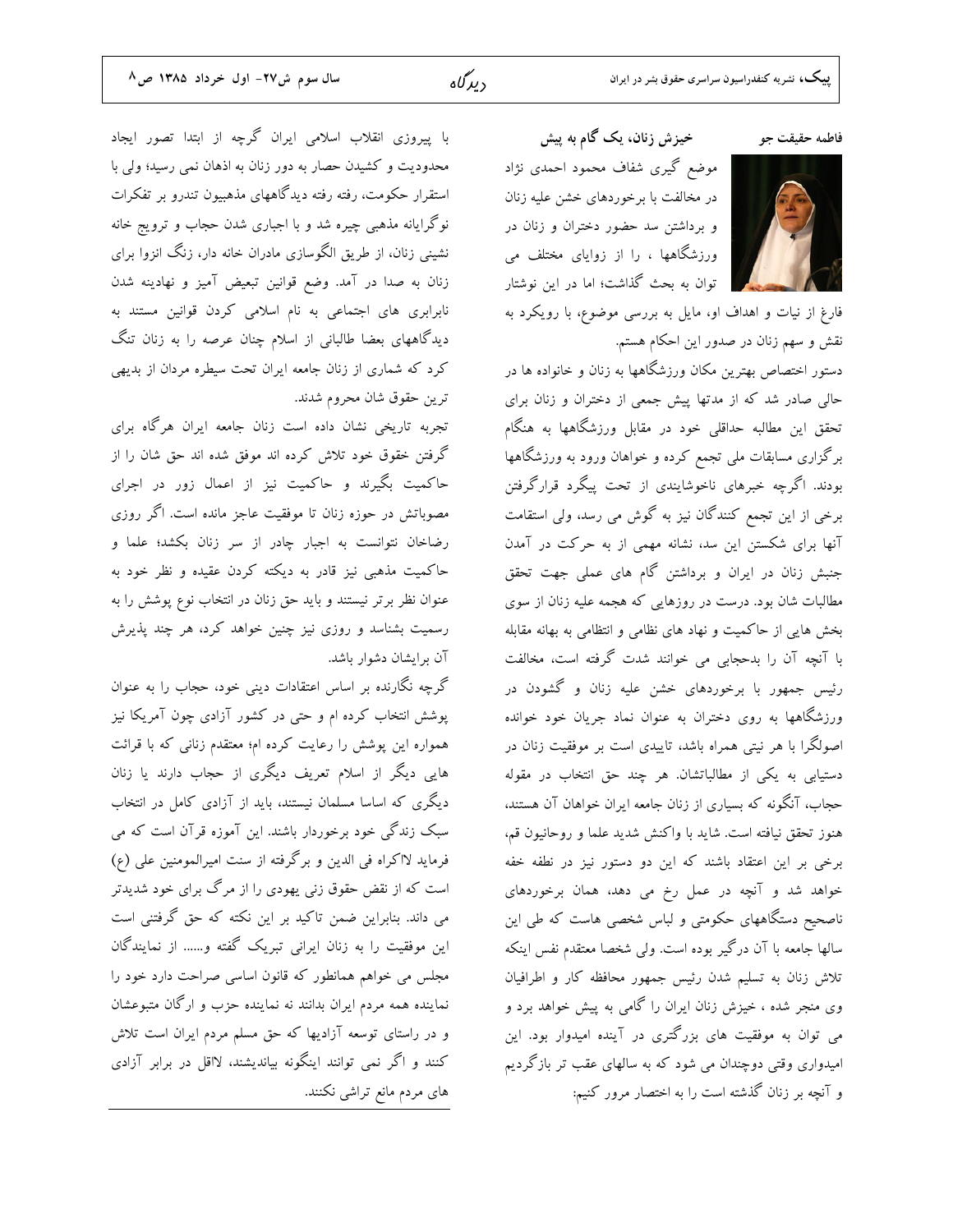یرواند آبراهامیان

كشور. مهمترين شباهت، نابخردي امپراتورمنشانه است يعنى خودمحوری و تکبٌر بیحصر که خیال میکند میتواند واقعیت را به هرنحو که بخواهد، به نفع خودش عوض کند.

آمريكا ، «كاليگولا» ثان<sub>ى</sub>

سياستهاي كابينهى بوش

نسبت به ایران در حال حاضر

شباهت بسیاری دارد با

سیاستهای آن در قبال عراق

پیش از حملهی نظامی به آن

از آنجا که آمریکا سالانه حدود ۵۵۰ میلیارد دلار خرج نیروي نظامی اش می کند، بر این باور است که می تواند نقشه جهان را عوض کند. اگر شما گفتههای بعضی از نظریهپردازان کابینهی کنونی در آمریکا را خوانده باشید متوجه علاقهی آنها به «قدرت» می شوید و اعتقاد آنها به استفاده از زور برای حل مشکلات. می توان گفتههایی از آنها نقل کرد که از سال های ۱۹۳۰ [در آلمان هیتلری] تاکنون هرگز در اندیشهی سیاسی غرب شنیده نشده بود. از آنها میشنویم که جنگ امری طبیعی است. جنگ شخصیت را قوام میبخشد، حال آنکه صلح حالتی زنانه و مبتنی بر ضعف است. کسانی چون رامسفلد (وزیر دفاع) و دیک چینی (معاون رییس جمهور) چنین می|ندیشند که آمریکاییها جنگ را دوست دارند، فقط دوست ندارند در جنگ بازنده باشند؛ و یکی از مهمترین تاریخپردازان چنین نظریهای، که ایدئولوگ کابینهی کنونی برای جنگ در خاورمیانه هم بوده، «برنارد لوئیس» است که گاه از «کالیگولا» [امپراتور خونخوار روم] نقل قول می کند که «در سیاست مهم نیست که مردم از شما تنفُر داشته باشند، فقط باید مطمئن شد که از شما میهراسند و از ترس به شما احترام مي گذارند.»

درست پیش از حمله به عراق، باور آمریکا این بود که دارای چنان قدرتی است که به محض ورود به عراق میتواند هرچه را که بخواهد عوض کند و دوباره به خواست خودش بسازد. ژنرال گاردنر به مشاورانش اطمینان داد که آمریکا فقط سه ماه در عراق خواهد ماند و ظرف آن سه ماه شخصی مانند احمد چلبی را روی کار میآورند و او دولتی سرسپردهی آمریکا برپا میکند، صنعت نفت خصوصی شده و عراق وارد بازار آزاد اقتصادی خواهد شد و کمپانیهای آمریکایی کنترل اوضاع را به دست خواهند گرفت.

آمريكايىها حتا يک قانون اساسى هم براي عراق نوشته بودند كه در همینجا (دانشگاه نیویورک ــ NYU) تدوین شده بود. همان زمان کسانی نظیر ژنرال زینی هشدار میدادند که چنین برنامههایی خیالی و متعلق به یک سیارهی دیگر است! نظریهپردازان دولت بوش را به طور معمول «نومحافظهکار» خواندهاند، من آنها را «نومجنون» مینامم! دو هفته پس از اشغال عراق، شيعيان تظاهراتي با شركت دوميليون نفر به راه انداختند و نشان دادند که چه کسی زور واقعی را در اختیار دارد. به استثناي مناطق کرد نشین، آمریکا هیچ قدرت و اعتباري در عراق ندارد. حال همان سناریو در مورد ایران دارد تکرار میشود. کابینهی بوش خیال می کند با تهدید و دادن اخطار و اولتیماتوم، ایران را میترساند و به زانو در میآورد. مسألهی آنها سلاح هستهای نیست بلکه هرنوع برنامه و نیروي هستهای در ایران است. تصور می کنند چون قدرت و زورشان زیاد است، ایران را «سر عقل» می آورند. اما آنها هیچ چیز از تاریخ ایران نمیدانند. ظرف صد سال گذشته، قدرتهاي امپرياليستې از اين اولتيماتومها به ايران زياد دادهاند. در تاریخ نگاری ایران، کسانی قهرمان تلقی میشوند که همهی این اخطارها را نادیده میگیرند. کسانیِ خائن شمرده میشوند که به این اخطارها تسلیم میشوند.

هر کسی در راه دموکراسی و مقوق بشر در ایران مبارزه می کنر بایر این را تشفیص برهر که اقرامات آمريكا براي هرف آنها نتيههى معكوس فواهر رار و هرگز به هیچ شکلی از آزارسازی (ليبراليزه شرن) نفواهر انڢامير. اقرامات آمريكا به فورکامگی بیشتر و سرکوب بازهم بیشتر در ایران منبر فواهر شر. ارتباع در ایران از همیشه يابر با ترميشور و..

دولت آمریکا همیشه تهدید می کند که اگر این اولتیماتومها مؤثر واقع نشد، آنها از زور استفاده خواهند کرد و دست به بمباران ایران خواهند زد. آنها همزمان ادعا می کنند این کار نه تنها احتمال اتمی شدن ایران را منتفی می کند بلکه به «تغییر رژیم» هم بقیه در صفحه ۷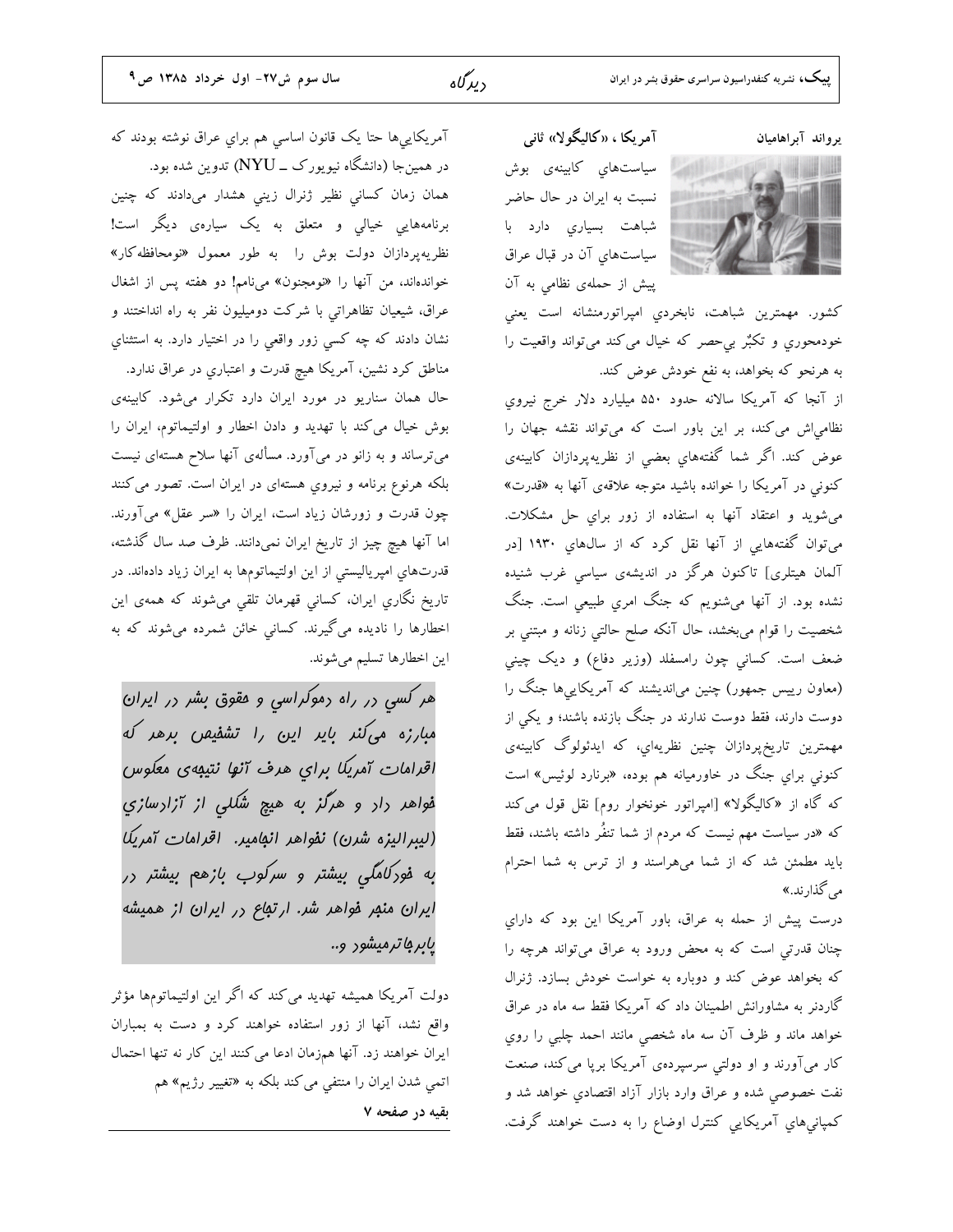ييشرفت چنداني نداشته اند. فقط دو منطقه در جهان – منطقه آمریکای لاتین و کارائیب با ۷ درصد کودک مبتلا به کم وزنی، و منطقه شرق آسیا اقیانوسیه با ۱۵ درصد سوء تغذیه در میان کودکان - پیشرفت خوبی در جهت رسیدن به "اهداف توسعه هزاره سوم" (M.D.G) داشته اند.

پایین ترین آمار مربوط به سوء تغذیه و کم وزنی در میان کودکان کشورهای در حال توسعه در اروپای شرقی و مرکزی و کشورهای مستقل مشترک المنافع دیده می شود.

الگوی کم وزنی در میان کودکان کشورهای صنعتی و پیشرفته یک دست نیست. مثلا نوزادانی که وزنشان کمتر از حد طبیعی است معمولا در خانواده های بسیار فقیر و همچنین اقلیت های قومي متولد مي شوند.

"فرار"

ویتامین ها و مواد معدنی در رشد کودک نقشی حیاتی دارند و هر گونه کمبود آنها، خطر ابتلا به بیماری ها را افزایش می دهد.

مثلا، کمبود "ید" در پخت پز خانگی باعث می شود که هر ساله ۳۷ میلیون نوزاد با احتمال اختلال در قدرت فراگیری روبرو باشند. یونیسف خواستار تدابیر متعددی برای مبارزه با سوء تغذیه در میان کودکان شده است. توزیع کپسول ویتامین آ و تقویت مواد غذایی با مواد معدنی آهن و ید از جمله روش های آسانی است که می تواند در تغییر این وضعیت بسیار مفید باشد. صندوق کودکان سازمان ملل همچنین از دولت های جهان می خواهد تا موضوع تغذیه کودکان را در مرکز سیاست های ملی و برنامه ریزی ها بودجه خود قرار دهند؛ همچنین اطلاعات و منابع بهتری را در مورد تاثیر تغذیه در زندگی و رشد کودکان در اختیار خانواده ها قرار دهند. یونیسف در گزارش تازه خود می گوید دولت ها باید به ویژه تاکید خود را بر دو سال اول زندگی کودک قرار بدهند و در مورد فواید تغذیه از شیر مادر تبلیغات بهتری انجام بدهند. آن ونمن، Ann Veneman، مدير يونيسف، گفت: "عدم پيشرفت در مبارزه با سوء تغذیه، به کودکان و ملل جهان آسیب رسانده است." او در ادامه گفت: "تغذیه یکی از معدود عواملی است که بر بقا، توان فراگیری و نجات از فقر کودک تاثیر حیاتی دارد.″ خانم ونمن هشدار داد که این ارقام دربرگیرنده همه جوانب این مشکل نیست: "برای هر کودکی که به وضوح به سوء تغذیه مبتلاست، چندین کودک در خفا یا بحران تغذیه دست یگر بیان هستند." گزارش یونیسف در مورد خطر گرسنگی در میان کودکان جهان

صندوق کودکان سازمان ملل متحد (یونیسف) می گوید در هر دقیقه، ده کودک در جهان به دلیل نرسیدن مواد غذایی کافی به آنها جان خود را از دست می دهند. یونیسف می گوید یک چهارم از کودکان زیر پنج سال در کشورهای در حال توسعه به کم وزنی مبتلا هستند. این سازمان هشدار می دهد که جهان نتوانسته مشکل سوء تغذیه کودکان را حل کند.

یونیسف می گوید به رغم طرحهای متعدد برای رفع این مشکل، شمار کودکان زیر پنج سال که به دلیل کمبود مواد غذایی به کم وزنی مبتلا هستند از سال ۱۹۹۰ تا کنون فرقی نکرده است.

بنابر گزارش تازه صندوق کودکان سازمان ملل، نیمی از کودکان مبتلا به سوء تغذیه در جهان، در جنوب آسیا زندگی می کنند. این گزارش همچنین می گوید تغذیه ناکافی عامل مرگ پنج میلیون و ششصد هزار کودک در سال است. یکی از اهداف سازمان ملل Millennium Development ) متحد برای هزاره جدید ( Goals)، پاکسازی جهان از فقر مفرط تا سال ۲۰۱۵ میلادی و به نصف رساندن جمعیت بچه های مبتلا به کم وزنی تا همین تاریخ است. اما یونیسف هشدار می دهد که جهان برای رسیدن به این هدف هنوز گام های موفقی برنداشته است. در کل، ۲۷ درصد از کودکان زیر پنج سال در کشورهای در حال

توسعه (۱۴۶ میلیون) غذای کافی برای خوردن ندارند. در سال ۱۹۹۰ این آمار ۳۲ درصد بود.

تقويت غذا

نیمی از کودکان که زیر وزن طبیعی هستند در جنوب آسیا، بنگلادش، هند و پاکستان زندگی می کنند و حدود ۴۷ درصد از کودکان زیر پنج سال هند به کم وزنبی مبتلا هستند.

مناطق شرقی و جنوبی آفریقا، که دوران قحطی مکررا رخ می دهد، پیشرفت در زمینه رفع سوء تغذیه بسیار آهسته بوده است و ۲۹ درصد از کودکان این مناطق با سوء تغذیه روبرو هستند.

در شرق آسیا، چین از سال ۱۹۹۰ به این سو هر ساله به طور میانگین آمار کودکان زیر وزن طبیعی در این کشور را به میزان ۶/۷ درصد کاهش داده است. اما کشورهای دیگر در این منطقه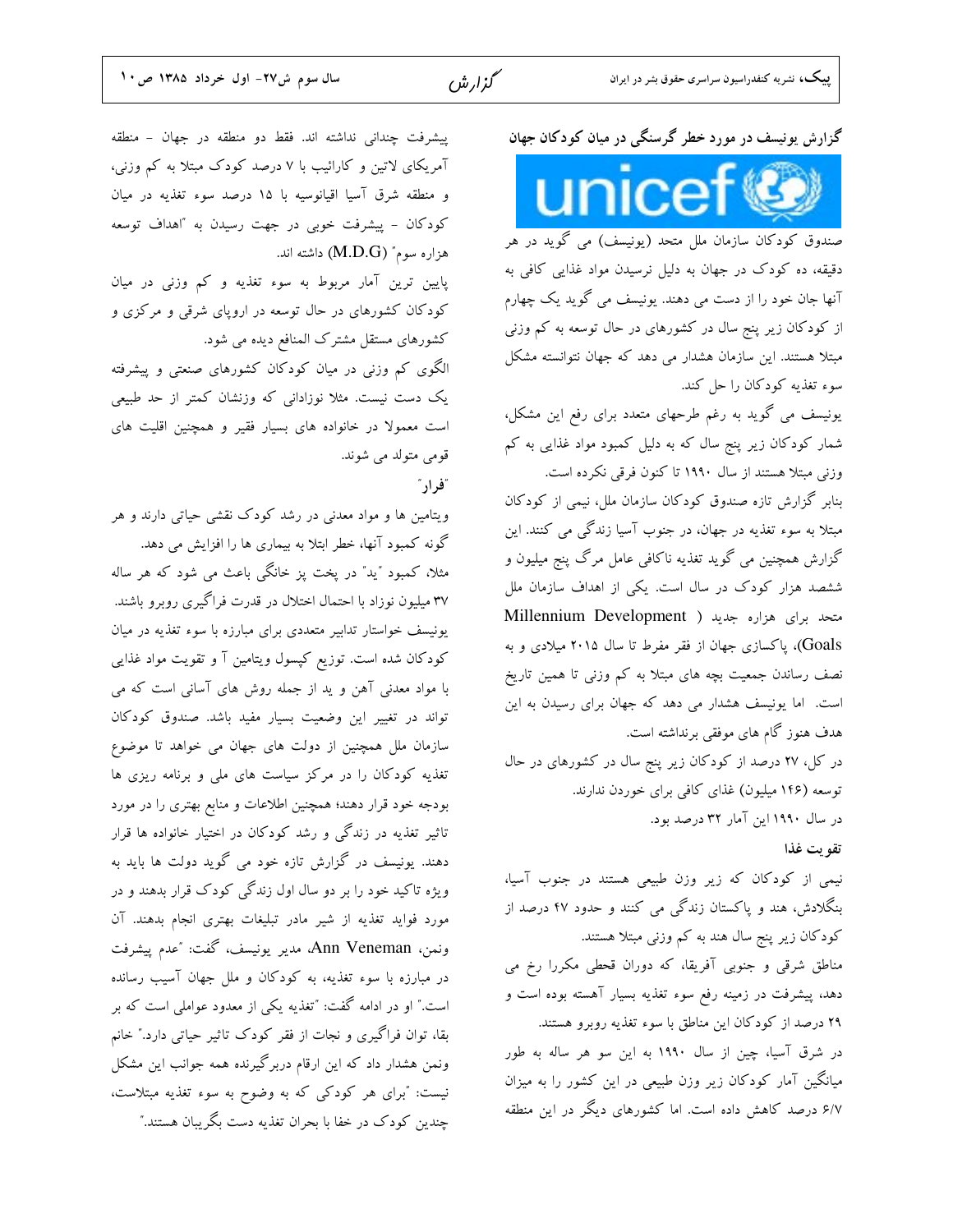گزارش ویژه

خواست تا پیش از اتخاذ این گونه تصمیمات، با مراجع تقلید و علما مشورت كند.

به گزارش سایت "رسا"، آیتالله العظمی ناصر مکارم شیرازی صبح امروز (چهارشنبه) در آغاز درس خارج فقه خود در مسجد اعظم قم، به دستور اخیر رییسجمهوری مبنی بر حضور بانوان در ورزشگاهها اعتراض کرد و اظهار داشت: در همه جای جهان ورزشگاههای فوتبال به عنوان مکانهای ناامنی شناخته میشوند که درگیری، زد و خورد و حتی گاه کشتههایی در پی دارد.

وی با اشاره به پخش مستقیم بازیهای فوتبال از صدا و سیما، افزود: هنگامی که همه در خانه به راحتی میتوانند این مسابقات را به صورت زنده در تلویزیون ببینند، چه ضرورتی وجود دارد که بانوان و خانوادهها در فضای ناامن ورزشگاهها و در این اماکن حضور پیدا کنند؟ چرا مسالهای را که ضرورت ندارد این گونه در جامعه مطرح سازیم تا شوک شدیدی به جامعه وارد شود.

این مرجع تقلید، ضمن حمایت از اقدامات و خدمات رییس جمهوری، بر ضرورت مشورت بیشتر با مراجع و علما تاکید کرد و ادامه داد: رییسجمهوری محترم در این مدت کوتاه که از تصدی ریاست جمهوری میگذرد خدمات بسیاری کرده و در مسیر عدالت گام برداشته است، اما ایشان باید دقت داشته باشند مسائل کشور را یک شبه با یک تصمیم نمیتوان حل کرد.

وی افزود: در هر مسالهای باید به مشاوران آگاه به آن زمینه مراجعه کرد. در مسائل دینی به مراجع و علما، در مسائل اقتصادی به اقتصاددانان، در مسائل سیاست خارجی به آشنایان به سیاست خارجی، آقای رییس جمهوری نباید تنها به مشاوران خودشان در این زمینه قناعت کنند.

آیتالله العظمی مکارم شیرازی، همچنین از ارسال پیامی برای آقای احمدینژاد خبر داد و افزود : من فعلا منتظر پاسخ رییسجمهور هستم و پس از آن به تفصیل در اینباره صحبت می کنم. آيتالله العظمى صافى گلپايگانى: حضور بانوان در مسابقات ورزشی مردان، خلاف شرع و تنازل

ظاهر از مواضع اسلامی است در پی صدور دستور رییس جمهوری به رییس سازمان تربیت بدنی مبنی بر زمینه سازی برای حضور بانوان در ورزشگاهها، آیتالله العظمی صافی گلپایگانی با صدور پیامی، این کار را

خلاف شرع و تنازل ظاهر از مواضع اسلامی برشمرد.

آيت الله ها عليه زنان!



هنوز مرکب دستور احمدینژاد به رییس سازمان تربیت بدنی برای حضور زنان در ورزشگاهها خشک نشده ، اعتراض علیه این دستور در میان محافل مذهبی بنیادگرا، بویژه آیتاللههای خشکهمقدس بالا گرفت. مصباح یزدی ، مکارم شیرازی ، صافی گلپایگانی و لنكراني بشدت مخالف دستور احمدىنژاد هستند. اين آيتاللهها کسانیاند که دولت کنونی خودرا مرید آنها میداند و یارای مقابله با آنها را نخواهد داشت. این حادثه یک محک و یک چالش بزرگ و آشکار با شعار "ما میتوانیم" تیم احمدینژاد است. آيت اله مصباح يزدى

مصباح یزدی اعتراض شدید خود را نسبت به دستور رییس جمهور مبنی بر حضور بانوان در استادیومهای ورزشی اعلام کرد. حجت|الاسلاموالمسلمین جلالی، مسوول دفتر آیت|لله مصباح یزدی، با اعلام این مطلب به خبرنگار فقه و حقوق خبرگزاری دانشجویان ایران (ایسنا) گفت:« این تذکر توسط دو نفر به صورت شفاهی به رییس جمهوری منتقل شد و حضرت آیتالله مصباح یزدی فرمودند من به وظیفهی شرعی خود عمل کردم و هرکس هرطور که وظیفهی شرعی خود میداند، عمل کند.»

وی گفت:« این پیام دوشنبه شب [که رییس جمهوری دستوری مبنی بر حضور بانوان در ورزشگاهها صادر کرد] توسط حجت|لاسلام و المسلمین بی٫ریا و دکتر مرتضی تهرانی به رییس جمهور منتقل شد.»

آيتالله العظمى مكارم شيرازى

چه ضرورتی دارد بانوان درفضای ناامن ورزشگاهها حضور پیدا كنند؟

آیتالله العظمی مکارم شیرازی، با اعتراض به دستور اخیر رییس جمهوری مبنی بر حضور بانوان در ورزشگاهها، از رییسجمهوری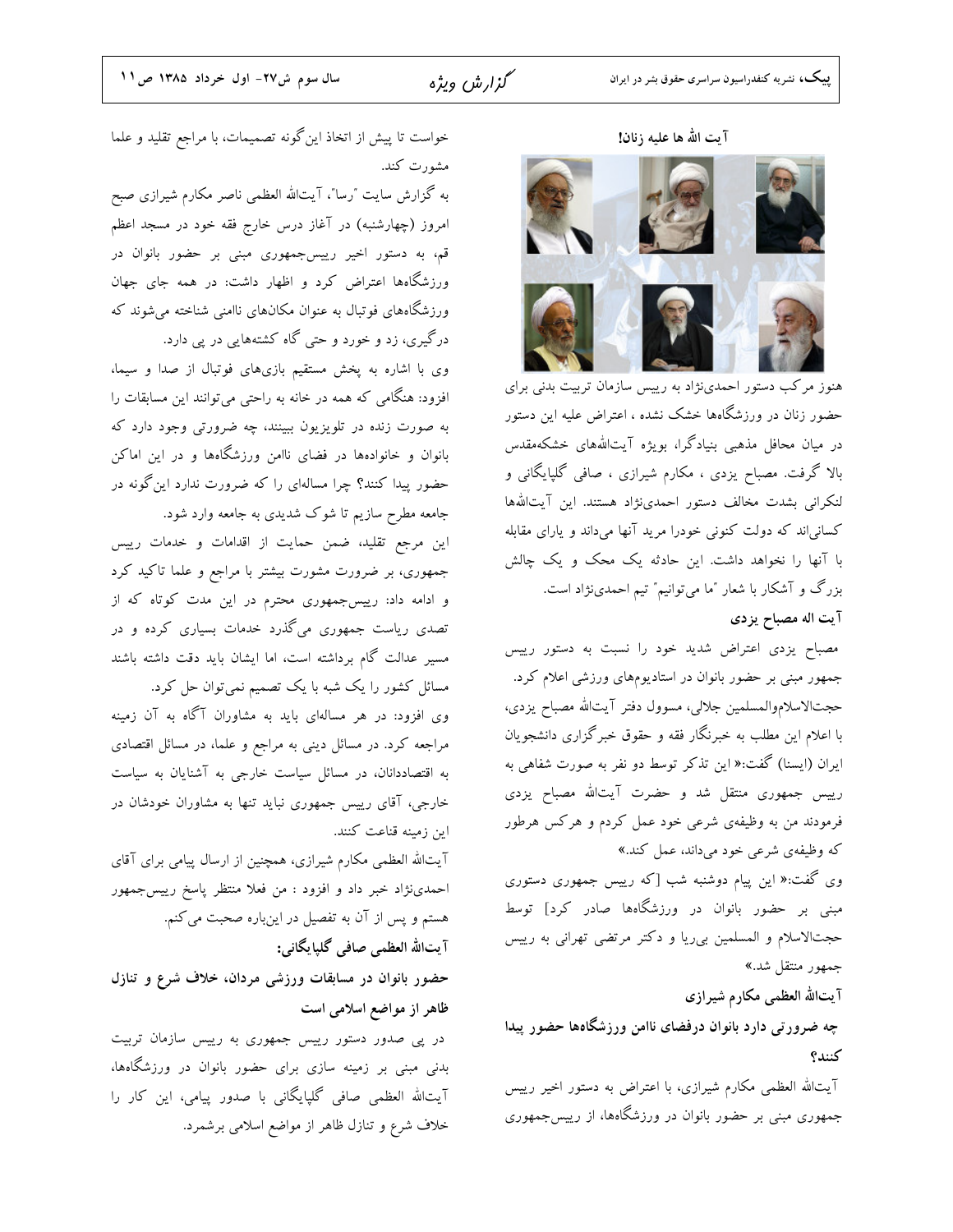جایز نیست و ثانیا از مسائلی که اسلام روی آن تکیه فراوان دارد عدم اختلاط زن و مرد است و ملاحظه شده است که اختلاط در جوامع غربی و متاسفانه در برخی نهادهای داخلی چه مفاسد فراوانی به دنبال داشته است. بنا براین شرکت بانوان در مکانهای عمومی ورزشی که همراه با اختلاط است به هیچ وجه جایز نیست و در این امکنه ولو مکانهای خاصی برای زنان اختصاص یابد اما مفاسد اختلاط بر آن مترتب است. و لازم است دولت محترم جمهوری اسلامی مکانهای مستقلی را با رعایت همه ضوابط شرعی برای بانوان جهت امور ورزشي اختصاص دهد و از اين جهت تبعيضي بین آنان قائل نشود. انتظار آن است که حرکت مسوولین محترم در مسیر احیای ارزشهای اسلامی باشد و از اموری که موجب خدشهدار نمودن این امر است اجتناب نماید. خداوند به همه توفیق عمل به احکام اسلامی را عنایت فرماید.» آيت الله ميرزا جواد تبريزي:

اجتماع زنان و مردان در ورزشگاهها جایز نیست

آیتالله میرزا جواد تبریزی اعلام کرد: اجتماع زنان و مردان در ورزشگاهها که معمولا همراه با امور فسادانگیز و ارتکاب حرام است بر مردان و زنان جایز نیست. به گزارش مرکز حوزه، آیتالله میرزا جواد تبریزی در پاسخ استفتایی دربارهی حضور زنان در ورزشگاهها اعلام کرد:« در مملکت امام زمان (عج) امید می رفت که امور خلاف شرع ولو تدریجا از میان برداشته شود، اما متاسفانه جریان امور بهگونهای است که امید از بین میرود و خلاف آن در ذهن علما و مومنان تجلَّى مي كند. اجتماع زنان و مردان در اماکن مزبور که معمولا همراه با امور فسادانگیز و ارتکاب حرام است بر مردان و زنان جایز نیست.»

– سازمانهای کارگری و کارفرمایی را نمی توان با اهکام اداری منقل یا توقیف کرد. – سازمانهای کارگری و کارفرمایی از مق تشکیل *اتفادیه بر*ف*وردارند و* مق *آن را دارنر که به* سازمانهای بین المللی کارگری و کارفرمایی پيونرنر.

ماده ۴ و ۵ مقاوله نامه ۸۷ سازمان ملل متقر آزاری سنریکاها و مم*ایت از هقو*ق سنری*کایی* 

به گزارش پایگاه اطلاعرسانی آیتالله العظمی صافی گلپایگانی، این مرجع تقلید عصر روز گذشته با صدور پیامی درباره حضور بانوان در ورزشگاهها اعلام کرد: انتظار از مسوولان محترم جمهوری اسلامی این است که با اعلام لغو این عنوان، نگرانیها را رفع كنند. متن پیام این مرجع تقلید بدین شرح است: «بسم الله الرحمن الرحيم اگر چه اینجانب مکرر خطر اختلاط زن و مرد بیگانه و برنامههای مضرهای را که مخالف عفاف و حجاب بانوان و موجب تغییر شخصیت اسلامی جامعه است، تذکر داده و به همگان در مورد ۔<br>آثار و عواقب سوء گرایش به آداب غیر اسلامی غربی هشدار دادهام، اکنون که مومنان در مورد حضور بانوان در ورزشگاههای کشور، سوال و ابراز نگرانی میکنند، حسب الوظیفه حرمت نظر زن و مرد اجنبی را به بدن یکدیگر از نظر جمیع فقهای عظام اعلام می کنیم؛ علی هذا حضور بانوان در این گونه برنامهها خلاف شرع و تنازل ظاهر از مواضع اسلامی است. انتظار از مسوولان محترم جمهوری اسلامی این است که با اعلام لغو این عنوان، نگرانیها را رفع و موجبات خشنودی قلب مقدس حضرت بقيه الله الاعظم ارواحنا فداه را فراهم كنند.» آيتالله العظمى فاضل لنكراني: شرکت بانوان در مکانهای عمومی ورزشی که همراه با اختلاط است به هیچ وجه جایز نیست آيتالله العظمى فاضل لنكراني با صدور فتوايي اعلام كرد: از نظر فقهی نظر زن به بدن مرد حتی بدون لذت و ریبه جایز نیست؛ بنابراین شرکت بانوان در مکانهای عمومی ورزشی که همراه با اختلاط است به هیچ وجه جایز نیست. به گزارش رسا، آیتالله العظمی محمد فاضل لنکرانی عصر روز سه شنبه با صدور فتوایی، حضور بانوان را در مکانهای عمومی ورزشی که همراه با اختلاط است، به هیچ وجه جایز ندانست. متن كامل اين فتوا بدين شرح است: «بسمه تعالى به دنبال سوالات و استفتائات فراوانی که از طریق تلفن و یا به صورت کتبی و یا حضوری از اینجانب در رابطه با حضور بانوان محترم در ورزشگاهها شده است، اشعار میدارد که اولا از نظر فقهی روشن است که نظر زن به بدن مرد حتی بدون لذت و ریبه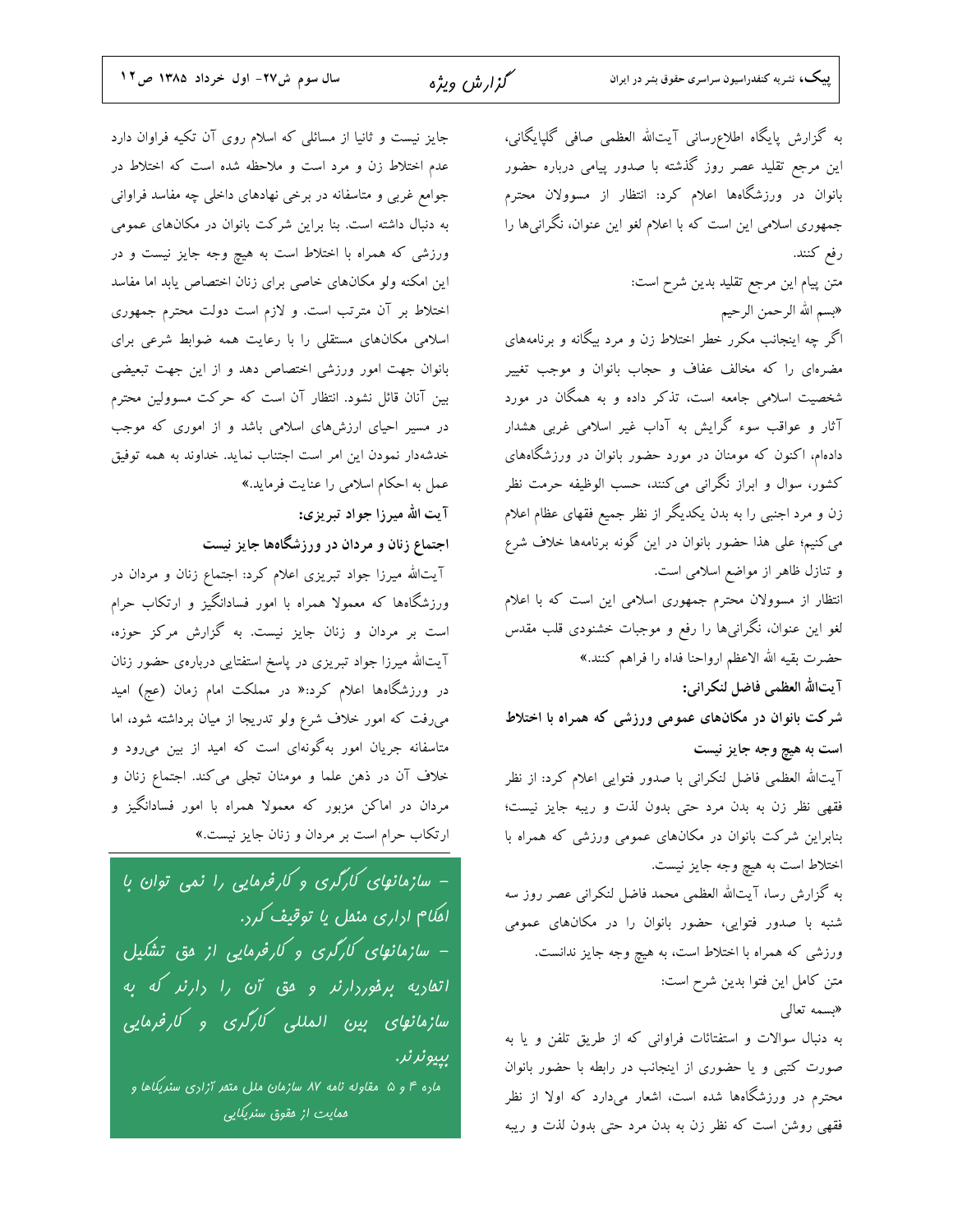گذارش<sup>ہ</sup>

• خاورمیانه خطرناک ترین منطقه برای روزنامه نگاران با ۲۷ روزنامه نگار کشته شده در سال ۲۰۰۵ خاورمیانه مرگ بارترین منطقه جهان برای مطبوعات بود. ناامنی حاکم بر عراق اصلی ترین علت این امر است. از ۶۴ روزنامه نگار کشته شده ۲۴ نفر در این کشور جان باخته اند. هر چند اغلب این روزنامه نگاران به هنگام تحت پوشش قرار دادن اخبار عملیات شورشیان عراقی کشته شده اند، اما تروریست ها حتا در حمله به منزل روزنامه نگاران و کشتن آنها در برابر چشمان خانواده شان تردید نکرده اند. ارتش امریکا مسئول قتل ۱۲ روزنامه نگار است و از سوی دیگر ۶ روزنامه نگار و همکار رسانه ها توسط سربازان امریکایی بازداشت شده اند. این افراد که مظنون به همکاری با شورشیان بودند، طی ماه ها بازداشت و مورد آزار و اذیت قرار گرفته، از حقوق خود چون داشتن حق وکیل و یا ملاقات با خانواده و کارفرمایان خود به شکل غیر قانونی محروم شده اند. فرستادگان ویژه رسانه های خارجی در عراق که به راحتی قابل شناسایی هستند، هدف اصلی ربایندگان هستند، ۷ نفر از آنها در سال ۲۰۰۵ به گروگان گرفته شدند. فرستاده ویژه روزنامه ی لیبراسیون فلورانس اوبانس و راهنمای محلی اش حسین هانون بیش از ۵ ماه در اسارت بسر بردند. با این حال از ماه مارس ۲۰۰۳ فرد نئراک فیلم بردار شبکه تلویزیونی ITN ناپدید شده است. در همین زمان روزنامه نگاران دیگری در عراق به گروگان گرفته شده وسپس آزاد شده اند از جمله گیلیان سرناریال، ماری ژان لون، سورین دومیترو میسکویی که در اولین ماه های اول سال ۲۰۰۵ ذهن ما را به خود مشغول کرده بود. متاسفانه این رویه متوقف نشده است. هر هفته روزنامه نگاران عراقی و دیگر روزنامه نگاران خارجی در عراق به گروگان گرفته می شوند. در حال حاضر سرنوشت ریم زید و مروان خازال خبرنگاران شبکه تلویزیون محلی سوماریه در پرده ابهام است. در این مورد هم ما باید بدون هیچ محدودیتی کارزار را به پیش بریم و هر روز به گروگانگیران یادآور شویم که این دو خبرنگار فقط به انجام وظیفه خود مشغول بوده اند و هیچ امری توجیه گر عذابی که به آنها تحمل می شود، نیست. اما آزادی مطبوعات فقط در عراق در خطر نیست. کمی دورتر از آنجا در بیروت روزنامه نگاران در هراس ترور به سر می برند. در سال ۲۰۰۵ سمیر کسیر و جبران توئنی دو نویسنده برجسته ی روزنامه ی النهار ترور شدند. خبرنگار محبوب شبکه تلویزیونی گزارش سالیانه ۲۰۰۵ گزارشگران بدون مرز

همزمان با روز جهانی مطبوعات، سازمان گزارشگران بدون مرز، گزارشگر سال ۲۰۰۵ خود از وضعیت مطبوعات در جهان را انتشار داده است. به گزارش سایت رسمی گزارشگران بدون مرز، در این گزارش آمده است: در مغرب، در خاورمیانه و در ایران آزادی و امنیت روزنامه نگاران در خطر قرار گرفته است. با جنگ در عراق و منازعه میان اسرائیل و فلسطین، درسال ۲۰۰۵ افزایش خشنونت در این منطقه چشمگیر بوده است. نظام های اقتدارگری حاکم بر بسیاری از کشورهای این منطقه، تمایلی به رعایت آزادی های بینیادین ندارند و با به اجرا نهادن قوانین آزادی ستیزانه، رسانه ها را بشدت سرکوب می کنند. رئیس دولت، وزیر، مسئول سرویس های امنیتی و ماموران انتظامی در تمام طول این سال به بهانه های مختلف "وضعیت اضطراری" به اجرا درآمده (در سوریه و مصر) "مبارزه علیه تروریسم" (عربستان سعودی و مراکش)، "تهدید اسلامیست ها" (تونس) بر مطبوعات و روزنامه نگاران سخت گیری کردند. در این مجموعه نامتجانس کشورها از الجزایر تا ایران ضرب و شتم، تهدید و زندانی کردن روزنامه نگار امری رایج است. ۱۰۴ روزنامه نگار و همکار رسانه ها درسال ۲۰۰۵ مورد حمله و تهدید قرار گرفته اند، این آمار در سال پیش ۷۳ نفر بود. در ایران دستگیری همواره با شکنجه و آزار همراه است. در الجزایر کشیدن یک کاریکاتور می تواند طراح آن را به زندان بیفکند. در عربستان سعودی و یا در یمن موضوعات به اصطلاح "حساس" همچون فساد، اسلام گرایی، و یا مباحث مذهبی می تواند عاملی برای زندانی کردن روزنامه نگار باشد. روزنامه نگاران در این منطقه تنها پناهگاهی که دارند یا خودسانسوری است و یا تبعید. اکثر دولت های انحصار و کنترل رادیو تلویزیون را در دست دارند و ۷۰ درصد شبکه های ماهواره ای که در جهان عرب به پخش برنامه مشغولند به شکل رسمی پیش از بخش برنامه توسط یک نهاد دولتی بازبینی می شوند.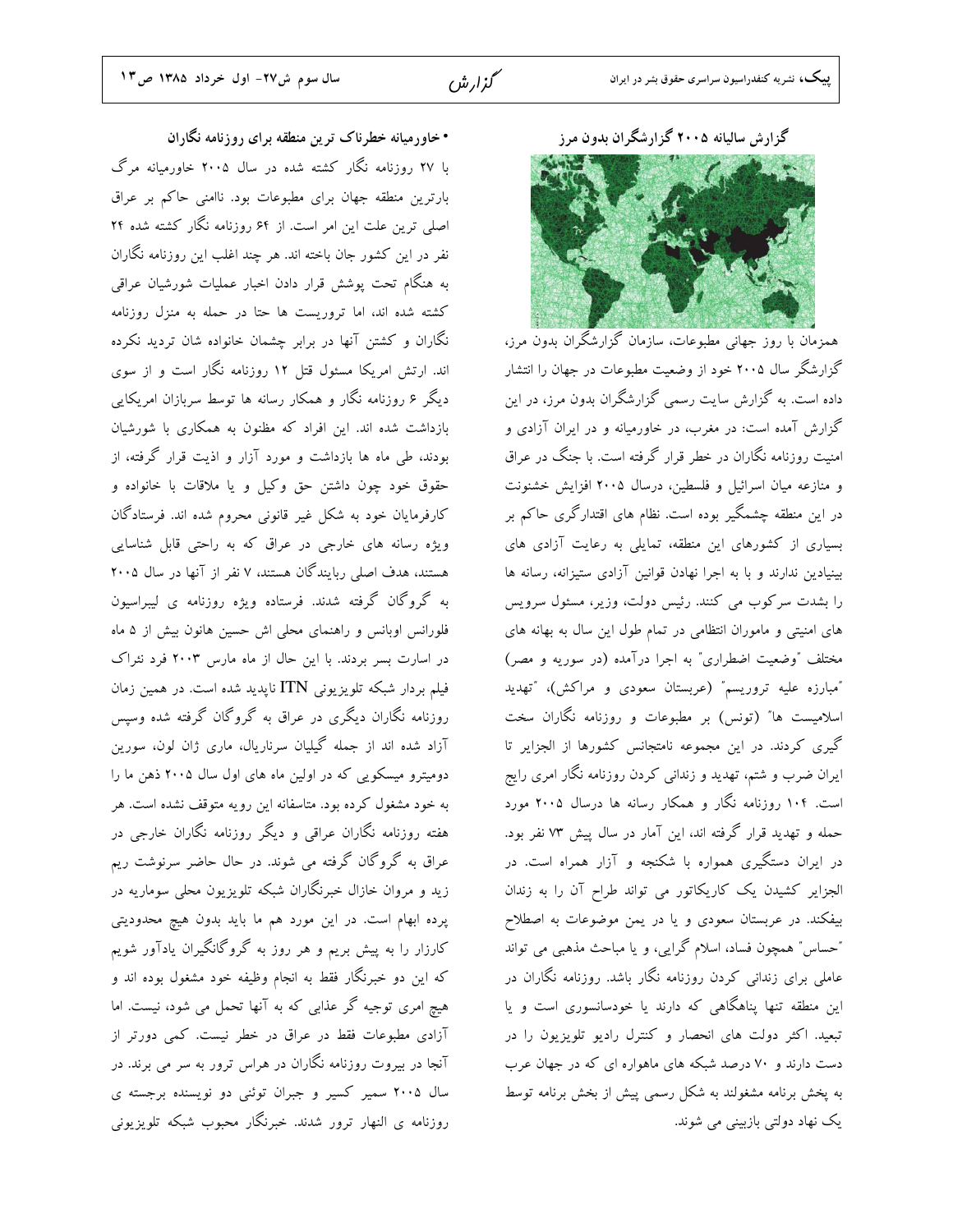آل-بی-سی مایا شیدیاک نیز در ترور نافرجامی شدطدا مضروب شده است. کشوری که در میان جهان عرب بیشتراز دیگران حقوق روزنامه نگاران را محترم می شمرد، آرام آرام در ظلمت خود سانسوري فرو مي رود.

• بهبود آزادی بیان و خبر های خوب در دیگر کشورهای جهان شرط صداقت نیست اگر از خبرهای خوب سخنی به میان نیاوریم . نخست این خبرها موجودند و سپس همین اخبار هستند که ما را برای ادامه مبارزه مان یاریگرند. آزادی یک روزنامه نگار از زندان، باز انتشار یک روزنامه ی توقیف شده، محاکمه و محکوم .<br>شدن یکی از دشمنان آزادی مطبوعات، فرصت های خوبی برای ابراز شادمانی هستند . در هند و در ایالت آسه و در بعضی از کشورهای امریکای مرکزی، رسانه ها از آزادی بیشتری بهرمند شده اند. گزارشگران بدون مرز در جریان اصلاح قانون مطبوعات در کشور موریتانی مشارکت کرده است. و امیدواریم که در چاد و کامرون نیز همین امر انجام گیرد. مکزیک دادستان ویژه ای برای تحقیق و بررسی در باره ی مورد تهاجم قرار گرفتن روزنامه نگاران منصوب کرده است و این نشانده ی آن است که دولت اهميت وخامت شرايط را دريافته است.

• دشمنان آزادی مطبوعات

مطبوعات هم دشمنانی دارد. رئیس جمهور باشند یا وزیر و شاه، ولی فقیه و فرمانده چریک ها ی شورشی و یا رهبر سازمان های جنایتکارانه، دشمنان مطبوعات چهره و نام و نشانی دارند، این درندگان آزادی مطبوعات قدرت آنرا دارند که روزنامه نگاران را زندانی کنند، بربایند، شکنجه کنند و گاه نیز به قتل برسانند. موقعیت و مقام شان عموما عاملی برای مصون ماندن شان از مجازات است و برای مسولیتی که در نقض حقوق بشر دارند معمولا هیچگاه محاکمه نمی شوند. گزارشگران بدون مرز از سال ۲۰۰۲ تصمیم گرفته است که هر ساله چهره ی این دشمنان آزادی مطبوعات را آشکار و آنها را به همگان معرفی کند. گزارشگران بدون مرز ۵ نام جدید را به لیست بزرگترین دشمنان آزادي بيان افزوده است. اتیویی : میلس زناوی نخست وزیر ، سری لانکا: گروه ن ظ امی ببر های تامیل ، کلمبیا: دیگو فرناند ، مریلو رهبر گروه ش ب ه نطامی آ- یو - سی

ايران : محمود احمدي نژاد رئيس جمهور

فرمانده سابق سياه ياسداران، محافظه كار افراطي . محمود احمدي نژاد در ۱۳ مرداد ماه سال گذشته به ریاست جمهوری اسلامی ایران .<br>انتخاب شد. وی با انتخاب صفار هرندی به وزارت فرهنک و ارشاد اسلامی، همه ی مسئولان اصلاح طلب این وزارت خانه را با محافظه کاران جایگرینی کرد. مسئولان به قدرت رسیده در دستگاه احمدی نژاد همان کسانی هستند که از سال ۱۳۸۰ "اطلاعات موازی " را تشکیل دادند. این نیروها با مصونیت کامل از مجازات، نقش اصلی در سرکوب روزنامه نگاران و روشنفکران ایرانی در سالهای اخیر بازی کرده اند. بسیاری از وزرای دولت احمدی نژاد از ماموران اطلاعاتی و یا مسئولان سپاه پاسداران هستند و تعدادی از آنها به ویژه در جنایات سیاسی انجام شده موسوم به "قتل های زنجیره ای" در سال ۱۳۷۷، و دستگیری و شکنجه روزنامه نگاران در سالهای بعد دست داشته اند. • گزارش سالیانه ی گزارشگران بدون مرز -ایران ۲۰۰۶

#### Iran - Annual report 2006

در سال ۲۰۰۵ ایران همچنان "بزرگترین زندان برای روزنامه نگاران ″ در خاورمیانه بود. در طی سال گذشته ۱۳ روزنامه نگار و وبلاگ نویس دستگیر و بازداشت و در اول ژانویه ۲۰۰۶، پنج روزنامه نگار همچنان در پشت نرده های زندان بسر می بردند. تهدید، احضار، بازجویی و بازداشت خودسرانه به شکل چشم گیری افزایش یافته است. بسیاری از روزنامه نگاران ایران در حال حاضر با سیردن وثیغه های سنگین در بیرون از زندان بسر می برند. به قدرت رسیدن رئیس جمهور محافظه کار محمود احمدی نژاد این وضعيت را بهبود نبخشيده است.

۲۰۰۵ به ویژه سالی دشوار برای اکبر گنجی بود. وی که پس از اعتصاب غذایی که در تابستان بیش از ۶۰ روز به طول انجامید و در حالي كه شديدا ضعيف شده بود و وزنش به ينجاه كيلو هم نمي رسید به سلول انفرادی انتقال یافت. علیرغم فشار های بین المللی برای آزادی ایشان اما همچنان تا پایان سال ۲۰۰۵ در زندان بسر برد. روزنامه نگاران دیگری در طی سال گذشته از زندان آزاد اما .<br>شدیدا تحت فشار و کنترل قرار دارند و از فعالیت مطبوعاتی آن ها جلوگیری به عمل می آید. بعنوان مثال تقی رحمانی روزنامه نگار .<br>"اميد زنجان"، رضا عليجاني سردبير مجله توقيف شده ايران فردا و برنده دهمین جایزه گزارشگران بدون مرز در سال ۲۰۰۱، هدی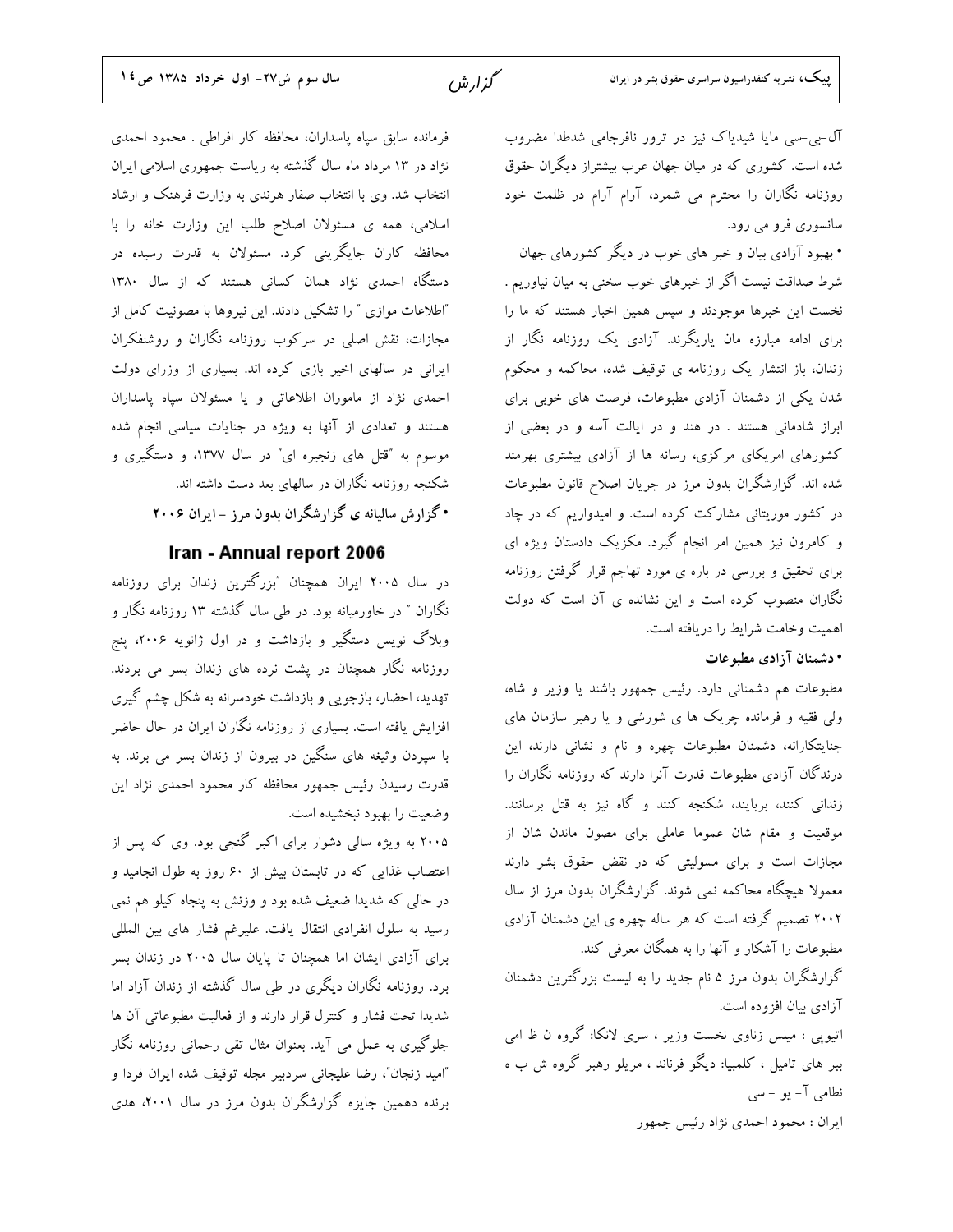صابر روزنامه نگار مجله توقیف شده ایران فردا، در خرداد ماه ۲۰۰۵ پس از دوسال حبس خودسرانه از زندان آزاد اما دادگاه آنها همچنان در جریان است. این روزنامه نگاران هر لحظه می توانند دوباره به یشت میله های زندان بازگردند. روزنامه نگاران دیگری از استانهای مختلف نیز در طی سال دستگیر و روانه ی زندان شده اند که برای آنها نیز خطر بازگشت به زندان وجود دارد. از جمله اجلال اقوامی روزنامه نگار هفته نامه ی توقیف شده پیام مردم کردستان، سعید ساعدی روزنامه نگار مستقل و همکار بسیاری از روزنامه های محلی، خانم رویا طلوعی سردبیر نشریه رسان که دادگاه آنها تا اول ژانو به ۲۰۰۶ آغاز نشده است.

در سال ۲۰۰۵ ایران همهنان "بزرگترین زندان برای روزنامه نگاران " در فاورمیانه بود. در طی سال گذشته ۱۳ <sub>ر</sub>وزنامه نگا<sub>ر</sub> و وبلاگ نویس دستگیر و بازداشت و در اول ژانویه ۲۰۰۶، پنج روزنامه نگار همهنان در پشت نرده های زندان بسر می بردند. تهریر، امفار، بازبویی و بازداشت فورسرانه به شُكل پشم گیری افزایش یافته است. بسیاری از روزنامه نگاران ایران در مال هاضر با سپررن وثیغه های سنگین در بیرون از زنران بسر می برنر. به قررت رسیرن رئیس مِمود, مف*افظه کا,* معمود اعمدی نژاد این وضعیت را بهبور نبفشیره است.

علاوه بر افزایش صعودی احضار و تهدید روزنامه نگاران، سانسور روزنامه ها توسط ارگان های مختلف حکومتی از دادستان تهران تا شورای عالی امنیت ملی و وزارتخانه های فرهنگ و ارشاد اسلامی و اطلاعات، در سال گذشته تعداد بازهم بیشتری از روزنامه نگاران ممنوع خروج شدند از جمله عیسی سحرخیز، علی مزروعی، احمد زید آبادی و عمادالیدن باقی و … آقای عمادالدین باقی که از جمله برندگان جایزه ی کمیسیون فرانسوی حقوق بشر بودند، نتوانست برای دریافت جایزه خود در فرانسه حضور یابد.

بقيه از صفحه ١٧

می کنم بجای اینکه در بازیهای بعد از این اظهارنظر بیافتیم، باید در خود این اظهارنظرها یکمقداری بیشتر تعمق بکنیم. البته من امیدوارم که آقای احمدینژاد با عقبنشینی نکردن در تصمیم خودشان خلاف نظر من را ثابت كنند و از نظرشان دفاع بكنند. چشم|نداز این کشاکش به نظر شما چگونه است و چطور ادامه ييدا خواهد كرد؟

فريبا داودي مهاجر: بهرحال، چنانچه آقاى احمدىنژاد بخواهند به بخشی از مطالبات جامعه پاسخ بدهند، مثل مطالباتی که در حوزه زنان وجود دارد و بعضی از حوزههای دیگر، دچار چالش جدی میشوند با کسانی که به او رای دادهاند. بهرحال آنها معتقد بودند که آقای احمدینژاد برای این میآید که ارزشها و اصولی را که آنها به آن معتقدند در جامعه ایجاد بکند. شما ببینید، در اظهارنظر چندی پیششان آقای مصباح گفته است که دولت قبلی آمد تا پای رقاصههای ارمنستان را در ایران باز کند. ولی شما دقیقا می بینید که وقتی این اظهارنظر از سوی آقای احمدینژاد مطرح میشود، باید خودش پاسخ بدهند. من فکر می کنم یک چالشی بوجود می آید میان کسانی که به آقای احمدی نژاد رای دادهاند و کسانیکه معتقد به این قبیل مسایل هم نیستند. یعنی به حقوق زنان، آنطوری که ما معتقدیم، معتقد نیستند. ما با یک بحران مواجه خواهیم شد. اما، من خیلی اعتقاد ندارم که ایشان خلاف آن جریان عمل خواهد کرد.

### بقيه از صفحه ۹

مسئولیت معلمها نیست بلکه به نظرمن مهمترین مسئله این است که کارگرها و معلمهای این مملکت، مجبور هستند به خاطر امرار معاش خود شان پنج جا کار کنند. الان مشکلات مالی مهمترین مشکلی است که این قشرها زحمتکش با آن درگیر هستند. به این خاطر خیلی کمتر میتوانند به مسائل صنفی و اجتماعات خودشان بپردازند. مهم;ترین مسئله این است وگر نه، هروقت که .<br>فرصتی معلمهای ما داشتند به این کار پرداختند. و بعد، این راه هم .<br>فراموش نکنیم که برخورد خشن با معلمها مسئله مهمی است و معملی که وابسته به حقوق ناچیز ماهانه خودش است، وقتی این حقوق در خطر بیافتد، خوب، واقعا مشکل بزرگی برای او درست خواهد کرد. گفتگو کننده امیر آرمین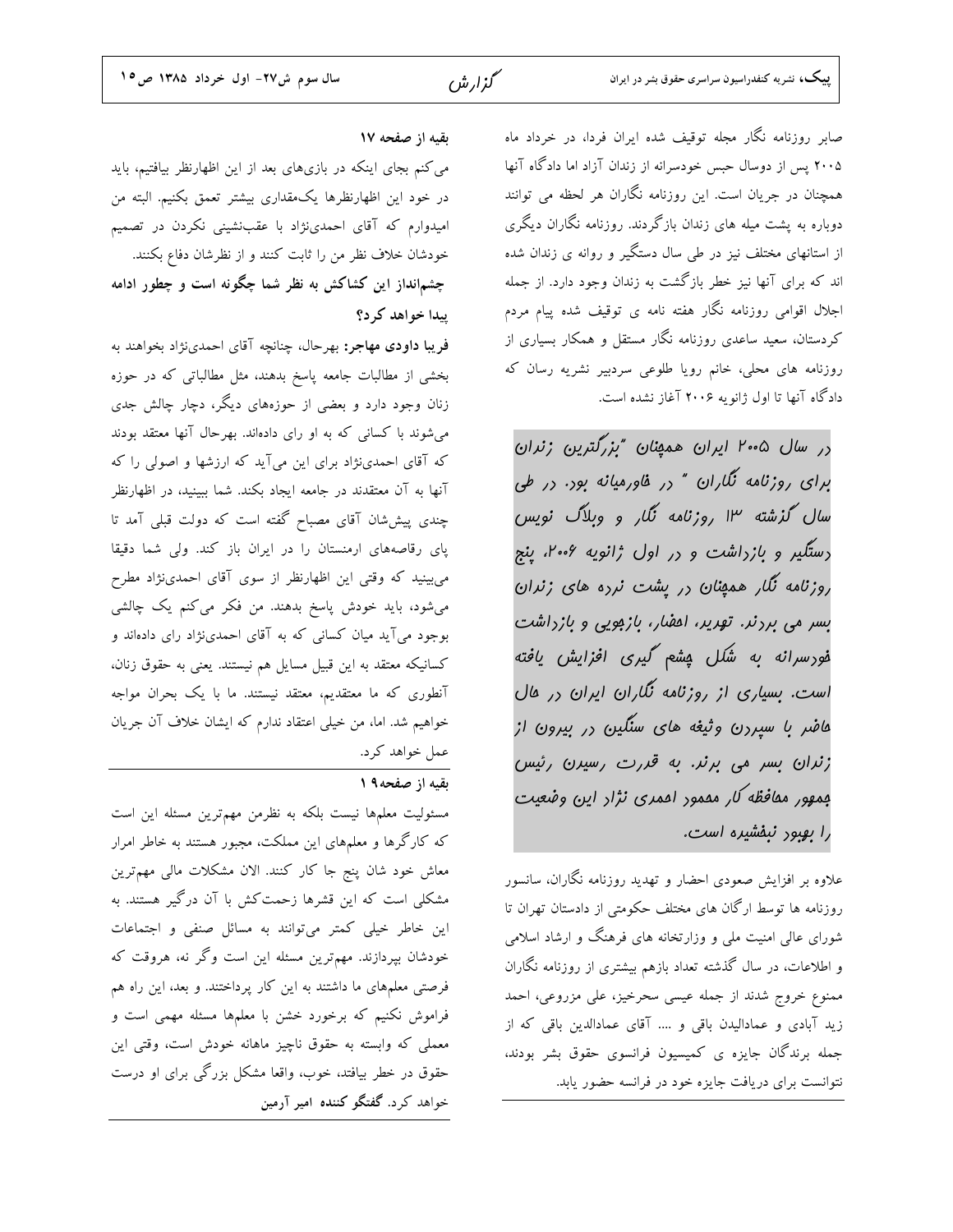وابستگی و مسئولیت متقابل ملتها و دولتهای جهان را به مثابه اعضای یک خانواده ی بزرگ بشری در نظر می گیرد، تکانه ی نیرومندی برای توسعه ی دامنه ی اعتباری حقوق بشر فراهم می سازد. آشکار است که هر دو گرایش رشد یابنده ی حقوق بشر، یعنی ژرفش محتوایی و بسط مکانی آن، در رابطه ای پر تنش با یکدیگر قرار دارند و ایجاد هماهنگی میان آنها کار ساده ای نیست. زیرا حقوق بشر هر چه ژرف تر و گسترده تر شود و وظایف و مطالبات بزرگتری را به نظم اجتماعی تحمیل کند، چشم انداز تحقق آن در مقیاس فراگیر جهانی دشوارتر می گردد. به عبارت دیگر، هر چقدر دامنه ی اعتبار حقوق بشر گسترده تر گردد، ناچار است مطالبات کمتری را مطرح سازد. زیرا حقوق بشر نه تنها همه ی انسانها را برخوردار از از حق همه جانبه ای برای یک زندگی انسانی می داند، بلکه تضمین چنین حقی را در سراسر جهان نیز می طلبد. اما دستیابی به چنین اهدافی کار آسانی نیست. در مباحث نظری حقوق بشر در این زمینه، با راه حل های گوناگون ناشی از مواضع و دیدگاههای گاه متناقض و ناسازگار روبرو می شویم. دیدگاههای محافظه کارانه خواهان فروکاستن حقوق بشر به حقوق لیبرالی مانند امنیت و آزادی فردی و عدم تعرض خشونت آمیز دولت نسبت به چنین حقوقی هستند. از این دیدگاه، هر آینه دولتی بتواند فراتر از این حقوق لیبرالی، حقوق اجتماعی یعنی برخورداری از یک زندگی مناسب انسانی را برای شهروندان خود تضمین نماید، دامنه ی اعتبار چنین حقوقی در مرزهای کشور مربوطه محدود می ماند. در نقطه ی مقابل دیدگاه محافظه کارانه، دیدگاه ترقیخواهانه قرار دارد که خواهان دگرگونی در وضعیت کنونی و مناسبات بین المللی است. این دیدگاه معتقد است که که در روند جهانروایی و ادغام فزاینده ی سیستمهای گوناگون در یکدیگر و همکاری و وابستگی متقابل میان ملتهای مختلف، لازم است که حقوق بشر \_ و نه فقط حقوق لیبرالی بلکه همچنین حقوق سیاسی و اجتماعی ــ در مقیاسی جهانی تأمین گردد. اما از آنجا که چنین امری در جهانی که از دولتهای مستقل ملی گوناگون تشکیل شده کار آسانی نیست، باید اصلاحات بنیادینی در نظام بین المللی ایجاد گردد که بر شالوده ی آن، دولتهای موجود در یک نظم فراگیر سیاسی ادغام گردند، نظمی که ارگانها و نهادهای قانونگذار و اجرایی آن، از اختیارات لازم برای تأمین حقوق بشر در سراسر گیتی برخوردار باشند.

بهرام محيى

فلسفهى حقوق بشر (گفتار شانزدهم) گسترش در یهنا و تعمیق در ژرفا

اندیشهی حقوق بشر در تکامل تاریخی خود، در دو بعد تعمیق و گسترش یافته است: در ژرفا یا بعد محتوایی و در یهنا یا بعد مکانی. در بعد محتوایی، شاهد ژرفش تدریجی ایدهی حقوق بشر هستیم. این ژرفش، مراحل سه



.<br>گانهای را پشت سر گذاشته و صورتهای گوناگونی از حقوق بشر را به همراه آورده است که مهمترین آنها عبارتند از: حقوق ليبرالي، حقوق سياسي و حقوق اجتماعي. اگر حقوق ليبرالي صرفا" این هدف را دنبال میکند که امنیت و آزادی فرد را از تعرض بیگانه و بویژه قدرت دولتی مصون دارد و آن را تضمین نماید، حقوق سیاسی گامی جلوتر بر می دارد و از نظم اجتماعی می طلبد که نه تنها آزادی همسان برای کلیه ی شهروندان، بلکه فراتر از آن، برابری حق مشارکت در اعمال اراده ی سیاسی را نیز تأمین كند. اما حقوق اجتماعي از هر دو اين حقوق فراتر مي رود و اين وظیفه را به جامعه تحمیل می کند که شرایط اجتماعی و اقتصادی مناسب برای همه ی اعضای آن جامعه و حداقلی از یک معیشت در خور انسان را برای آنان فراهم آورد. به این ترتیب روشن است که تکامل و توسعه ی حقوق بشر از حقوق لیبرالی به حقوق سیاسی و سپس اجتماعی، وظایف و مطالبات بیشتری را به نظم اجتماعی و قدرت دولتی تحمیل کرده است. افزون بر ژرفش ایده ی حقوق بشر در بعد محتوایی، با گسترش آن در بعد مکانی نیز روبرو هستیم. به عبارت دیگر، حقوق بشر در گستره ی بین المللی در حال توسعه است و بقول معروف روند «جهانشمول» شدن را می گذراند. این جهانشمولیت به دو صورت تجلی می یابد: نخست به صورت تلاش در راستای ایجاد اعتبار بین المللی برای حقوق بشر از طریق وارد کردن دولتها در میثاقها و قراردادهای فراگیر و موظف کردن آنها به رعایت این حقوق در قلمرو حاکمیتشان، و دوم به صورت کوشش کشورهای توسعه نیافته و فقیر برای اینکه حقوق بشر در مناسبات میان ملتهای گوناگون نیز به رسمیت .<br>شناخته شود و تجدید تقسیم نعمات مادی به گونه ای تحقق یذیرد که امکان یک زندگی در شأن انسان در همه ی کشورهای جهان ممکن گردد. این کوشش که ناشی از آگاهی فزاینده ای است و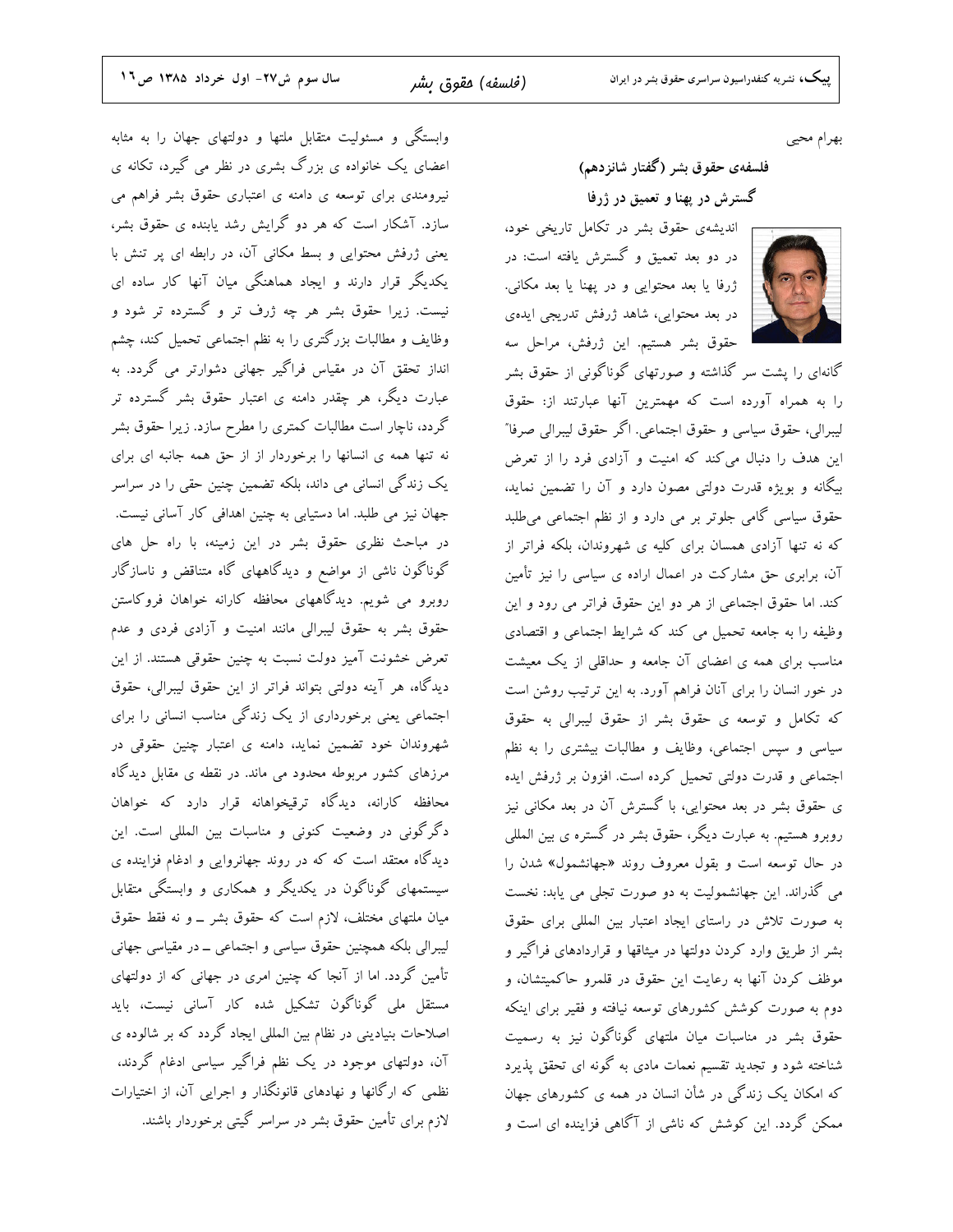سرنوشت مبارزه با بهره کشی از کودکان جهان

در سال ۲۰۰۴ میلادی، تعداد کودکان نابالغی که در برابر دستمزدي اندک به کار گماشته شدند، نسبت به سال ۲۰۰۰ سی میلیون نفر کاهش یافت. با این همه، هنوز ۲۱۸ میلیون کودک ۵ تا ۱۷ ساله در جهان مجبور به انجام کارهای مشقتبار هستند.

سازمان جهانی کار، اخیرا، با انتشار گزارش سالانه خود، این آگاهیها را در اختیار افکار عمومی گذاشت. Kalus Günther کارشناس این سازمان گفت: "تعداد کودکان کم سن و سالی که به کارهای خطرناک وادار میشدند، در فاصله سالهای ۲۰۰۰ تا ۲۰۰۴ یک چهارم کمتر شد، اما رقم باقی مانده همچنان تکان دهنده است: هنوز ۱۲۰ هزار کودک نابالغ، به کارهائي اشتغال دارند که مانع رشد آنها میشود و سلامتیشان را به خطر میاندازد". کارشناس سازمان جهانی کار، اظهار امیدواری کرد که ظرف ده سال آینده، این وضعیت پایان یابد و مبارزه با کار كودكان به مرحلهاي تعيين كننده برسد.

تاکنون ۱۶۰ کشور جهان پیمان مبارزه با کار کودکان را امضاء کردهاند. این پیمان، که در سال ۱۹۹۲ تصویب شد، میگوید که هیچکس حق ندارد در سنین زیر پانزده سالگی به صورت مرتب کار کند. اما کشورها در زمینه تحقق این هدف راه های متفاوتی را پيمودهاند. بهترين نمونههاي موفقيت، در كشورهاي آمريكاي لاتين و كارائيب قابل پيگيري است. به عنوان نمونه، برزيل، توانست در فاصله سالهای ۱۹۹۲ تا ۲۰۰۴ تعداد کودکان زیر پانزده ساله را که مجبور به کار میشوند، یک سوم کاهش دهد و به حدود ۵ میلیون نفر برساند. سازمان جهانی کار، اراده سیاسی حاکمیت برزیل را، دلیل اصلی این موفقیت میداند. در این کشور، مبارزه با فقر و سرمايه گذاري در سيستم آموزشی جدي گرفته شده است و دولت خانوادههای صاحب کودکان دبستانی را با خدمات اجتماعی مورد پشتیبانی قرار میدهد.

در کشورهاي آفريقائي، وضعيت بهره کشي از کودکان برعکس آمریکاي لاتين است. به گزارش سازمان جهانی کار، در اين

منطقه، فقر نسبت به سال ۱۹۹۲ بیشتر شده و به همین دلیل کودکان مجبورند در کارخانهها، کشتزارها و خانهها تن به كارهائي بدهند كه براي رشد و سلامتي آنها زيانبار است. در اين قاره، ۴۷ میلیون کودک امکان رفتن به مدرسه را ندارند و تعداد کودکان بی سرپرستی که والدین آنها قربانی ایدز شدهاند به ۴۳ میلیون تن میرسد. این کودکان، چارهای ندارند جز آن که در سنین پائین براي تامین معاش خود کار کنند.

به نظر کارشناسان سازمان جهانی کار، مبارزه با بهرهکشی از کودکان، تنها در کشورهائی به نتیجه خواهد رسید که حکومت هایِ آن ها خواستار این امر باشند. نمونهها نشان میدهند که گسترش سیستم آموزشی، بیش از هرچیز به این امر کمک می کند. چین، در این زمینه بهترین نمونه است. به موجب یک قانون جديد، شهروند چيني اگر ۹ سال به مدرسه نرفته باشد، حق اشتغال ندارد. اين قانون بايد به بهره كشي از كودكان كم سن و سال پایان دهد، اما به گزارش سازمان جهانی کار، هنوز تا اجرای قانون در سراسر چين، راه درازي در پيش است.

اغلب، نهادها و سازمانهاي بين|لمللي مثل سازمان جهاني كار، بانک جهاني و يونيسف از طرحهاي مربوط به مبارزه با کار كودكان پشتيباني مي كنند. نمونه اي از اين طرحها، به پاكستان مربوط میشود. در سال ۱۹۹۶ سندیکاهایِ این کشور علیه یک شركت توليدكننده توپهاي فوتبال، به خاطر بهره كشى از کودکان طرح دعوا کردند. در این شرکت، ۷ هزار کودک خردسال به کار دوختن توپ اشتغال داشتند. این مبارزه در کنار کمکهاي جهانی به ثمر نشست و از شش سال پيش ديگر موردي از کار کودکان کشف نشد. هفت هزار کودک کارگر نیز، توانستند با كمكهاي بين|لمللي، روانه مدرسه شوند. فدراسيون جهانی فوتبال هم، استفاده از توپهائی را که به وسیله کودکان دوخته ميشود، در بازي هاي جهاني ممنوع كرد.

در عین حال، سازمان جهانی کار به سختی میتواند مانع فعالیت یکایک واحدهائی شود که از کار ارزان کودکان سود میبرند. حتی پس از آن که کودکی از کار در یک کارخانه منع میشود، ممکن است در جائی دیگر به کار گماشته شود.

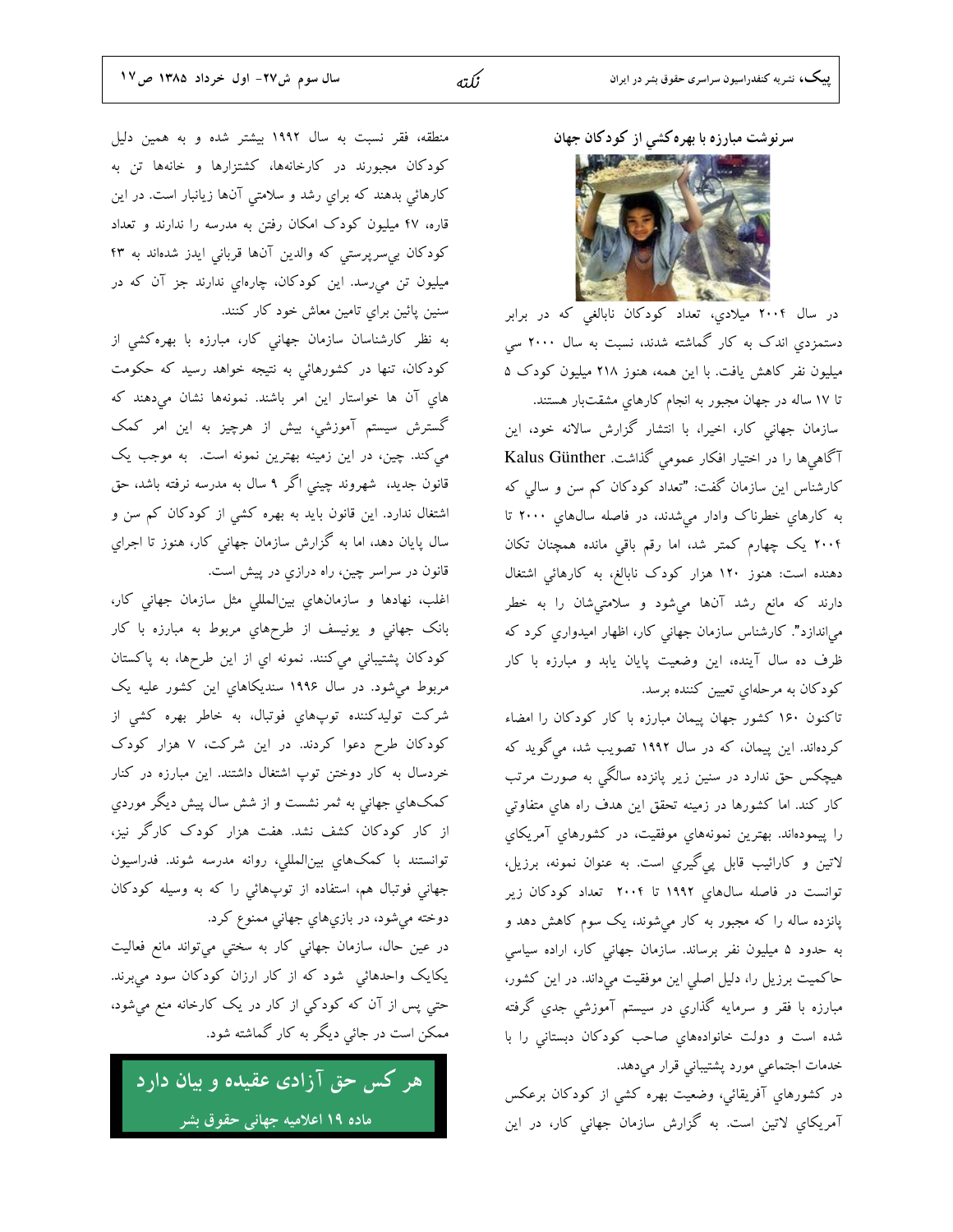جنجال يذيرش زنان تماشاچي!

محمود احمدی نژاد، رییس جمهوری اسلامی ایران روز دوشنبهی گذشته، طی اقدامی كمهسابقه خواستار ايجاد امكان براي حضور زنان در ورزشگاهها شد، اقدامی که مورد توجه رسانههاي گروهي داخلي و خارجي قرار گرفت. بسیاریِ از مدافعان حقوق زنان، با شک و تردید به این اقدام

احمدینژاد نگاه می کردند. مخالفت جدی و بلافاصلهی تعدادی از مراجع مذهبی مانند آقایان مصباح یزدي، گلپایگانی و فاضل لنکرانی و نیز شمار قابلتوجهی از نمایندگان مجلس با تصمیم احمدینژاد ، نشان داد حق با ناباوران بود. خانم فريبا داودي مهاجر روزنامهنگار و از مدافعان حقوق زنان، به پرسشهايي در اين زمينه پاسخ داده است.

خانم داودی مهاجر، نظر رییس جمهور ایران، آقای احمدینژاد مبنی بر اختصاص بخشی از مرغوبترین مکانهای تماشاگران در استادیومهای ورزشی در مسابقات فوتبال مل<sub>ی</sub> برای بانوان و خانوادههای آنان مورد انتقاد برخی از نمایندگان مجلس و همینطور علمای مذهبی قرار گرفته است. نظر شما در این مورد جست؟

فريبا داودي مهاجر: بله. البته، نيت آقاى احمدى نژاد در ارتباط با موضوع مورد بحث برای خود من شخصا مشخص نیست و اینکه ممکن است ایشان در تایید بین المللی امروز با تمسک به این موضوع بخواهد افكار عمومي جهان را نسبت به خودش تلطيف کند و طبق روال قبلی صحبت و نظرهای خودش را پس بگیرد، چنانچه در مصاحبههای مطبوعاتی اخیر هم اظهارنظر قبلی خودش را که دربارهی پول نفت و بردن آن بر سر سفرههای مردم بوده براحتی پس گرفته است. بعید به نظر میرسد رییس جمهوری که به گفتهی آقای مصباح یزدی با نذر و نیاز و دعای مومنین رای آورده است به یکباره با چنین زاویه بازی اظهارنظری خلاف اظهارنظرها و عقايد مومنين جامعه ايران داشته باشد. ايشان بخوبى عقاید همفکران خودشان را، بخصوص درباره مسئله حجاب و مسئله زنان، میدانند و بعید است که در چنین شرایطی که مسئلهی رفتن زنان به ورزشگاهها ً در اولویت دولت نیست این اجازه را صادر کند. من، بهرحال، در نیت ایشان شک دارم و فکر می کنم این نکته هم قابل تامل است و کسانی هم که اظهارنظر می کنند

باید به این نکته توجه کنند. اما از سوی دیگر اظهارنظرهای عجیب و غریبی راهم در حاشیه این موضوع میشنویم، مثل اظهارنظر آقای محمدتقی رهبر که میگوید، نگاه زن مسلمان به ساق و پای برهنهی مرد شرعا درست نیست. من البته نمیدانم چه کسی چنین فتوایی را داده است و بخصوص تلویزیون که مرتب برنامههای فوتبال و کشتی و شنای مردان را پخش می کند، چطور تا کنون مرتکب این اعمال خلاف شرعی شده است! یا زنانی که به حج میروند و در تمام مدت طواف دستها و شانهها و ساقهای پای مردها را میبینند، چطور مرتکب این عمل خلاف میشوند. و یا در اظهارنظر دیگر، ما نظر آقای ابوطالب را میبینیم که میگوید، ما چون مشکل فرهنگی داریم، نباید زنان به استادیوم بروند که اینهم در واقع پاک کردن صورت مسئله است و ایشان بجای اینکه بیایند مسئله را حل بکنند و با مشکل فرهنگی جامعه برخورد بکنند، می گویند که زنان باید به ورزشگاهها نروند و این یک خطای خیلی یزرگ است.

به نظر شما، خانم داودی مهاجر، چرا این تصمیم، الان، در شرايط فعلى مطرح شده؟

فریبا <mark>داودی مهاجر:</mark> بله، من خدمتتان عرض کردم و گفتم که به نظر می رسد در شرایطی که اولویت ما الان این موضوع نیست، طرح این مسئله در واقع یک آدرس عوضی است برای اینکه اذهان بنوعی درگیر مسئلهای بشوند که واقعا مسئله نیست. یعنی برای جامعه زنان مسئله است، ولي براي خود آنها مسئله نيست. ببينيد، برای ما مثلا گشودن درهایی که سالها به دلیل سنت و عادت غلط به روی زنان بسته مانده، خوب بسیار مهم است. حریمهایی که ورودش برای زنان حرام محسوب می شده یا غیرشرعی، مثل پستهای سیاسی، ریاست جمهوری، قضاوت که حتا شما در افغانستان هم با فقه موجود در آنجا میبینید که زن میتواند قاضی بشود با راهکارهایی که فقه دارد، مثل مصلحت و تلفیق. اما همچنان میبینید که این درها برای زنان ایران بسته است و ما مسئلهای را میبینیم، مثل رفتن زنان به استادیومها و بعد هم این هیاهو. من خودم شخصا خیلی اعتقاد ندارم که آقای احمدی نژاد مطلع نیست از اظهارنظرهای علمای قم و با توجه به اینکه بهرحال در یک حرکت هماهنگ با اصولگرایان ایشان رای آورده، پس به یک چنین اظهارنظرهایی باید با اما و اگر نگاه کرد و من فکر بقیه در صفحه ۱۴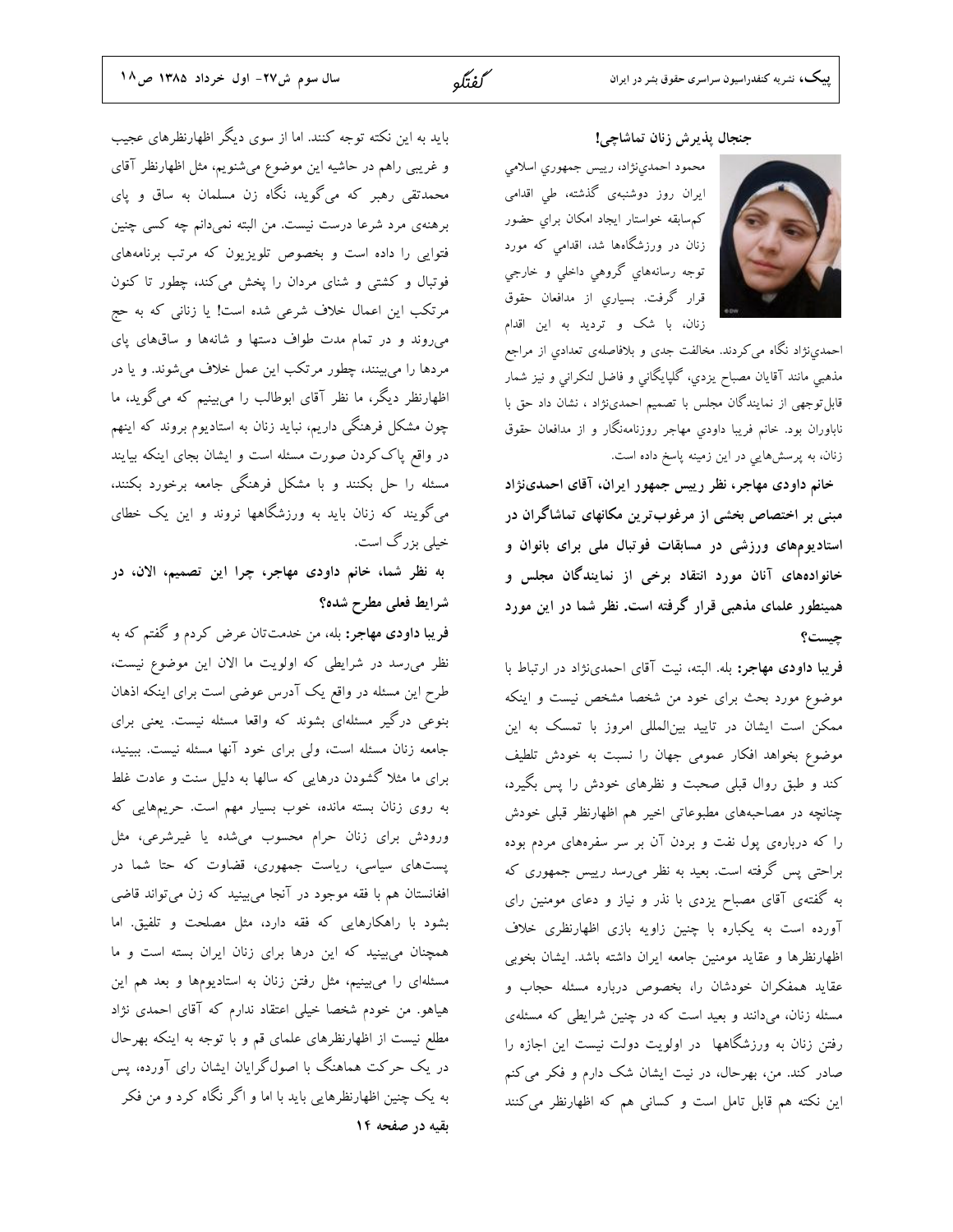جلوگیری از راهپیمائی به مناسبت روز معلم

روز معلم، ١٢ ارديبهشت، به ياد اعتصاب تاریخی معلمان در سال ۱۳۴۰ در برابر مجلس شورای ملی، که به مرگ دکترخانعلی، یک دبیر تهرانی منجر شد، امسال در شرایطی سپری میشود که دولت جمهوری اسلامی



اجازه راهپیمائی به معلمان کشور را صادر نکرد.

علی سرفراز یزدی، نماینده مجلس شورای اسلامی گفت در شرایطی کنونی ایرانی در نظام بینالملل، تظاهرات معلمان وجه منفی دارد و غیرقابل توجیه است. معلمان کشور از طریق تشکلهای صنفی روزهای ۲۵ و ۲۶ فروردین ماه در شهر کرد بیانیهای صادرکردند و با اشاره به میانتهی از آب درآمدن وعدههای دولت اعلام کردند در صورتی که تا ۵ اردیبهشتماه اجازه تظاهرات روز معلم صادر نشود، روز ۱۶ اردیبهشت در یک حرکت مقدماتی زنگ دوم به کلاس نخواهند رفت.

علی اشرف درویشیان، نویسنده و از معلمان با سابقه کشور، در باره روز معلم در مصاحبه میگوید:

علی اشرف درویشیان: روزهائی که نامگذاری میشود برای قدردانی یا یادآوری زحمات معلمان و نیز برای همبستگی بیشتر بین اصناف مختلف اغلب در این روزها فعالیتهای بیشتری از طرف معلمان و کارگرها برای اظهاروجود انجام میشود. و این روزها البته سابقه تاریخی دارد. مثلا روز معلم برمیگردد به فعالیتهای ممتدی که در طول تاریخ آموزگاران و اساتید ایرانی انجام دادند. مهم ترین آنها مسئلهای بود که به اسم یک معلم به نام خانعلی در نزدیک مجلس کشته شد. و این باعث شد که این روز به اسم روز معلم نامگذاری بشود و در این روز معلمها به هرحال خواستههای خود را بیان کنند. اما در جامعه امروز ایران متاسفانه هنوز معلم نتوانسته به حقوق واقعی خودش دسترسی پیدا کند به خاطر اینکه مشکلاتی همیشه در این راه بوده و از اجتماع معلمها جلوگیری کردند واگر اعتراضی داشتند، این اعتراضها سرکوب شده و خواستههای آنها همچنان در بوته فراموشی قرار گرفته است.ا.آ: درست در روزهای انقلاب کانون مستقل معلمان شکل گرفت. آیا الان یک همچه سازمانی وجود دارد که معلمها از طریق آن بتوانند خواست خودشان را دنبال کنند؟

علمی اشرف درویشیان: در همان روزهای آغاز انقلاب، بسیاری از تشکیلات مستقل صنفی تشکیل شدند، شامل معلمها و کارگرها بودند که به مرور از این تجمع این تشکیلات جلوگیری شد و همه این تشکیلات دولتی شدند. در چند سال اخیر صنفها این تجمع ها، آهسته آهسته خود را از زیرنفوذ تشکیلات دولتی خارج کردند، اما خوب چند تظاهرات و اظهارات وجودی که از طرف اینها بیان شد، اینها سرکوب کردند و نشد که کاملا به یک حالت منسجمی دسترسی پیدا کنند. به این خاطر الان واقعا ما به آن صورت یک تشکیلات مستقل نداریم. چه در مورد کارگرها که نمونه واضح آن همین اعتراضات سندیکای شرکت واحد بود و چه توسط معلمها که هنوز به جائی نرسیده است و حقوقشان آن طور که باید به آنها داده نشده.

ا.آ.: پیامی برای معلمان کشور دارید به مناسبت روز معلم، به عنوان يک معلم؟

علی اشرف درویشیان: من فکر میکنم تازمانی که معلمهای کشورما در یک سازمان گرد هم نیایند و اساسنامه خاص خودشان را ننویسند و منشور خاص خودشان را تهیه نکنند، همچنان بلاتكليف خواهند ماند و همچنان حقوق شان ضايع و پايمال خواهد شد. بزرگترین کاری که معلمها خواهند کرد این است که واقعا دورهم جمع بشوند و بخواهند که وضع شان بهتر شود و در این روزگاری که میبینیم در تمام دنیا چطور واقعا سندیکاهای مختلف و اصناف مختلف میتوانند به حقوقشان دسترسی پیدا کنند، در ایران هم باید این وضع ایجاد شود توسط کارگران مبارز و معلمهائی که سالهای سال زحمت کشیدند و همچنان حقوقشان پامال شده. این کار باید انجام بشود. مهمترین و ضروریترین کار همین است که معلمها خواستار یک سندیکا و یک صنف و یک اجتماع كامل وفراگير بشوند. 1.آ.: معلمان يک لشگر ٢٠ میلیونی از دانشآموزان را دارند و به تبع آن پدرمادرهای اینها را. چرا نتوانستهاند با ارتباط برقرار کردن خوب با این گروه بزرگ که میتوانند عامل فشار باشند، دست کم یک انجمن صنفی خودشان و یک اتحادیه صنفی تشکیل بدهند. آیا این نقطه ضعف معلمها بوده که نتوانستهاند چنین رابطهای را برقرار کنند؟ علمی اشرف درویشیان: نه این به خاطر ضعف کاری و عدم بقيه در صفحه ١۵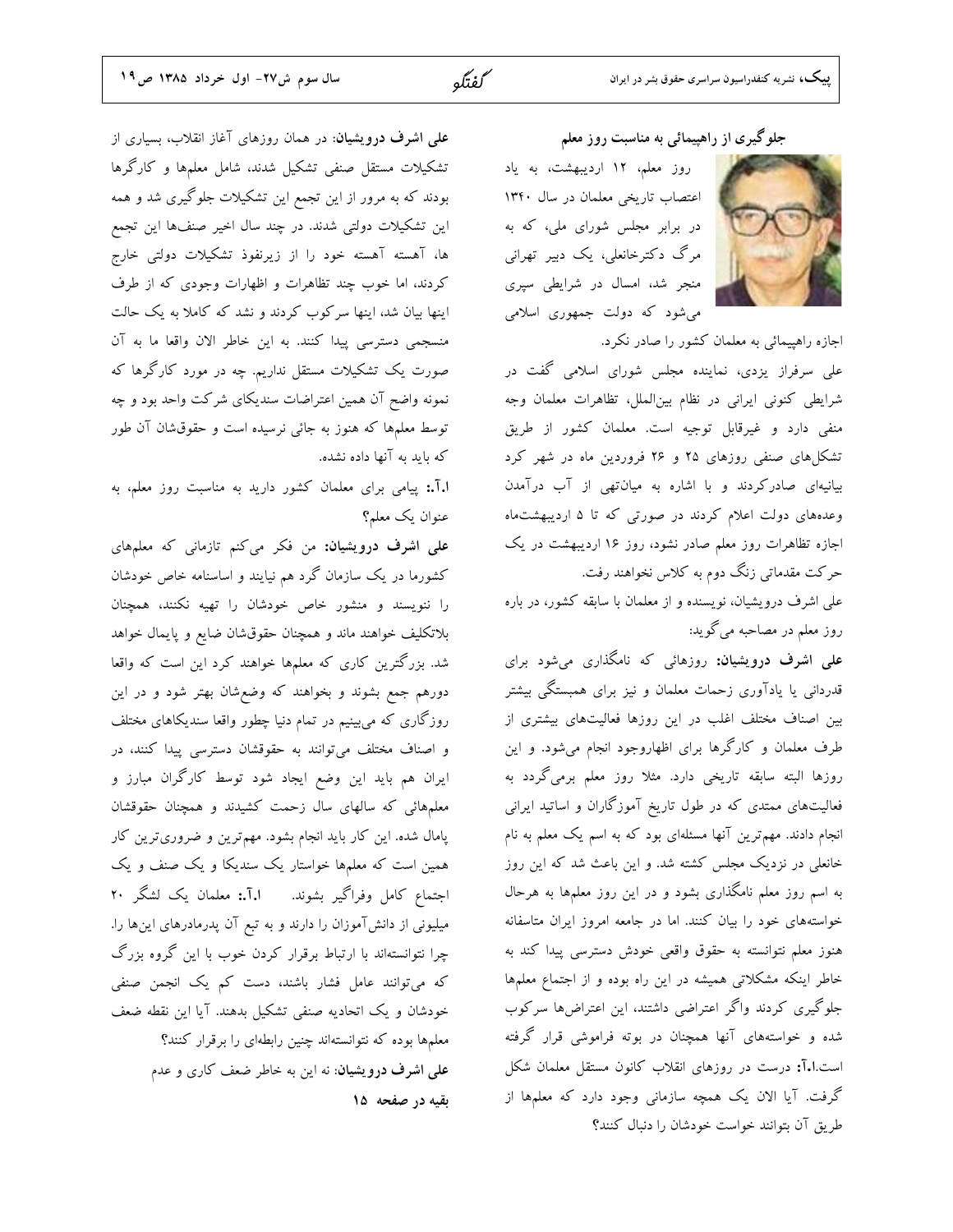نتیحه برگزاری انتخابات شورای حقوق بشر سازمان ملل متحد



مجمع عمومی سازمان ملل متحد هفته پیش جلسه داشت و طی آن اولین دور انتخابات برای انتخاب اعضای شورای تازه تشکیل شده حقوق بشر برگزار شد. نتیجه رقابت فشرده ۸۲ کشور عضو سازمان ملل، انتخاب ۴۷ عضو برای فعالیت در شورای حقوق بشربود.

اعضای جدید شامل الجزایر، کامرون، جیبوتی، گابون، غنا، مالی، موريس، مغرب، نيجريه، سنگال، افريقاي جنوبي، تونس، زامبيا، بحرين، بنگلادش، چين، هند، اندونزي، ژاپن، اردن، مالزي، ياكستان، فيلييين، كره جنوبي، عربستان، سريلانكا، چک، لهستان، روسیه، آزژانتین، برزیل، کوبا، اکوادور، گواتمالا، مکزیک، پرو، اوروگوئه، كانادا، فنلاند، فرانسه، آلمان، هلند، سوئيس، انگلستان، آذربایجان و اوکراین میباشند. این اعضا توانستند با برخورداری از حداقل نصف بعلاوه یک آراء و پر کردن سهمیه گروه جغرافیائی خود به شورا راه یابند.

نکته جالب انتخابات مربوط به گروه آسیا می باشد که ایران نیز جزو کاندیداها بوده است. به نتیجه انتخابات برای این گروه توجه فر مائيد:

سیزده کشور انتخاب شده از آسیا بترتیب آراء بشرح زیرند: هند (۱۷۳ )، اندونزی (۱۶۵ )، بنگلادش ( ۱۶۰)، ژاپن ( ۱۵۸)، مالزی (۱۵۸)، پاکستان (۱۴۹)، کره جنوبی (۱۴۸)، چین (۱۴۶)، اردن (۱۳۷)، فیلیپین (۱۳۸)، بحرین (۱۳۴)، عربستان (۱۲۶) و سريلانكا (١٢٣).

پنج کشور انتخاب نشده از آسیا بترتیب آراء بشرح زیرند: تايلند (١٢٠)، لبنان (١١٢)، قرقيزستان (٨٨)، ايران (۵٨)، عراق  $.(\Delta \Upsilon)$ 

مشاهده میشود که از میان هجده کشور رقیب در آسیا، ایران با اختلاف زیاد از قرقیزستان هفدهم شده است که گویای چهره نا مساعد کشور بطور کلی و چگونگی وضعیت حقوق بشر در ایران از دید جامعه بین المللی است. این گونه انتخاباتها معیارهای خوبی برای شناخت جهره دولتها نزد افکار عمومی است. جا دارد مسولین کشور به سر عقل آمده با اصلاح وضعیت حقوق بشر در کشور

بیش از این آبروی کشور را نبرند و باعث دین گریزی در جامعه و فرار مغزها نشوند.

طبق مصوبات سازمان ملل متحد، شورای حقوق بشر چندین بار در سال تشکیل جلسه داده در مقایسه با کمیسیون حقوق بشر، نظارت دقیقترو جدیتری بر وضعیت حقوق بشر در کشورها خواهد داشت. روشن است در این بررسیها، پرونده حقوق بشر دولتهائی نظیر ایران با سابقه بیش از بیست سال نقض حقوق بشر در کمیسیون، در اولويت باشد.

با شروع بکار شورای حقوق بشردر آینده نزدیک، کمیسیون حقوق بشر سازمان ملل متحد بعد از پنجاه سال فعالیت بکار خود خاتمه خواهد داد.

کشور های عضو شورای حقوق بشر سازمان ملل متحد خبرگزاری آسوشیتدپرس اعلام کرد: کوبا، عربستان، چین و روسیه به رغم آمار حقوق بشر ضعیفشان کرسیهای شورای حقوق بشر جدید سازمان ملل را به دست آوردند؛ اما ایران و ونزوئلا در اين رقابت ناكام ماندند.

به گزارش این خبرگزاری گروههای حقوق بشر اعلام کردند که آنها به طور كل از ۴۷ عضو منتخب اين شورا خشنودند. اين شورا جايگزين كميسيون حقوق بشر سازمان ملل مىشود.

كنت روت، مدير اجرايي ديدهبان حقوق بشر، اعلام كرد: دولتهای خرابکار و دولتهایی که تاریخچهی تضعیف حمایت از حقوق بشر را در جریان عضویت در کمیسیون قبلی داشتند، هم اکنون در زمرهی اقلیت به شمار میروند. وی افزود: هیچ تضمینی وجود ندارد که این شورا به موفقیت برسد؛ اما این اقدام گامی در یک مسیر صحیح است. روت پیش از رای گیری اعلام کرد، این شورا نسبت به کمیسیون بی|عتبار قبلی ارتقای زیادی یافته؛ چرا که بسیاری از کشورهایی که ناقض حقوق بشرند و در کمیسیون قبلی عضو بودند، در این شورا به دنبال کرسی نبودند. این کشورها شامل سودان، زیمبابوه، لیبی، کنگو، سوریه، ویتنام، نپال، سریلانکا، اریتره و اتیوپی هستند. آمریکا در انتخابات این شورا حضور نداشت؛ اما جان بولتون نمایندهی آمریکا در سازمان ملل، با مورد تمسخر قرار دادن انتخاب کوبا در شورای حقوق بشر گفت: این امر نگرانیهای واشنگتن را دربارهی این هیات جدید ثابت کرد و مخالفت

آمریکا را با این شورا توجیه کرد.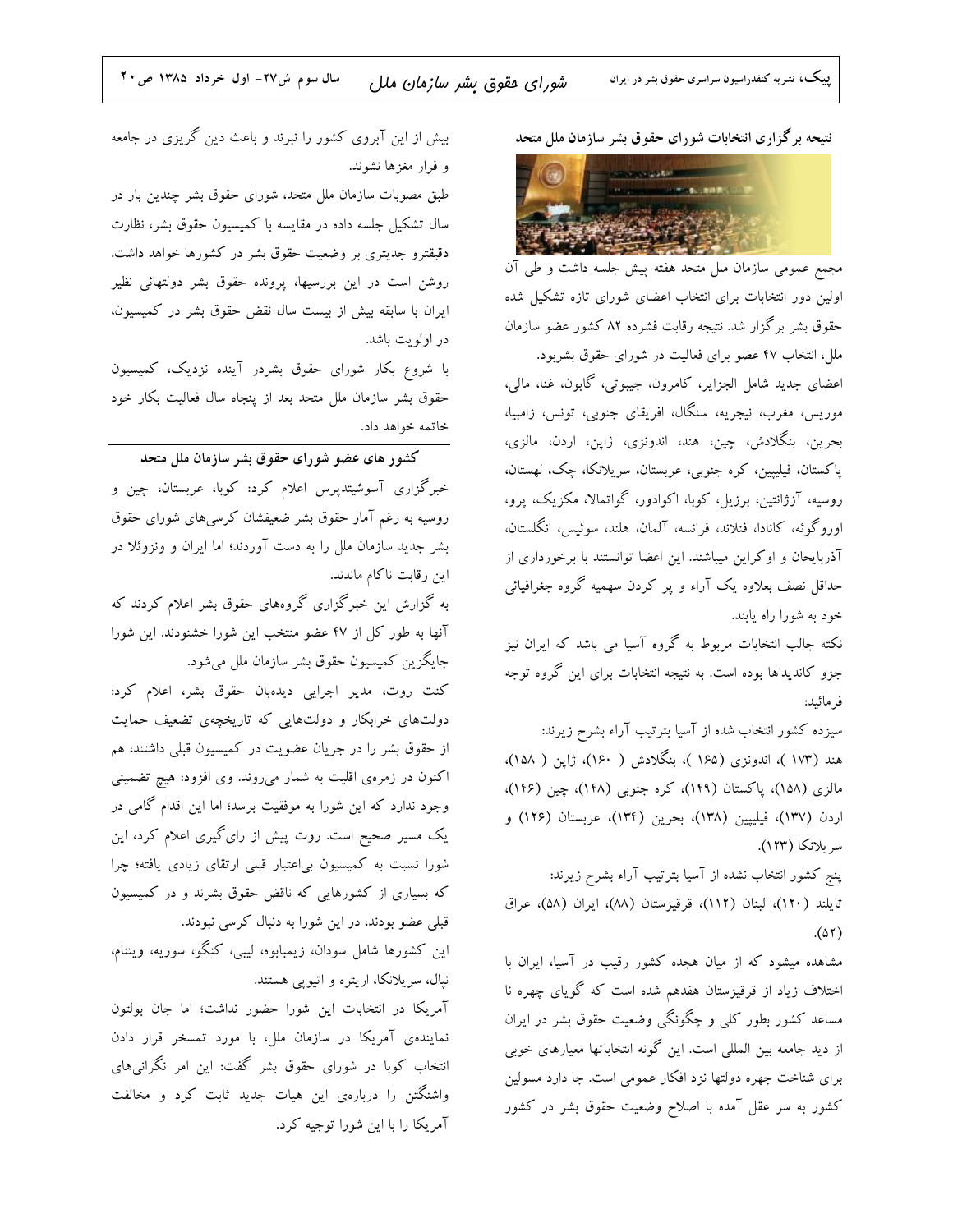بولتون اظهار داشت: این امر به آسانی نشان داد که نواقص کمیسیون پیشین در کمیسیون کنونی نیز همچنان وجود دارد. ما زمانی که علیه این قطعنامه رای دادیم، این امر را پیش بینی کردیم. وزارت خارجهی کوبا نیز اعلام کرد: آمریکا به هدفش برای جلوگیری از احراز کرسی در شورای حقوق بشر از سوی کوبا ناکام ماند. کوفی عنان دبیر کل سازمان ملل نیز از تشکیل شورای حقوق بشر جدید و میزان حضور گستردهی اعضای آن استقبال کرد. استفان دوجاریک، سخنگوی عنان اظهار داشت: عنان معتقد است که این امر تعهد گسترده برای جایگزینی کمیسیون پیشین حقوق بشر را با سازمانی که میتواند موثرتر کار کند، نشان میدهد. این شورا میتواند ایدهآلهای حقوق بشر را با اعتبار بیشتری به اجرا در آورد. دوجاریک گفت: این سازمان جدید که از ۱۹ ژوئن (۲۹ خرداد) کارش را آغاز میکند، باید آمارهای حقوق اعضایش را به علاوهی کشورهای دیگر مورد بازبینی قرار دهد. این امر به اعضا این شانس را میدهد تا عمق تعهدشان را به ارتقای حقوق بشر هم در خانه و هم در خارج از آن نشان دهند. روت اظهار داشت: تعدادی از کشورها در این انتخابات پیروز شدند که ما ترجیح میدادیم در این شورا حقوق نداشته باشند از جمله چین، روسیه، عربستان و کوبا؛ اما این امر غیر قابل اجتناب بود. این شورا در ژنو مستقر است و کرسیهایش بدین صورت تقسيم شده است: - ۸ کرسی برای آمریکای لاتین و حوزهی کارائیب؛ – ۱۳ کرسی برای آفریقا؛ - ۱۳ کرسی برای آسیا؛ - ۶ کرسی برای اروپای شرقی؛ - ۷ کرسی برای غرب اروپا؛ کرسیهای آسیایی به بحرین، بنگلادش، چین، هند، اندونزی، ژاپن، اردن، مالزی، پاکستان، فیلیپین، عربستان کرەی جنوبی و سریلانکا رسید. کرسیهای اروپایی نیز به انگلیس، کانادا، فنلاند، فرانسه، آلمان، هلند، سوییس، جمهوری آذربایجان، جمهوری چک، لهستان، رومانی، روسیه و اوکراین اختصاص یافته است. کرسی،ای آفریقایی نیز به الجزایر، کامرون، جیبوتی، گابون، غنا،

مالي، موريتاني، مراكش، نيجريه، سنگال، آفريقاي جنوبي، تونس و زامبیا اختصاص یافت. کرسیهای حوزهی آمریکای لاتین و

كارائيب نيز به آرژانتين، برزيل، كوبا، اكوادور، گواتمالا، مکزیک، پرو و اروگوئه اختصاص یافت. تاسیس نهاد تازهی شورای حقوق بشر یکی از گامهای اساسی برای اصلاح ساختار سازمان ملل متحد است. آمریکا با تشکیل این نهاد مخالف بود با این استدلال که سازمان ملل نمی تواند از انتخاب کشورهایی جلوگیری کند که در عرصهی حقوق بشر کارنامەی منفی دارند. ترکیب منطقهیی شورای کنونی بر اساس جمعیت است. هر کشوری برای به دست آوردن کرسی باید اکثر آرای ۱۹۱ عضو سازمان ملل را کسب کند.

على كمالي



مجمع عمومی در تصمیمی تاریخی در ۱۲ مارس ۲۰۰۶ تشکیل شورای حقوق بشر را به تصویب رسانید.۱ این شورا جایگزین كميسيون حقوق بشر مي شود كه از سوي شوراي اقتصادي و اجتماعی ایجاد شده بود. نهاد تازه رکن فرعی مجمع عمومی است که مقر آن ژنو خواهد بود. تاسیس این نهاد در راستاي تغییراتي بود که از سال پیش از سوی دبیرکل سازمان ملل پیشنهاد و پیگیری شد. اصلاح ساختاری سازمان ملل با توجه به دگرگونی هاي جامعه بين المللي نسبت به زمان تاسيس سازمان ملل در ،۱۹۴۵ ضروري به نظر مي رسيد. تجربه هاي به دست آمده به کار آمد تا کاستی هایِ سازمان مرتفع شوند. دبیرکل در این راه پیشرو بود. البته اصلاحات پیشنهادي دبیرکل گستره بیشتري داشت و به تشکیل شورای حقوق بشر محدود نمی شد. تغییر ترکیب شورای امنيت و افزايش اعضاي دائم، حذف ركن غيرفعال شوراي قيمومت و تقویت همکاری در زمینه حقوق بشر در زمره پیشنهادهای مفصل دبیرکل است. چندی پیش نیز با تولد رکن جدیدی زیرنظر مجمع عمومی و شوراي امنيت، موسوم به «كميسيون ايجاد صلح»۲ گام دیگری در جهت اصلاحات سازمان ملل برداشته شد. نهاد اخیر راه هاي اعاده صلح پس از خاتمه جنگ در يک کشور را بررسي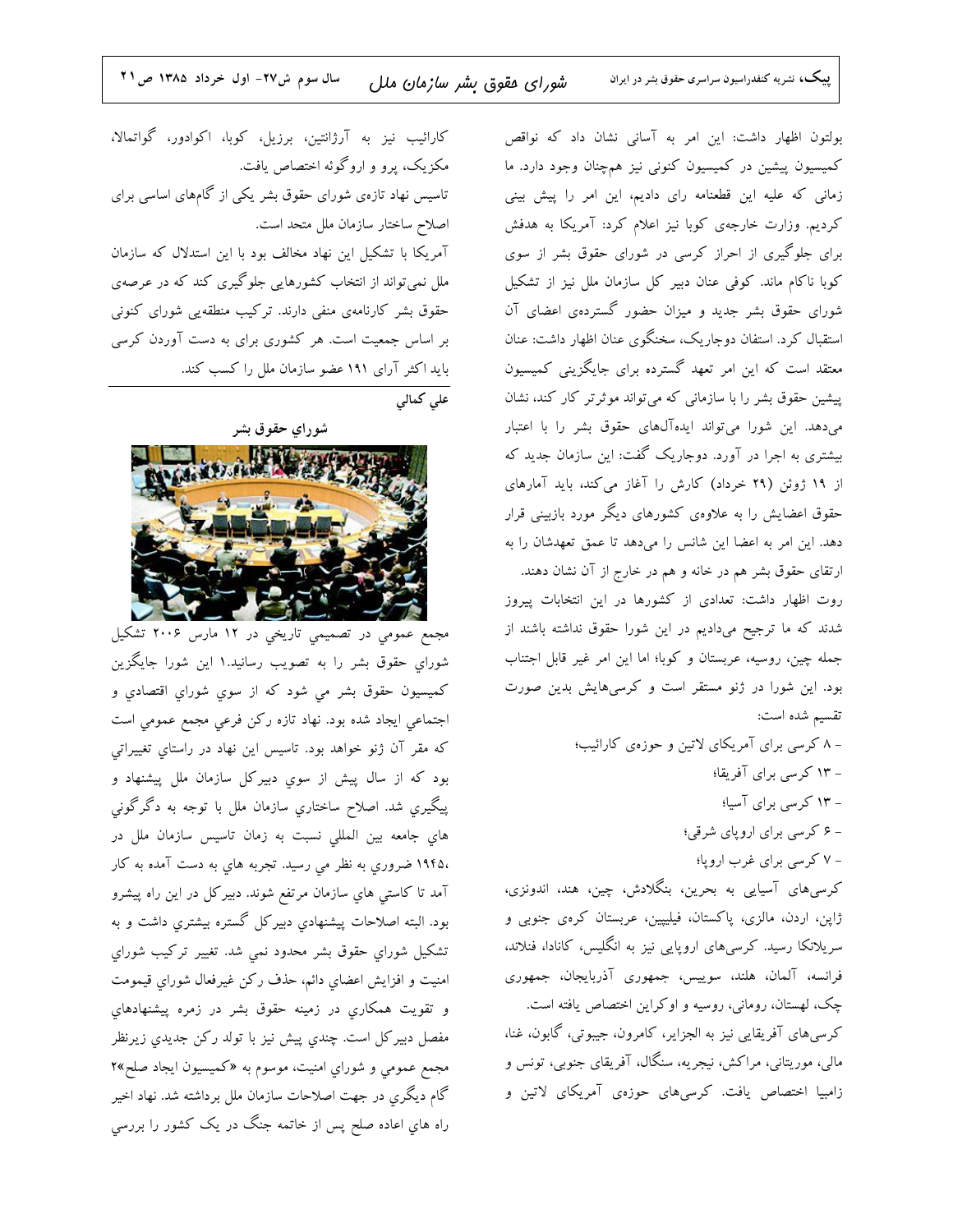رعایت حقوق بشر همسو عمل کند. نهادهایی نظیر کمیته حقوق بشر یا کمیته ضدشکنجه یا دیگر نهاد ها یا دیگر سازوکارهای حقوق بشری بر رعایت مقررات مربوطه نظاره گر هستند. مکانیسم شورا مکمل فعالیت آنها است و دوگانگی به وجود نمی آید. كميسارياي عالى حقوق بشر نيز كه تاكنون با كميسيون حقوق بشر در ارتباط بود از این پس با نهاد تازه تاسیس همکاری خود را ادامه خواهد داد. سازمان های منطقه ای، سازمان های غیر دولتی و نهادهاي ملي حقوق بشري همكاري نزديكي با شورا خواهند داشت. بنابراين تصميم گيري هاي شورا به مشاركت دولت ها محدود نمی شود و از مساعدت جامعه مدنی بهره مند می شود تا با دقت بيشتري عمل و تصميم گيري كند. انتخاب كشورهاي عضو در ۱۹ اردیبهشت انجام می شود. نخستین جلسه شورا در خردادماه خواهد بود. کمیسیون حقوق بشر نیز که از سال ۱۹۴۷ مشغول به کار بود، در همان ماه رسماً منحل می شود. کاستی هایی در نحوه عمل کمیسیون وجود داشت و ایراداتی به آن وارد بود، ولی در عين حال تجربه ها و دستاوردهايی داشت که در کار آينده شوراي حقوق بشر قابل استفاده خواهند بود. انتخاباتی که کشورهای پیشرو دارند از حساسیت زیادي برخوردار است. با توجه به این که شورا رکنی است مرکب از کشورها و نه افراد، ترکیب کشورهای عضو بر اعتبار شورا اثر مستقیم می گذارد. پیش از این، انتخاب اعضای کمیسیون از سوی گروه های منطقه ای به عمل می آمد که با تغییر چشمگیر کنونی، انتخاب اعضای شورا از سوی کلیه کشورها صورت می گیرد. بنابراین مسئولیت حساسی بر عهده کشورها در انتخاب کشورهای نامزد عضویت قرار گرفته **است.** على كمالي وكيل پايه يک دادگستري پی نوشت ها: ١ - ١٧٠ راي مثبت؛ چهار راي منفي شامل جزاير مارشال، پالائو، آمريكا و اسرائيل و سه ممتنع شامل ایران، ونزوئلا و بلاروس. Peacebuilding Commission -

۳- به کشورهای متعلق به آفریقا ۱۳، آسیا ۱۳، آمریکای لاتین و کارائیب ۸، اروپای شرقی ،۶ اروپاي غربي و ديگر کشورها ۷ کرسي تعلق مي گيرد.

جمعیت دفاع از مقوق بشر در ا<u>ی</u>را*ن* www.polpiran.com  $5122$ , CDN – C.P. 49552, Montreal, QC H3T  $2A5$ 

و خط مشى هاي لازم را ارائه مى كند. شورا و مجمع با بهره مندي از مشاوره این نهاد به یاری کشور رهایی یافته از جنگ می شتابند تا بار دیگر صلح و امنیت برقرار شود. شورای حقوق بشر ۴۷ عضو دارد. کشورهای عضو شورا از سوی مجمع عمومی با رای مخفی انتخاب مي شوند.۳ مدت عضويت سه سال است. روش راي گيري و انتخاب اعضا براساس كسب راى اكثريت كشورهاى عضو سازمان است؛ شیوه ای که در منشور پیشینه ای نداشت. شیوه مرسوم رای گیری در منشور، به استثنای موارد معین، رای اکثریت كشورهاي حاضر در جلسه است كه با شيوه اخير تفاوت دارد. لذا نامزد عضویت نیازمند رای تعداد بیشتری از کشورها است که با لحاظ عضویت ۱۹۱ کشور در سازمان کسب دست کم ۹۶ رای لازم خواهد بود. از آسیا هجده کشور از جمله ایران برای عضویت اعلام آمادگی کرده اند. در انتخاب اعضا رعایت معیارهایی لازم شمرده شده است. كشور كانديداي عضويت بايد در ارتقاي حقوق بشر و حمایت از آن ممتاز باشد. برای تحقق این شروط، عملکرد گذشته کشور در زمینه حقوق بشر در عرصه داخلی و بین المللی ملاک قرار می گیرد. همچنین پذیرش معاهده های حقوق بشری عامل مهمي در انتخاب به حساب مي آيد. از اين رو كشورهايي که گذشته مطلوبی در وضعیت حقوق بشر و رعایت تعهدات بین المللی مربوطه نداشته اند از عضویت در شورا بازمی مانند. در دوره سه ساله عضویت نیز باید رفتار مطلوب حقوق بشری، با کشور عضو همراه باشد. بنابراین وضعیت حقوق بشر کشور عضو در کنار دیگر کشورهای غیرعضو در معرض آزمون و مداقه دوره ای قرار می گیرد. چنانچه کشوریِ حقوق بشر را به صورت سیستماتیک و فاحشی نقض کند، با عکس العمل دیگر کشورها روبه رو می شود و عضویت آن در شورا با تصمیم مجمع عمومی معلق می شود. شورا درباره حقوق بشر مسئولیت های گوناگونی بر عهده خواهد داشت. تشویق حمایت از حقوق بشر و آزادی های اساسی در سطح جهانی براي همگان بدون هرگونه تبعیض و نیز بررسی نقض حقوق بشر از سوی کشورها و موضع گیری نسبت به آن از جمله اشتغالات شورا است. شورا در تصمیم گیری و انجام کار خویش به همه اقسام حقوق بشر، یعنی حقوق مدنی، سیاسی، اقتصادی، اجتماعی، فرهنگی و همچنین حق بر توسعه که در اسناد مختلف منعکس است بذل توجه می کند. شورا در انجام وظایف خود به گونه ای رفتار خواهد کرد که با سایر نهادهای ناظر بر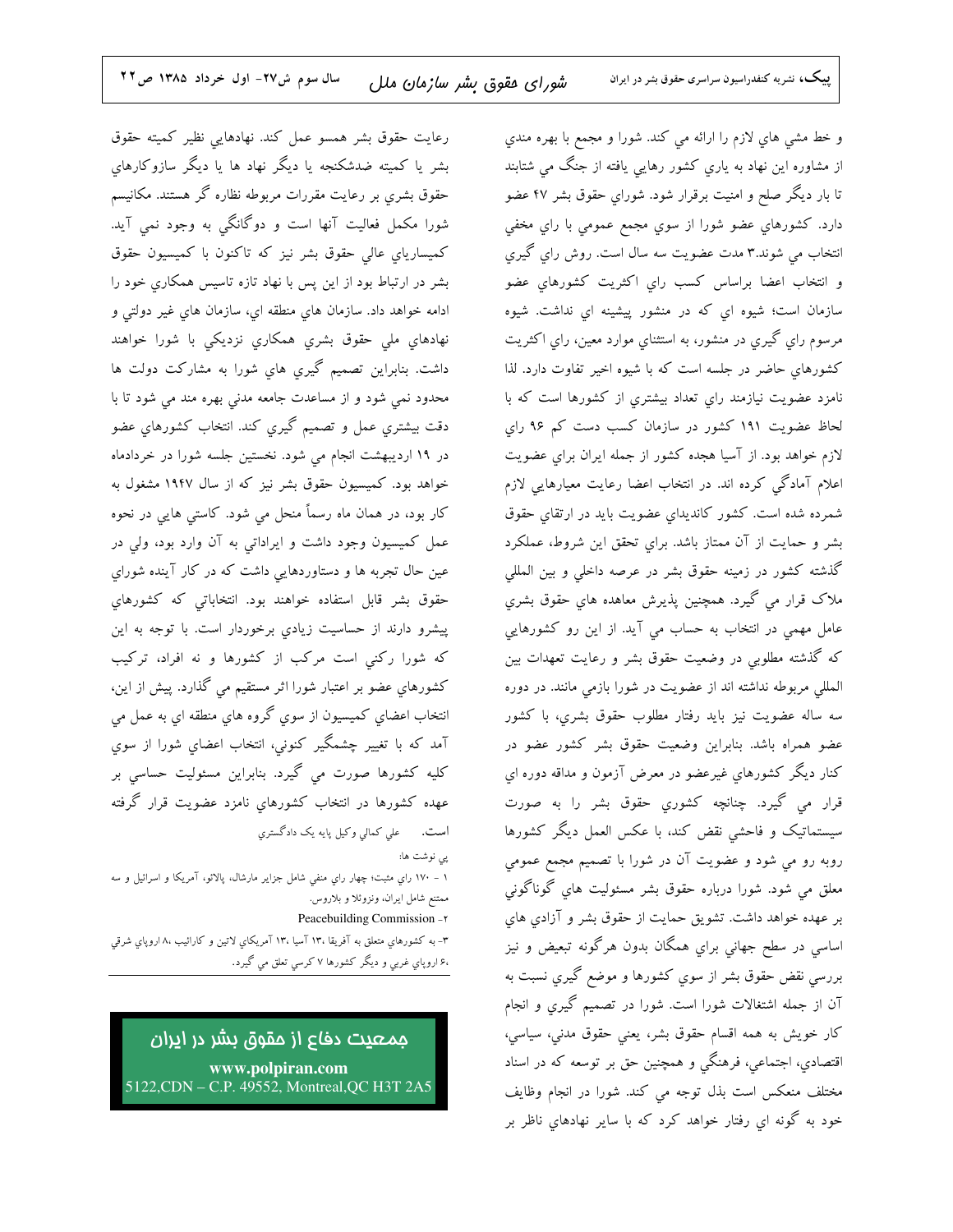نيلوفر قديرى

ساز و کار شورای حقوق بشر در سازمان ملل



.<br>بحث درباره اصلاحات در سازمان ملل، مدت هاست که درون این سازمان مطرح است. سال گذشته کوفی عنان - دبیرکل سازمان ملل- گزارشی را به مجمع عمومی ارایه کرد که نتیجه کار و بررسی یک گروه از کارشناسان منتخب سازمان درباره اصلاحات سازمان ملل بود. این گروه ۱۶ نفره از کارشناسان که در میان آنها چهره های شناخته شده ای چون یوگنی پریماکوف به چشم می خوردند پیشنهادات خود را برای کارآمد کردن ساز و کارهای سازمان ملل از طریق اصلاح نهادهای اساسی و مهم این سازمان همچون شورای امنیت مطرح کرده بودند. یکی از این پیشنهادات به کار کمیسیون حقوق بشر سازمان ملل مربوط می شد. این پیشنهاد بعد از بیش از ۱۰ ماه بحث و بررسی اکنون به تصویب رسیده و در آخرین مرحله تشکیل شدن قرار دارد.

بر اساس این پیشنهاد قرار است شورایی با اعضای کمتر و سازوکار انتخابی متفاوت جای کمیسیون حقوق بشر را بگیرد. در مطلبی که می خوانید روند تشکیل این شورا و بحث های پیرامون آن توضيح داده شده است.

کمیسیون حقوق بشر سازمان ملل در سال ۱۹۴۶ و در واکنش به جنایات هولناک جنگ جهانی دوم برای تحکیم هنجارهای حقوقی در حفاظت از حقوق و آزادی های اولیه بشر در سراسر جهان، تأسیس شد. این کمیسیون در ماه مارس هر سال در جلسات شش هفته ای خود گزارش های مربوط به نقض حقوق بشر در کشورها را بررسی می کرد و بیانیه هایی صادر می نمود که مبنای کار دیگر نهادهای سازمان ملل می شد. این کمیسیون در ابتدای تأسیس، کارهای بزرگی انجام داد. در آن روزها کمیسیون حقوق بشر بیانیه جهانی حقوق بشر را تدوین کرد، استانداردهای بین المللی برای شکنجه و اعدام ایجاد نمود و به شکایت قربانیان آپارتاید و رژیم های دیکتاتوری آمریکای لاتین رسیدگی کرد.

این کمیسیون همچنین نظام ناظران مستقل را ایجاد کرد تا به شکنجه، کشتارهای سیاسی و خشونت علیه زنان در جهان رسیدگی کند. سال گذشته وقتی اعضای کمیسیون حقوق بشر در نشست سالانه شان در ژنو شرکت کرده بودند، پیش بینی نمی کردند که سال بعد دیگر کمیسیونی به این نام وجود نداشته باشد. در ماه مارس سال ۲۰۰۵ کوفی عنان دبیرکل سازمان ملل در گزارشی به مجمع عمومی این سازمان پیشنهاداتی را برای اصلاح سازوکار سازمان ملل ارائه کرد. مهم ترین رکن این گزارش پیشنهاد تشکیل نهادی به نام شورای حقوق بشر به عنوان جایگزینی برای کمیسیون حقوق بشر سازمان ملل بود. هدف کلی پیشنهاد اصلاح سازمان ملل، هماهنگ کردن این سازمان با اهداف قرن ۲۱ اعلام شده بود. تغییر شکل نهاد حقوق بشری این سازمان هم همین هدف را دنبال می کرد.کمیسیون حقوق بشر سازمان ملل چارچوب همگانی و جهانی حقوق بشر برای جامعه جهانی بود و قوانین و پیمان های حقوق بشری را تدوین می کرد. این کمیسیون در نشست های سالانه اش توجه عموم را به موضوعات حقوق بشری و موارد نقض آن در جهان جلب می کرد و مجمعی بود برای توسعه و ایجاد سیاست های حقوق بشری سازمان ملل. این کمیسیون نظامی منحصر به فرد و مستقل با راهکارهایی کارشناسانه و مخصوص به خود داشت تا از طریق آن بر پایبندی كشورها به حقوق بشر نظارت كند، اما ظرفيت و قابليت اين کمیسیون برای انجام وظایفش در سال های اخیر زیر سؤال رفته بود. عنان در گزارش سال گذشته خود خطاب به مجمع عمومی به یکی از نواقص کمیسیون حقوق بشر این گونه اشاره کرد که، بعضی کشورها به دنبال عضویت در این کمیسیون هستند که خود را در برابر انتقادات دیگران مصون کنند نه اینکه به دنبال تقویت حقوق بشر باشند. بی اعتباری کمیسیون حقوق بشر کل سازمان ملل را تحت الشعاع تأثيرات منفي خود قرار داده بود.

پیشنهاد عنان تشکیل شورایی کوچکتر با جلساتی دائمی و در طول کل سال و شرایط دشوارتر برای عضویت بود. در گزارش عنان به مجمع عمومی آمده بود که کمیسیون ۵۳ عضوی حقوق بشر دیگر جوابگوی نیازهای حقوق بشری امروز دنیا نیست و به دلیل رفتارها و سیاست های بعضی کشورها اعتبار خود را از دست داده است. بنابر این شورایی ۴۷ عضوی به عنوان جایگزین این کمیسیون می تواند در عملکرد بهتر سازمان ملل در بخش حقوق بشر مؤثر باشد.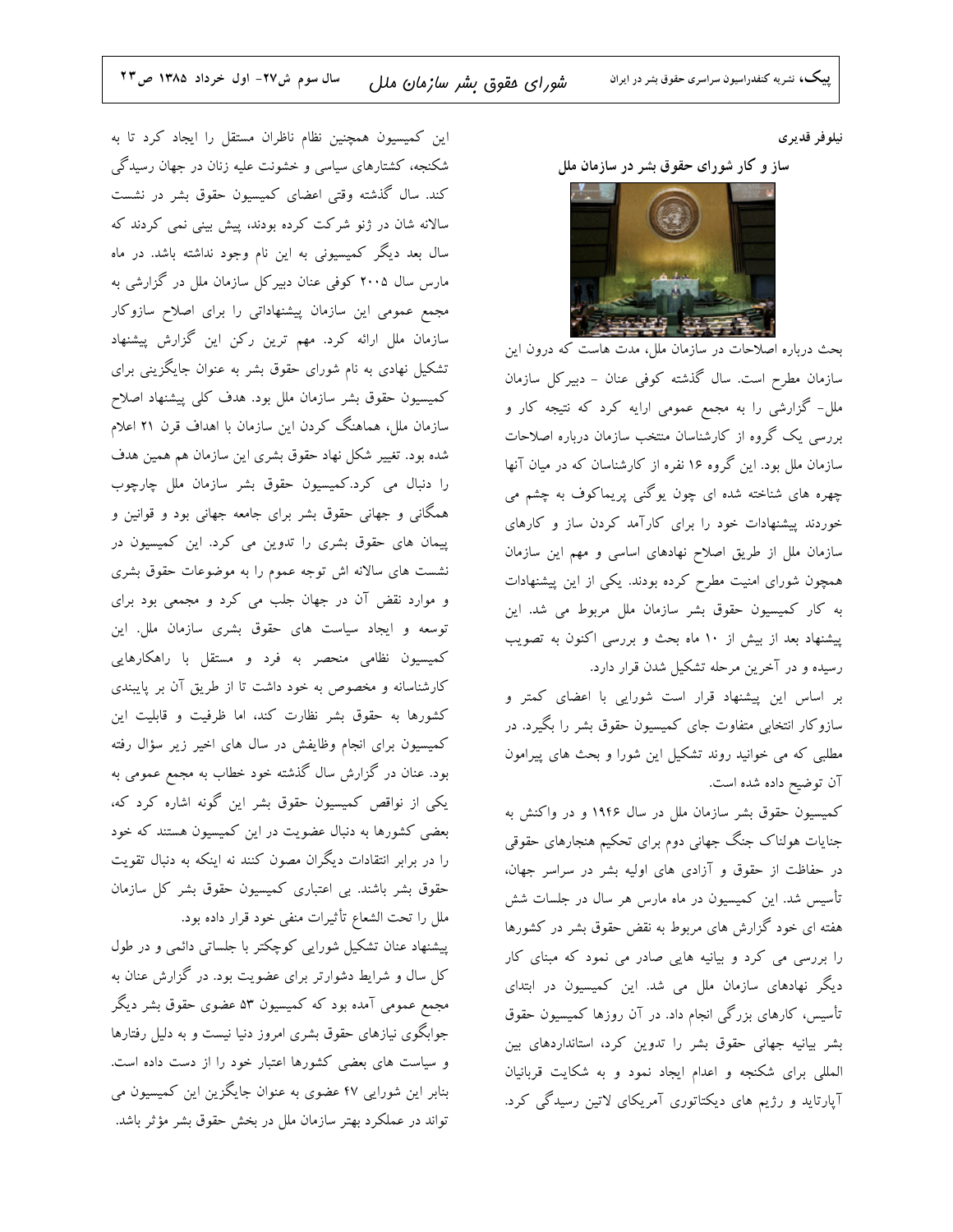آنچه عنان پیشنهاد کرده بود، در مذاکرات مجمع عمومی سازمان ملل در یک سال گذشته با تغییراتی روبه رو شد و برخی شرایط آن اندکی ملایم تر شد. سرانجام در روز ۱۵ ماه مارس با ۱۷۰رای موافق، ۴ رای مخالف و ۳رای ممتنع اعضای مجمع عمومی سازمان ملل، تشکیل این شورا به تصویب رسید. ارای مخالف تشکیل شورای حقوق بشر به اسرائیل، جزایر مارشال، پالائو و آمریکا تعلق داشت و ایران، بلاروس و ونزوئلا به این طرح رای ممتنع دادند. طبق آنچه مجمع عمومی تصویب کرده است، اعضای منتخب شورای جدید حقوق بشر باید بالاترین استاندارد را در ارتقا و حفاظت از حقوق بشر داشته و به طور کامل با این شورا همکاری کرده باشند. همچنین این کشورها در طول دوره عضویت در شورای حقوق بشر در چارچوب بازبینی های دوره ای زیر ذره بین قرار دارند و هرگونه تخلف حقوق بشری، عضویت آنها را با تهدید روبه رو می کند. اعضای جدید با رای اکثریت آرای مجمع عمومی انتخاب می شوند. در صورت تخلف حقوق بشری، عضویت اعضا با رای دو سوم مجمع عمومی به حال تعلیق در می آید. این یکی از موارد مورد اعتراض آمریکا در طول مذاکرات برای تصویب تشکیل شورای حقوق بشر بود. آمریکا بر سخت تر شدن شرایط عضویت کشور ما در این شورا تاکید دارد.

اعضای کمیسیون قبلی حقوق بشر با رای سالانه شورای ۵۴نفره اجتماعی و اقتصادی سازمان ملل برای یک دوره سه ساله انتخاب می شدند. نامزدهای عضویت از سوی پنج گروه منطقه ای سازمان ملل پیشنهاد می شدند و رای گیری درباره عضویت اعضا بدون هیچ شرایطی صورت می گرفت. از سوی دیگر، اعضا می توانستند برای چندین دوره پیاپی در کمیسیون حقوق بشر حضور داشته باشند و محدودیتی از این نظر وجود نداشت.

کمیسیون حقوق بشر در ماه مارس هر سال به مدت شش هفته در ژنو تشکیل جلسه می داد و طی این مدت به گزارش های دریافتی رسیدگی می کرد. به همین دلیل منتقدان این کمیسیون در تشریح دلایل ناکارآمدی آن به مزاح می گفتند، اگر کشوری بخواهد دست به نقض حقوق بشر بزند، بهترین زمان ماه آوریل است چرا که می تواند مطمئن باشد پرونده او تا یک سال بعد هم رسیدگی نخواهد شد. شورای جدید اما در طول سال تشکیل جلسه می دهد و محل دائمی آن همان شهر ژنو است. جلسات این شورا دست کم سه بار در سال تشکیل می شود و طول این جلسات کمتر از

۱۰هفته نخواهد بود. دوره عضویت کشورها در شورای جدید حقوق بشر همان سه سال است كه انتخاب اعضا توسط آراء اکثریت کل مجمع عمومی صورت می گیرد. این به آن معنی است که مجمع عمومی به طور مستقیم اعضای شورا را انتخاب می کند. اعضا بعد از دو دوره عضویت پیاپی دیگر نمی توانند برای عضويت در شورا انتخاب شوند.

برخلاف کمیسیون قبلی حقوق بشر که عضویت اعضا در آن شرایط خاصی نداشت، عضویت در شورای جدید بعد از بررسی دقیق شرایط حقوق بشر در کشورهای خواستار عضویت تصویب می شود. انتخاب اعضای شورای جدید حقوق بشر در ۹ ماه مه (۱۹ اردیبهشت) انجام می شود و نشست افتتاحیه این شورا در ۱۹ ژوئن (۲۹ خرداد) برگزار می شود. انحلال کمیسیون سابق حقوق بشر در ۱۶ ژوئن (۲۶ خرداد) رسماً اعلام می شود.

پیش از تصویب قطعنامه تشکیل شورای جدید حقوق بشر، سفیر کوبا در سازمان ملل اعلام کرد که دلیل اصلی تصمیم به تشکیل شورای جدید ضرورت پایان دادن به دوران بی اعتباری کمیسیون حقوق بشر است که دلیل آن مداخله سیاسی و رفتار دوگانه ای است که از سوی آمریکا و اتحادیه اروپا بر کار این کمیسیون تحمیل شده بود. کوبا شورای کنونی را هم برای تغییر شیوه های گذشته کافی نمی داند.

این اظهار نظر فقط یکی از مجموعه نظرات متفاوتی است که از سوی کشورهای جهان درباره شورای جدید حقوق بشر ابراز شده است. جدی ترین مخالف در جریان مذاکرات برای تشکیل شورای جدید حقوق بشر، کشور آمریکا بود. آمریکا در هر دور از مذاکرات درباره این موضوع خواستار سخت تر شدن شرایط عضویت و جلوگیری از ورود کشورهای ناقض حقوق بشر به این شورا می شد. مخالفت آمریکا باعث تأخیر در رأی گیری مجمع عمومی سازمان ملل شد. جان بولتون نماینده آمریکا در سازمان ملل شرایط آسان عضویت در شورای حقوق بشر را باعث ناکارآمد شدن این شورا خواند و گفت، با این شرایط اصلاً چه نیازی به تشکیل شورای جدید و انحلال کمیسیون قبلی حقوق بشر بود؟ مخالفت آمریکا با تشکیل این شورا و سرانجام رأی منفی او به قطعنامه تشکیل شورای حقوق بشر در حالی صورت می گرفت که دبیر کل سازمان ملل، دارندگان جوایز صلح نوبل و گروههای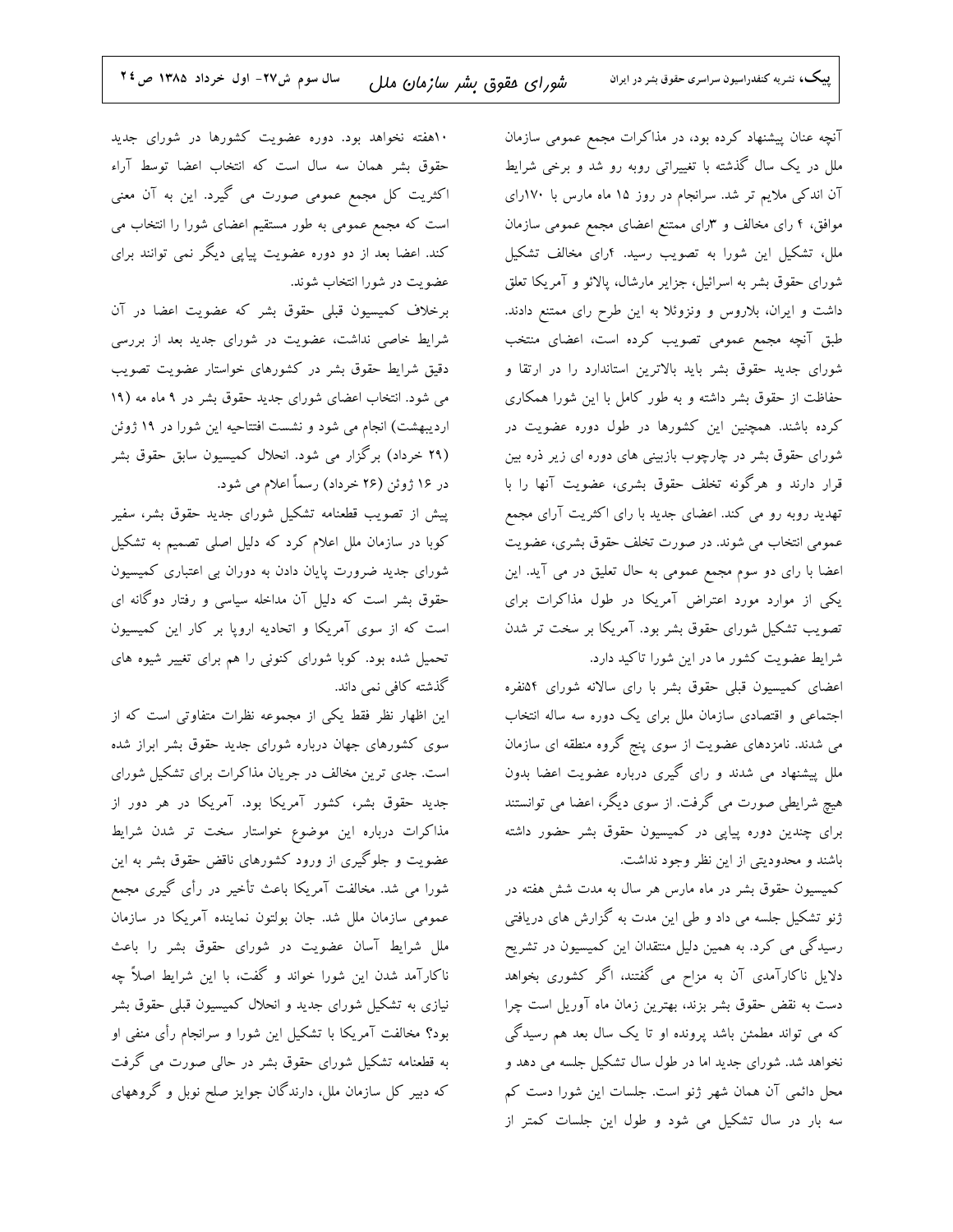بين المللي حقوق بشرى همچون عفو بين الملل و ديده بان حقوق بشر از این شورا حمایت کرده و می کنند. آمریکا خواستار تضمین های بیشتری برای جلوگیری از ورود کشورهای ناقض حقوق بشر به شورای حقوق بشر بود.

یکی از این تضمین ها از نظر آمریکا، انتخاب اعضای شورای حقوق بشر با رأى اكثريت دو سوم اعضاى مجمع عمومى بود. اتحادیه اروپا هم چنین خواسته ای داشت اما به جدیت آمریکا آن را دنبال نکرد و با پافشاری بر آن مانع پیشرفت کار تشکیل شورا نشد. چون رأی گیری درباره تشکیل شورای حقوق بشر در مجمع عمومی سازمان ملل انجام می شد، مخالفت آمریکا تأثیر چندانی در رأى گيرى نداشت و فقط روند تصويب قطعنامه را كند كرد. اين کشور اما تهدید کرده بود که به نشانه اعتراض هیأتی به ژنو نخواهد فرستاد. جمهوریخواهان کنگره هم بررسی قانونی را شروع کرده اند که ادامه کمک های مالی آمریکا به بودجه ۲۰۰۷ سازمان ملل را به پیشرفت اصلاحات در حوزه حقوق بشر این سازمان مشروط می کند.

نمایندگان جمهوریخواه کنگره شورای جدید حقوق بشر را گزینه ای نامناسب خوانده اند که فقط باعث قدرت گرفتن دیکتاتورها می شود. کنگره آمریکا از سال گذشته و همزمان با تشکیل گروه ویژه بررسی اصلاحات در سازمان ملل توسط کوفی عنان، در کنگره هم گروه کاری به ریاست مشترک نیوت گینگریچ و جورج میشل تشکیل داد. این گروه کاری، شورای حقوق بشر را نهادی بدون کارایی کافی خوانده است. از جمله دلایل مخالفت گروه کاری کنگره با این پیشنهاد، دشوار بودن اخراج اعضا از شورا به دلیل نقض حقوق بشر اعلام شده است. نمایندگان کنگره می گویند، ورود کشورها به درون شورا بسیار آسان تر از اخراج آنهاست. تاکنون نزدیک ۲۰ کشور برای ورود به شورای حقوق بشر و شرکت در انتخابات ماه آینده این شورا اعلام آمادگی کرده اند. سهمیه بندی کشورها برای عضویت در شورا به گونه ای تعریف شده که از آفریقا ۱۳ کشور، از آسیا ۱۳ کشور، از شرق ارویا ۶ کشور، از آمریکای لاتین و حوزه کارائیب ۸ کشور و از غرب اروپا ۷ کشور در این شورا حضور دارند.

کشورهایی که تاکنون برای عضویت در شورا و شرکت در انتخابات نامزد شده اند، الجزایر، بنگلادش، پاکستان، جمهوری چک، گرجستان، مجارستان، اوکراین، لتونی، آرژانتین، برزیل،

مکزیک، پرو، نیکاراگوئه، آلمان، یونان، پرتغال و سوئیس، ایران، چین، کوبا و لیبی هستند.

وزارت خارجه آمریکا هفته گذشته اعلام کرد که این کشور تصمیم ندارد در انتخابات شورای حقوق بشر شرکت کند و وارد این شورا شود. در سازمان ملل دیپلمات ها می گویند دلیل انصراف آمریکا از شرکت در انتخابات نگرانی از رأی نیاوردن و یا زنده شدن بحث های زندان ابوغریب و گوانتاناموست. هر کشور برای ورود به شورا باید دست کم ۹۶ رأی مجمع عمومی سازمان ملل که ۱۹۱ عضو دارد را به دست آورد. این رأی گیری به صورت مخفی صورت می گیرد و به همین دلیل رایزنی سیاسی و استفاده از تاکتیک های مختلف و تشویق و ارعاب چندان نتیجه نمی دهد. در سال ۲۰۰۱ آمریکا از ورود به کمیسیون حقوق بشر بازماند و با این شکست تا مدت ها محور بحث و گمانه زنی در سازمان ملل بود. این اولین بار از زمان تأسیس کمیسیون حقوق بشر در سال ۱۹۴۷ بود که آمریکا از ورود به این کمیسیون باز می ماند.

در آن زمان بعضی کشورها و عده رأی مثبت به حضور آمریکا در کمیسیون حقوق بشر را داده بودند اما در رأی گیری مخفی رأی منفی به صندوق انداختند. یکی از درخواست های آمریکا در جریان تصویب قطعنامه تشکیل شورای حقوق بشر این بود که پنج عضو دائم و دارای حق وتوی شورای امنیت در شورای حقوق بشر هم عضو دائمی باشند. اما این پیشنهاد به شدت از سوی اعضای مجمع عمومی سازمان ملل رد شد.

به نظر می رسد آمریکا با ناامید شدن از شورای حقوق بشر و عملی نشدن اهداف خود در این شورا قصد دارد با حضور در نهاد تازه تأسیس دیگری به کار خود ادامه دهد. این نهاد کمیته دموکراسی سازمان ملل است که زمزمه تشکیل آن از ژوئن سال ۲۰۰۰ شروع شد. در سپتامبر ۲۰۰۴ اولین نشست رسمی وزرای خارجه این کمیته در مجمع عمومی سازمان ملل برگزار شد. شرایط عضویت در این کمیته دموکراسی بودن کشورهاست.

مبنای تعریف این دموکراسی هم برگزاری انتخابات به صورت کاملاً رقابتی و در نظامی چندحزبی است. کشورهای اصلی این کمیته را اکنون شیلی، جمهوری چک، کره جنوبی، مکزیک، مالی، آفریقای جنوبی، آمریکا، پرتغال، لهستان و هند تشکیل می دهند. وقتی شورای جدید حقوق بشر در ماه ژوئن تشکیل جلسه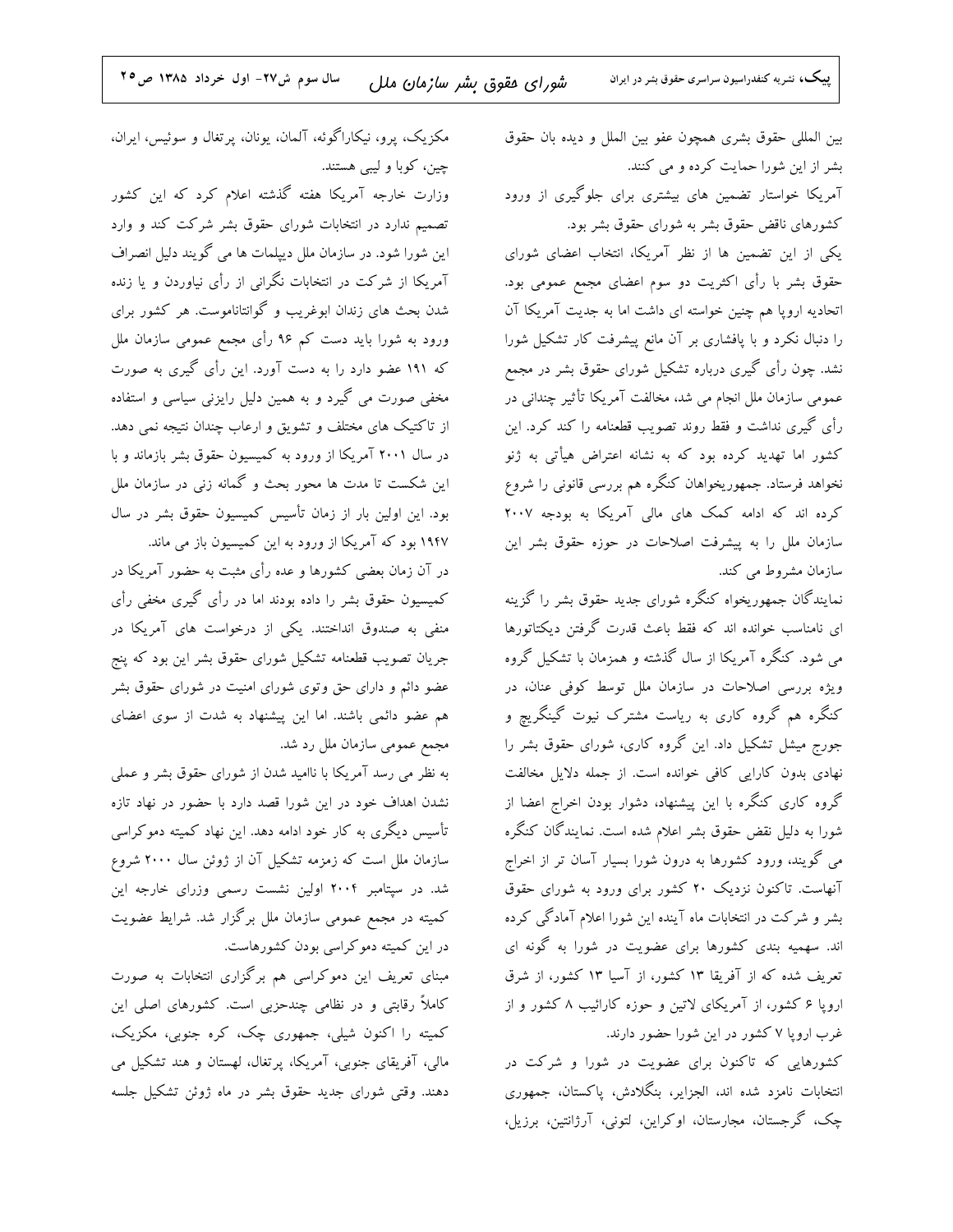دهد، بحران دارفور در سودان و شرایط حقوق بشری ترکیه اولین موضوعات در دستور کار خواهند بود.

از این شورا حمایت کنید

اظهارات کوفی عنان به هنگام تصویب طرح " شورای حقوق بشر" در مجمع عمومی سازمان ملل در اقدامی تاریخی و به یادماندنی با اکثریت آرا به تصویب شورای ۴۷ عضوی حقوق بشر رأی داد. انتخابات اعضای این شورای جدید به معنای پشت سر گذاشتن روندهای گذشته و شروعی تازه، بسیار با اهمیت است. بنابراین همه اعضا باید به طور کامل از روند انتخابات و شورای جدید حمایت کنند. این شورا که اولین جلسه آن در ۱۹ ژوئن تشکیل می شود، جایگاهی عالی تر و پاسخگویی بیشتری نسبت به كميسيون مورد انتقاد قبلي خواهد داشت.

در روز ۹ ماه مه سازمان ملل اعضای اولین شورای حقوق بشر خود را انتخاب می کند. این لحظه می تواند و باید شروع جدیدی باشد برای همه کارهای حقوق بشری سازمان ملل. ۱۷۰ کشور از جمله همه هم پیمانان واشنگتن در ناتو به قطعنامه تشکیل شورای جدید حقوق بشر رأى مثبت دادند و اين اتفاق بزرگى است. دلايل زیادی وجود دارد برای اینکه امیدوار باشیم شورای جدید همه ویژگی های مثبت و برتر نظام قدیم را جمع کند و در کنار تغییرات مورد نیاز جدید، به عملکردی عالی برسد. همه آنها که خواستار عملی شدن این وعده و بهبود کار نهاد حقوق بشری سازمان ملل هستند اكنون چند هفته اى تا انتخابات اعضاى شورا زمان دارند تا این وعده را عملی کنند. نباید بگذاریم هیچ کشوری که به حقوق بشر اهمیت می دهد، در حاشیه این جریان بماند. همه باید به عملی نشدن این وعده و بهبود عملکرد این روند کمک کنند. علی رغم رأی مثبت امیدوارکننده به تشکیل این شورا، متأسفانه آمریکا به این قطعنامه رأی منفی داد و در کنار اسرائیل، جزایر مارشان و پالائو تنها اعضای مخالف تشکیل شورای حقوق بشر را تشكيل دادند.

می دانم مخالفت آمریکا به دلیل نگرانی از حضور بعضی کشورهای ناقض حقوق بشر در شورای جدید است. اما مجمع عمومی و رئیس آن، اعضای سازمان ملل را متقاعد کرده که مفادی را به قطعنامه بیافزایند که حضور ناقضان حقوق بشر در شورا را دشوار کند. اینکه اعضای شورا باید مستقیماً و تک به تک در رأی گیری مخفی و با رأی اکثریت مجمع عمومی انتخاب

شوند اقدام مهمی است. این به آن معنی است که دیگر اعضا مانند كميسيون قبلي حقوق بشر، فقط به دليل نبودن كانديداي رقيب از یک منطقه نمی توانند وارد شورای حقوق بشر شوند.

از سوی دیگر کشورهای عضو باید بالاترین استانداردهای ارتقا و حفاظت از حقوق بشر را دارا باشند و سوابق حقوق بشرى شان را به هیأت نظارت شورای حقوق بشر ارائه کنند تا این سوابق به طور مرتب در طول دوران عضویت کشورها، مورد بررسی و نظارت قرار گیرد. مجمع عمومی هم قدرت به تعلیق درآوردن عضویت کشورها در شورا را دارد و این قدرتی است که در گذشته وجود نداشته است. کمیسیون حقوق بشر در گذشته فقط اقدامات واکنشی نشان می داد اما شورای حقوق بشر وظیفه دارد در جلوگیری از موارد نقض حقوق بشر وارد عمل شود. اما همه اينها به حمايت اعضا بستگی دارد. با حمایت اعضا و عملی شدن همه بندهای قطعنامه تصویب شده، دیگر ناقضان حقوق بشر به راحتی نمی توانند وارد عمل شوند.

انتخاب اعضای شو رای حقوق بشر سازمان ملل



گفت و گو بادکتر عبدالکریم لاهیجی، معاون فدراسيون بين|لمللي جامعههاي حقوق بشر – مجمع عمومی سازمان ملل متحد در نيويورک اعضاي شوراي حقوق بشر این سازمان را انتخاب کرد. شورای حقوق بشر نهادي است جديد با ۴۷ عضو که قرار است جایگزین کمیسیون

حقوق بشر سازمان ملل شود. در سالهای اخیر به این کمیسیون انتقاد شديد مي شد كه كارآيي لازم را براي پاسداري از حقوق بشر در جهان ندارد. ایران هم داوطلب عضویت در این شورا شده بود، اما انتخاب نشد. كيواندخت قهاري از دكتر عبدالكريم لاهيجي، معاون فدراسیون بینالمللی جامعههای حقوق بشر، دعوت به شرکت در مصاحبهاي در اين باره کرد که در پی می خوانيد . آقای دکتر لاهیجی، سرانجام مجمع عمومی سازمان ملل متحد اعضای شورای حقوق بشر را انتخاب کرد و ایران که برای عضویت داوطلب شده بود، انتخاب نشد. خواهش می کنم در این باره توضیح بدهید که چرا؟

**عبدالکریم لاهیجی:** با توجه به اینکه تقسیم.بندی بر مبنای جغرافیایی ــ قارهای و به اعتبار وسعت و جمعیت هر یک از قارهها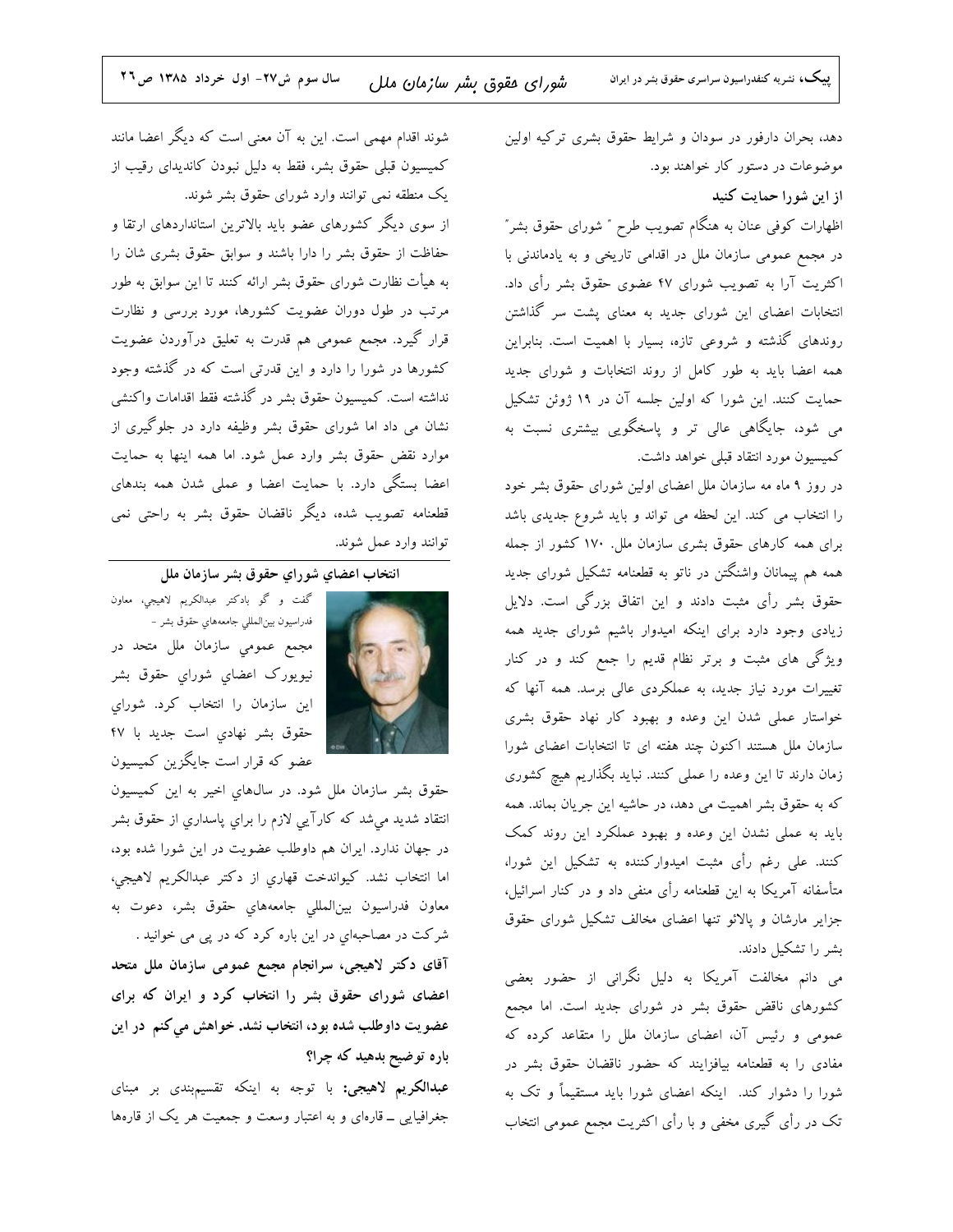صورت میگیرد، قاره آسیا و خاورمیانه ۱۳ عضو دارد و قاره آفریقا هم همینطور. در مورد قاره آسیا ۱۸ کشور داوطلب شده بودند که ۱۳ کشور عضو شدند، به لحاظ اینکه اصولا در آسیا، همچنانکه در آفریقا، به سختی می توان ۱۳ کشور را پیدا کرد که كارنامهي قابل قبولي، حتا، بصورت نسبي از نظر وضعيت حقوق بشر داشته باشند. اینجاست که، به اعتقاد من، انتخاب تابعی بوده از متغیر اهمیت و اعتبار دپیلماتیک و سیاسی- اقتصادی کشورهای داوطلب و در چنین زمینهایست که چین انتخاب میشود، با توجه به اینکه عضو شورای امنیت هم هست، و پاکستان و عربستان سعودی هم انتخاب میشوند و ایران انتخاب نمیشود. و از این نظر، فکر می کنم، یکی از درسهایی که میشود از این انتخاب گرفت، انزوای ایران است در جامعه بین|لمللی و در سازمان ملل متحد، هم در مقایسه با مقام کشورهای آسیایی و هم بویژه، در مقایسه با کشورهای عرب در دو قارهی آسیاــ آفریقا. در حالیکه بحرین، اردن و عربستان سعودی، اگر به وضعیت این کشورها درمنطقه نگاه کنیم، اینها انتخاب میشوند و ایران انتخاب نمیشود. درآفریقا هم ما میبینیم که سه کشور شمال آفریقا، الجزایر، مراکش و تونس انتخاب میشوند. از این نظر است که متاسفانه وضعیت ایران، به لحاظ دولت جمهوری اسلامی، هم از کشورهای آسیایی عقب تر است و هم از کشورهای عرب و مسلمان.

همانطور که اشاره کردید، با وجود توصیههای سازمانهای مدافع حقوق بشر کشورهایی مثل چین، عربستان سعودی و روسیه را انتخاب کردند. آیا میتوانیم بگوییم انتقادی که آمریکا کرده بود، در اینمورد که با مقررات جدید برای شورای حقوق بشر بازهم كشورهاى ناقض حقوق بشر عضو اين شورا مى شوند، درست است؟

عبدالکریم لاهیجی: انتقاد آمریکا کموبیش درست است، برای اینکه متاسفانه آمریکا خودش هم در سطح کشورهای ناقض حقوق بشر است، بویژه، با وضعیت وخیمی که در کشورهای عراق و تا حدودی افغانستان و در پایگاه نظامی گوانتانامو برای خودش بوجود آورده است. ولي اگر كشورهاي عضو سازمان ملل و ما مدافعان حقوق بشر مى خواستيم از پيشنهادات آمريكا تبعيت بكنيم، اصلا من فکر نمی کنم که شورای حقوق بشر بوجود میآمد، به لحاظ اینکه آمریکا پیشنهادش این بود که مجمع عمومی با

اکثریت سهچهارم اعضای این شورا را انتخاب بکند و ما میدانیم که در شرایط کنونی هم که با اکثریت نصف باضافهی یک بود، اعضای شورا به سختی انتخاب شدند. یادآوری می کنم، مثلا برای عضويت ١٣ كشور آفريقايي فقط ١٣ كشور داوطلب بودند. همين وضعیت کموبیش در مورد اروپای غربی و آمریکا هم بوده که برای ۷ عضویت فقط ۹ کشور درخواست عضویت کرده بودند. به عقیدهی من، با توجه به اینکه ترکیب سازمان ملل و ساختار منشور سازمان ملل بر این است که تمام کشورهای عضو سازمان ملل حقوق مساوی دارند و میتوانند در تمام نهادهای سازمان ملل عضویت داشته باشند، به استثنای شورای امنیت، من فکر می کنم که نتیجهی بدست آمده برای ما مدافعان حقوق بشر کم وبیش قابل پیش بینی بوده، با توجه به ترکیب مجمع عمومی سازمان ملل و ساختار سازمان ملل در منشور آن.

با توجه به ترکیب اعضا و ساختار شورای حقوق بشر، انتظار تغییر محسوسی در کیفیت کار و میزان کارآیی این شورا را، از جمله در مورد کشورهایی مثل ایران، دارید؟

عبدالکریم لاهیجی: من این امید را دارم، بخاطر اینکه ترکیب این شورا، هرچند ترکیب آرمانی نیست، اما از ۴۷ کشوری که انتخاب شدهاند، ۳۰ کشور کموبیش صلاحیت عضویت در این شورا را دارند و تقریبا دوسوم اعضای این شورا واجد صلاحیت هستند. بنابراین، باید امیدوار بود که این شورا کارنامهی بهتری از کمیسیون حقوق بشر داشته باشد، بخصوص که مدت زمان تشکیل اش هم بیش از کمیسیون است و حتا اگر طی ماههای آینده شورا مواجه بشود به کشوری مثل عربستان سعودی که در آن وضعیت حقوق بشر به چنان وخامتی رسیده است که نمیتواند به عضویت خودش در شورا ادامه بدهد. میدانید که در اساسنامه پیش بینی شده است که با اکثریت دوسوم میشود عضویت یک کشور را به حالت تعلیق درآورد. در هرحال، من فکر می کنم، این شورا با ترکیب کنونی|ش میتواند کارنامه بهتری از کمیسیون حقوق بشر، بویژه، نسبت به دهسال گذشته داشته باشد.

هیچ کس نباید شکّنجه شو<sup>ّ</sup>د یا تحت مجازات یارفتارظالمانه، ضد انسانی یا تحقیرآمیز قرار **گیر د.** ماده ۵ اعلامیه جهانی حقوق بشر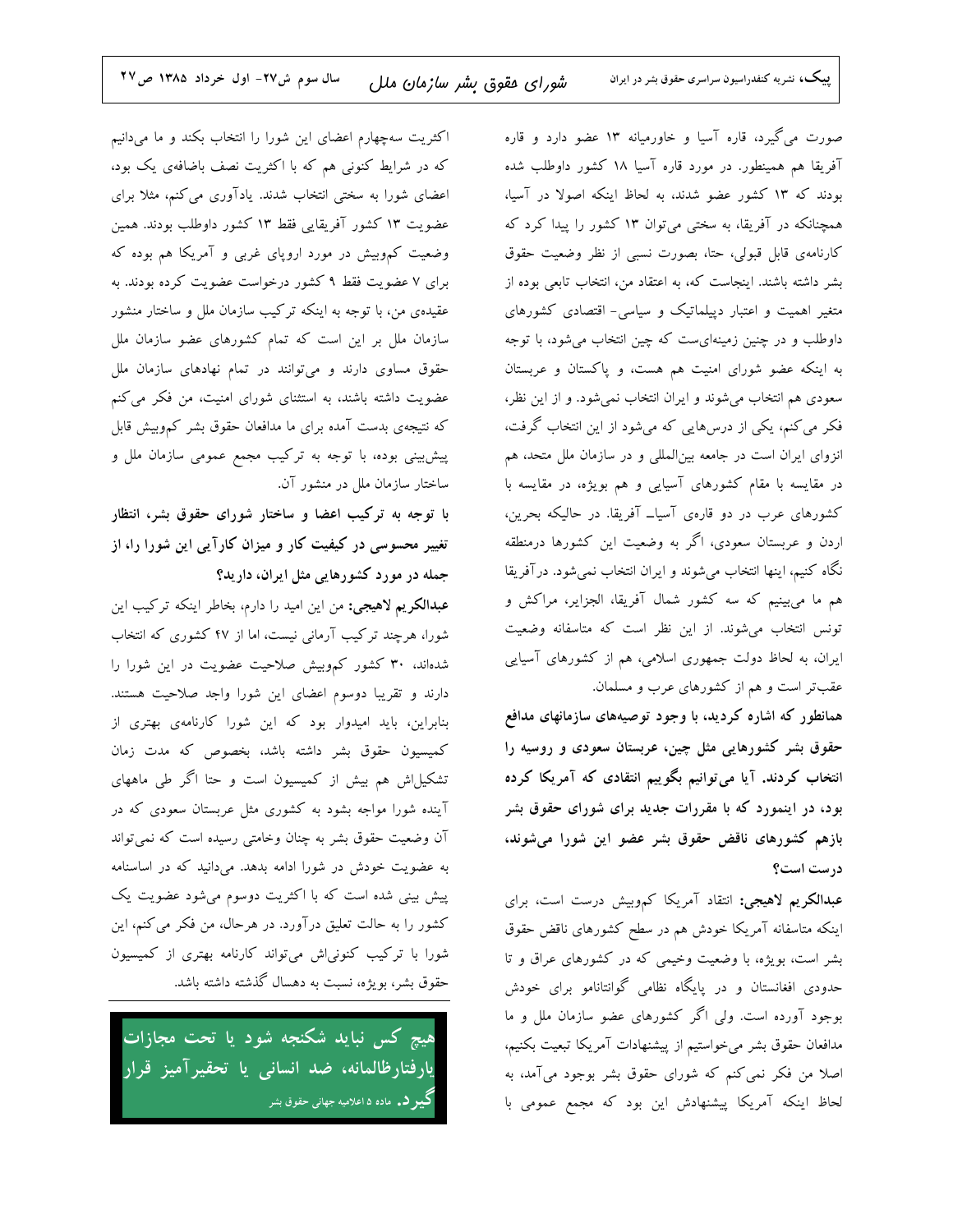Defenders of Human Rights Center

نگرانی از بازداشت جهانبلگو

نرگس محمدی، سخنگوی کانون مدافعان حقوق بشر در یک گفتوگو با اشاره به جلسه صبح امروز كانون مدافعان حقوق بشر گفت: در این جلسه موضوع بازداشت و نحوه نگهداری رامین جهانبگلو مورد بحث و بررسی قرار

گرفت و اعضا به اتفاق آرا بازداشت و انتساب اتهام جاسوسی به وی را بی پایه و اساس دانستند. وی افزود: کانون مدافعان حقوق بشر نگرانی خود را از بازداشت جهانبگلو و وضعیت نگهداری وی به دلیل اینکه هیچ اطلاعی از وی در دست نیست، ابراز میدارد.

محمدی با بیان اینکه کانون مدافعان حقوق بشر در این جلسه، سیاستهایی مبنی بر کنترل فعالان دانشجویی از طریق محرومیت از ادامه تحصیل و اخراج آنها از دانشگاهها را خلاف اعلامیه جهانی حقوق بشر و اصول قانون اساسی دانست، گفت: طبق ماده ۲۶ اعلامیه جهانی حقوق بشر هر فرد حق ادامه تحصیل دارد و ممانعت از ادامه تحصیل وی علاوه بر اینکه خلاف موازین حقوق بشر است، با قانون اساسی نیز مغایرت دارد.

سخنگوی کانون مدافعان حقوق بشر با اشاره به اخراج پیمان عارف و محمد دردکشان از دانشگاه و ممانعت از ادامه تحصیل مهدی امینیزاده و بهنام امینی از فعالان جنبش دانشجویی، گفت: این اقدامات موجی از نگرانی را در بین جامعه دانشجویی ایجاد کرده است، بر همین اساس کانون مدافعان حقوق بشر خواستار اصلاح این موارد است. وی همچنین با اشاره به اقدام شهرداری اصفهان در قطع درختان چارباغ اصفهان برای عبور مترو از زیر این بنای تاریخی، گفت: کانون مدافعان حقوق بشر ضمن اظهار نگرانی از این اقدام شهرداری اصفهان، در بیانیهای به توضیح این اقدام خلاف قانون ميپردازد.

انتقاد نسبت به ردصلاحیت سلطانی در انتخابات کانون وکلا در بیانیه کانون مدافعان حقوق بشر نسبت به ردصلاحیت سلطانی در انتخابات کانون وکلا آمده است: از دیرباز قانونگریزان با مانع تراشیهای خود و به شیوههای گوناگون سعی در جلوگیری از تحقق استقلال كانون وكلا دادگسترى داشتهاند اما علىرغم .<br>تلاشهای ضد استقلالی، در نهایت با سعی و کوشش حقوقدانان و

وكلاي دورانديش وحق طلب، لايحه استقلال كانون وكلا دادگستری در سال ۱۳۳۱ به همت مرحوم دکتر محمد مصدق به تصويب رسيد.

این بیانیه می|فزاید: متأسفانه در دهههای اخیر عدهای قانونگریز دست از تلاش بر نداشته و به طرق مختلف با اقداماتی از قبیل جلوگیری از برگزاری انتخابات هیأت مدیره به مدت ۱۸ سال و نیز تصویب قانون کیفیت اخذ پروانه وکالت در سال ۷۶ و همچنین ایجاد جریان موازی به نام کارشناسان حقوقی قوه قضاییه موضوع ماده ۱۸۷ قانون برنامه سوم توسعه سعی در کم,رنگ نمودن این استقلال و حتی از بین بردن آن نمودهاند.

در ادامه این بیانیه آمده است: انتخابات دوره بیست و چهارم کانون وکلا دادگستری مرکز نیز از این تعرضات و تلاشهای غیرقانونی مصون نمانده و مخالفین استقلال کانون وکلا در شب برگزاری انتخابات با ارسال لیست ۱۴ نفرهای از کاندیداها ــ آن هم با دخالت مقامی غیرمسوول ــ تلاش در جهت ایجاد مانع بر سر راه انتخابات نمودند که با هوشیاری هیات مدیره و هیات نظارت بر انتخابات و نمایندگان تشکلهای انتخاباتی این اقدامات غیر قانونی خنثی و بی|ثر گردید و انتخابات دوره بیست و چهارم هیأت مدیره کانون وکلای دادگستری مرکز طبق موازین قانونی انجام گرفت و هيأت نظارت نيز صحت آن را تاييد نمود.

این بیانیه در ادامه آورده است: متأسفانه در تاریخ ۸۴/۱۲/۲۲ (یعنی چهار روز پس از برگزاری انتخابات) نامهای که فاقد وجاهت قضایی است به کانون وکلای دادگستری مرکز واصل و ضمن آن مبادرت به اعلام ردصلاحیت آقای عبدالفتاح سلطانی گردیده که این اقدام آن هم در این مقطع زمانی سوال برانگیز است و تأسف انگیزتر اینکه هیات نظارت بر انتخابات دوره بیست و چهارم کانون وکلای دادگستری مرکز با اکثریت شکنندهای بر این عمل غیرقانونی مهر صحت نهاده است و در آخرین اقدام تصمیمی (ظاهرا از ناحیه شعبه اول دادگاه انتظامی قضات) و در خارج از موعد قانونی به کانون وکلا ارسال شده که برخلاف معمول فاقد شماره شعبه و فاقد نام دادرسان و حتی امضای قضات رسیدگی کننده میباشد و ضمن تصمیم غیرقانونی و حتی غیرمعمول فوقالذكر بدون پاسخ به دلايل اعتراض عبدالفتاح سلطاني و بدون ارایه دلیل اعتراض ایشان مردود اعلام شده است.این بیانیه میافزاید: کانون مدافعان حقوق بشر اقدامات انجامشده خلاف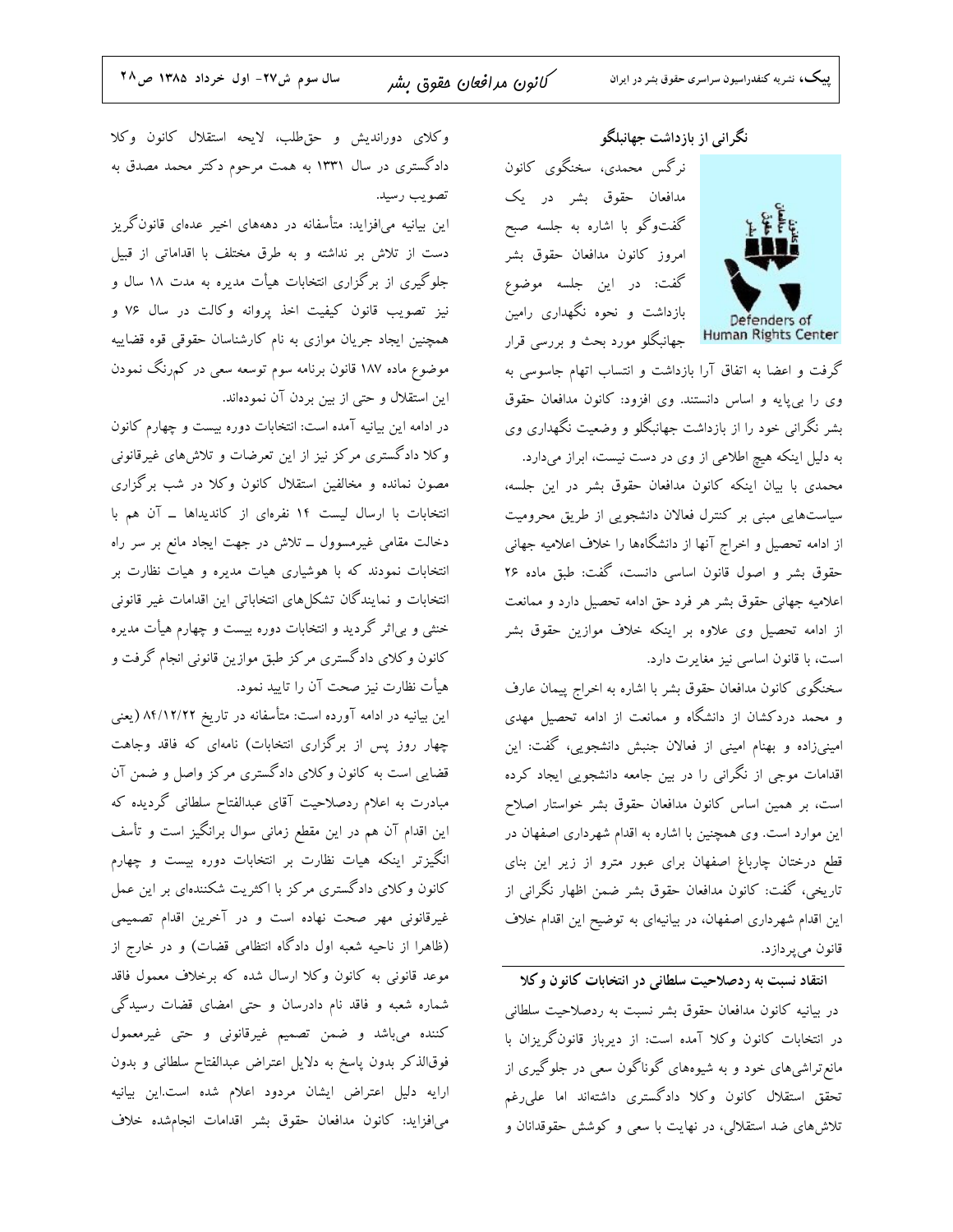موازین و خلاف قانون یکی از قضات یکی از شعب دادگاه انتظامی قضات و هیأت نظارت انتخابات دوره بیست و چهارم هیأت مدیره کانون وکلای دادگستری مرکز و مردود شمردن اعتراض سلطانی بدون ارایه دلیل را که نتیجه آن بی حرمتی به وکلایی که با اکثریت قاطع به آقای عبدالفتاح سلطانی رأی دادهاند، میباشد و نادیده گرفتن حق قانونی ایشان در خصوص عضویت در هیات مدیره به عنوان یکی از حقوق اجتماعی ایشان را محکوم مینماید.

گفت وگوی ؒفوکوس ؒ با عضو کانون مدافعان حقوق بشر

گفت وگوی هفته نامه آلمانی Focus آوریل ۲۰۰۶) با شیرین عبادی در باره حمله به ایران، مسئله اتمي، هولوکاست و … سئوال: پس از به قدرت رسیدن آیت الله خمینی شما شغل وکالت خود را از دست دادید و بناحق به زندان افتاديد. از دو سوء قصد جان سالم بدر



بردید . شوهر خواهرتان به جرم داشتن آرزوی ایرانی دیگراعدام شد. گاهی فکر کردید که کشور را ترک کنید؟ پاسخ: من به وطنم علاقه مند هستم و میل دارم در ایران زندگی کنم. هیچ گاه چنین فکری به ذهنم خطور نکرد. ــ اما بسیاری از هم وطنان شما کشور را ترک کردند. ــ هرانسانی حق انتخاب آزادانه محل زندگی خود را دارد. من میخواهم در وطنم زندگی کنم. \_ ترسیم شما از ۲۷ سال گذشته ایران ما را به یاد دو دظام آپارتاید و آلمان شرقی می|ندازد. به نظر می٫سد که ایران مخلوطی از نظام آپارتاید بخاطر سرکوب زنان و نظام آلمان شرقی بخاطر جاسوسی و دموکراسی کاذب است. چرا ایرانیها به این رژیم اجازه انجام هرکاری را میدهند؟ مگر این ایرانیها همانهایی نیستند که یک بار موفق به طرد شاه شدند...

\_ در این دوران ما یک انقلاب و یک جنگ هشت ساله را از سر گذاراندیم. مردم از جنگ و خونریزی خسته شدهاند. به همین خاطر مخالف یک انقلاب دیگر هستند و خواهان اصلاحات می؛شند. دوران سرنگون کردن سپری شده است. زیرا این کار حاصلی جز خشونت و خونریزی برای جامعه ندارد.

\_ اما اصلاحات آقای خاتمی به نتیجه مورد دلخواه نرسید.

\_ علت عدم موفقیت خاتمی مخالفت و مقاومت نیروهای محافظه کار است. اما این به معنای شکست جنبش اصلاح طلبی نيست. \_ آيا علت عدم موفقيت اصلاحات خروج دسته جمعي روشن فکران، فعالین و طرفداران آزادی از کشور نیست؟ \_ نه. مردم کشور ما هم فعالند و هم آماده مبارزه برای اصلاحات هستند. دلیل آن هم شمار بزرگ زندانیان سیاسی است. ـ آيا از تعداد زندانيان اطلاع داريد؟ ــ خیر. رژیم حاضر به انتشار لیست زندانیان سیاسی نیست. متأسفانه بسیاری از خانوادهها هم از اعلام علنی زندانی شدن عضو خانواده خود واهمه دارند. ـ در انتخابات اخیر ریاست جمهوری ۱۷ میلیون ایرانی به امید بهتر شدن اوضاع کشور به احمدی نژاد رأی دادند. آیا نشانههایی هست که گویا اوضاع در حال بهبود یافتن هستند؟ \_ متأسفانه نه. مهمترین وعده آقای احمدی نژاد در انتخابات غلبه بر تورم اقتصادی است. اما تا کنون نه تنها موفق به این کار نشد، بلکه بر خلاف آن قیمت کالاها گرانتر شده است. ـ در عرصه سیاست خارجی رییس جمهور ایران قبل از هرچیز بخاطر اظهاراتش در مورد اسراییل معروف شده است. براستی تفکر و نظرات وی در باب هولوکاست از کجا نشأت میگیرد؟ آموزش کتابهای درسی شما در باب هولوکاست چیست؟ \_ در مدارس به ما آموخته شد که هیتلر و مسیحیها تعداد زیادی از بهودیان را قتل عام کردهاند. ــ از ابعاد و وسعت نابودی یهودیان هم حرفی به میان میآمد؟ ــ در بسیاری از دروس تاریخ موضوع هولوکاست مفصلا تشریح نمي شد. ـ چرا احمدی نژاد ادعا می کند که هولوکاست افسانهای بیش نست؟ \_این را از خودشان بپرسید. \_ با علم به این مسائل برای شما قابل درک است که اسراییل تمام سعی خود را خواهد کرد تا ایران به سلاح اتمی دست پیدا نکند؟ \_ اگر منظور شما حمله نظامی به ایران است، باید بگویم که من مخالف هستم. \_ آیا شما از بررسی شدن پرونده ایران در شورای امنیت سازمان ملل و متقاعد کردن ایران برای انصراف از غنی سازی اورانیوم حمایت می کنید؟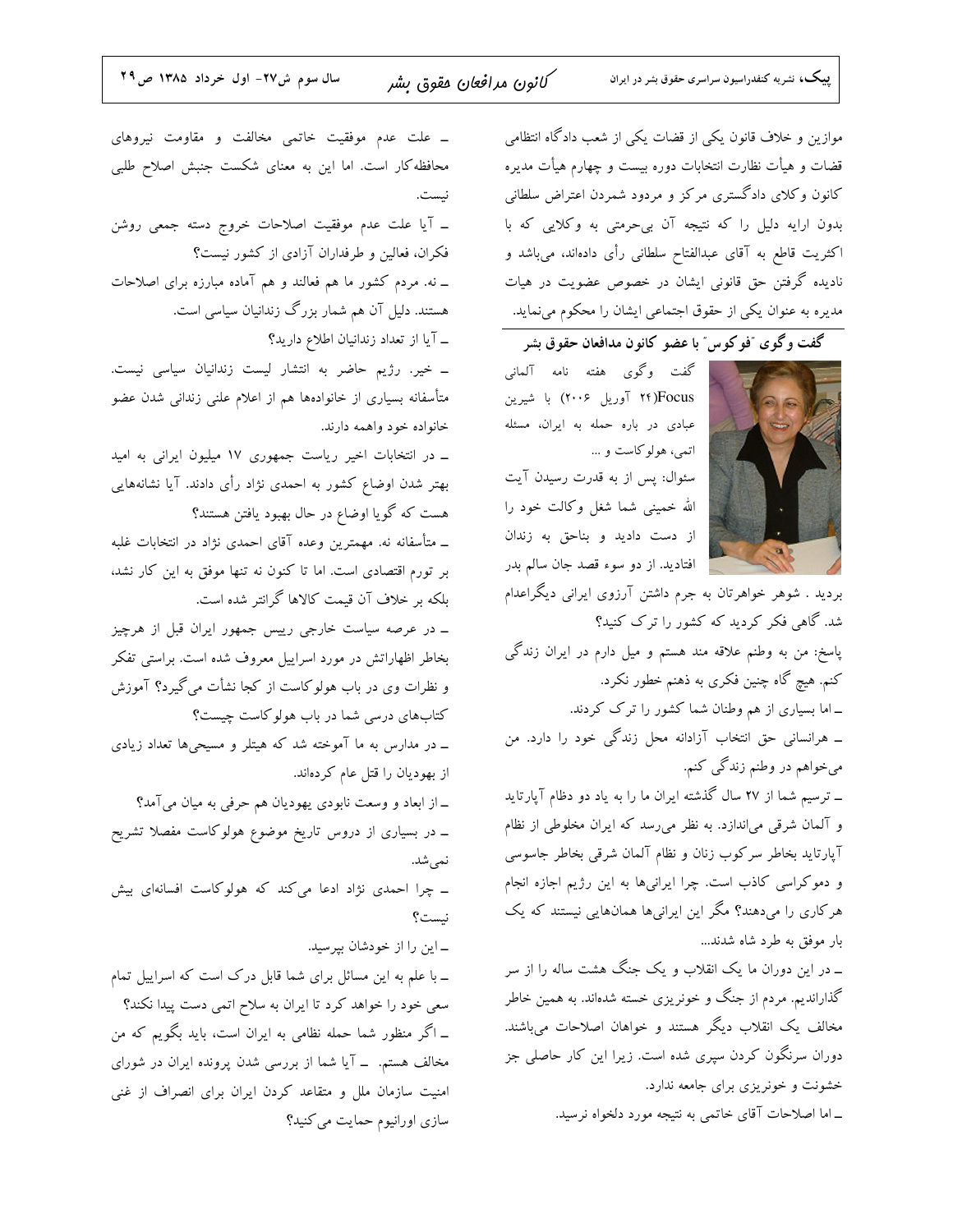سال سوم ش٢٧- اول خرداد ١٣٨٥ ص ٣٠

\_ آيا در جريان اعتراضات و تظاهرات كشور هستيد؟ \_ بله، همیشه. این اعتراضات، اعتراضاتی علیه بیکاری فراگیر و علیه مزد ناچیزی که پاسخ گوی زندگی عادی مردم نیست. \_ در پاییز ۲۰۰۳ شما برنده جایزه صلح نوبل شدید. اعطای جایزه در واقع حاوی پیام سیاسی کمیته نوبل به رژیم تهران بود. از آن زمان تاکنون تغییری در فضای تعقیب و فشار بر مخالفین بوجود آمده است؟

ــ نه زیاد. در این مدت فقط یک قانون به سود زنان تصویب شد، يعني قانون سرپرستي بچەھا. برگردان مجید روشن زاده ـ برلین

تاسیس انجمن زنان برنده جایزه صلح نوبل

شیرین عبادی از اعضا بنیادین کانون مدافعان حقوق بشر در گفتوگو یی، با اعلام این خبر گفت: تاکنون ۱۲ زن موفق شدهاند جایزه صلح نوبل را تصاحب کنند که پنج تن آنها از میان ما رفتهاند. وى افزود: به پيشنهاد بنده هفت زن برنده جايزه صلح نوبل که در قید حیات هستند و در کشورهای ایران, آمریکا, ایرلند(دو نفر)، برمه, کنیا و گواتمالا زندگی میکنند و دور هم گرد آمدند و پس از یک ساعت بحث و گفتوگو، انجمن زنان برنده جایزه صلح نوبل را تاسیس کردند. عبادی با بیان اینکه این انجمن بین|لمللی و غیرانتفاعی است، هدف از تاسیس آن را بررسی مسائل و مشکلات زنان در سراسر جهان عنوان کرد و گفت: انجمن زنان برنده جایزه صلح نوبل روز نهم آوریل ۲۰۰۶ مطابق با بیسستم فروردین ماه سال ۸۵ به طور رسمی اعلام موجودیت کرد.

وی افزود: دفتر مرکزی این انجمن در کشور کاناداست و طبق مقررات اساسنامه، زنان برنده جایزه صلح نوبل عضو اعضای دائمی هیات مدیره هستند و هر کدام دو کارشناس صاحب نظر در زمینه مشکلات زنان منطقه خود معرفی می کنند تا موضوعات کارشناسی شده و در سطح بین المللی با مردم دنیا مطرح شود. عبادی تصریح کرد: یکی از اقدامات این انجمن برگزاری کنفرانس بین|لمللی در هر سال است که بر این اساس اولین کنفرانس بین المللی قرار است در ۲۰ فر وردین سال ۸۶ در اروپا و با عنوان «نقش زنان در پیشبرد صلح خاورمیانه» برگزار میشود. اولین بانوی ایرانی برنده جایزه صلح نوبل افزود: در کنفرانسهای بین|لمللی کلیه زنان برنده جایزه صلح نوبل حضور خواهند داشت و از کشورهای مختلف نیز كارشناساني براي ايراد سخنراني دعوت خواهند شد.

ـ سازمان ملل و شورای امنیت نماد وجدان جهانیاند و من اطمینان دارم که تصمیمات اتخاذ شدهاش به مرحله اجرا در خواهند آمد. حال این تصمیمات خواه در مورد ایران و یا خواه اسراییل باشند. \_ آیا ایران با وجود ذخایر عظیم گاز و نفت نیاز به تکنولوژی اتمی دارد؟

ــ در این مورد نمیتوانم چیزی بگویم. در امور تهیه و تولید انرژی صاحب نظر نيستم.

هرف از تاسیس انجمن زنان برنره بایزه صلح نوبل بررسی مسائل و مشکلات زنان در سراسر مِهان عنوان كرد و گفت: انمِمن زنان برنده مِايزه صلح نوبل روز نهم آوریل ۲۰۰۶ مطابق با بیسستم فرورزین ماه سال ۸۵ به طور رسمی اعلام موہوریت کرر. رفتر مرکزی این انعمن <sub>د</sub>ر کشور کاناداست و طبق مقررات اساسنامه، زنان برنره بایزه صلح نوبل عضو اعضای رائمی هیات مریره هستنر و هر کرام <sub>د</sub>و ک*ار*شناس صامب نظر در زمینه مشكلات زنان منطقه فور معرفی میكنند تا موضوعات کارشناسی شره و در سطح بین المللی با مرر<sup>م</sup> ر*نیا مطرح* شور.

ـ در آمد نفت ایران به میلیاردها دلار می رسد. این پول به جیب چه کسی میرود. ظاهرا فقط مبلغ ناجیزی عاید مردم میشود... ــ طبق گزارش سازمان ملل از هرهفت ایرانی یک نفر زیر خط فقر زندگی می کند. این رقم برای کشور ثروتمندی مانند ایران رقم بسیار منفی است و این ناشی از اداره نادرست اقتصاد و نظام اداری که بر رشوه خواری و اجحاف استوار است.

ــ بسیاری از منتقدین بر این باوراند که انتخاب موضوع اتم از طرف احمدی نژاد در حقیقت به قصد فرار از پاسخ به موضوعات اصلی کشور و بخاطر ناتوانی در غلبه بر موج فزاینده نارضایتی مردم میباشد. آیا به نظر شما این درک درست است؟ ــ من هیج وقت عضو دولت نبودم و نمیدانم که در پشت درهای بسته چه می گذرد.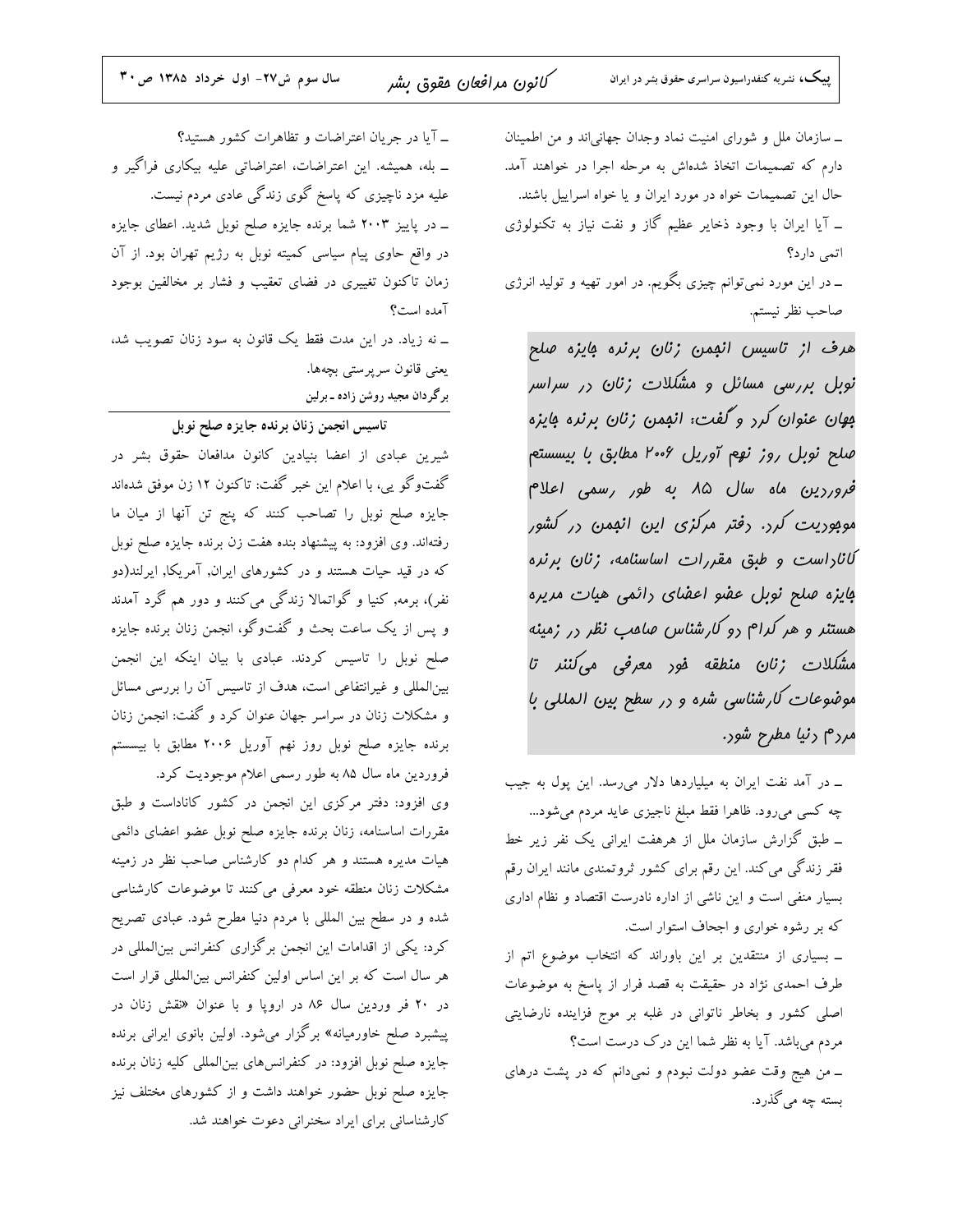بقيه از صفحه آخر

ماده پنجاهم مقررات این میثاق تمام واحدهای دولتهای فدرال (کشورهای هم عهد) را بدون محدوديت و يا استثنائي، شامل خواهد بود. ماده پنجاه و یکم

١- هر دولت عضو اين ميثاق ميتواند اصلاحيه اي (براي اين میثاق) پیشنهاد کند و متن آنرا نزد دبیر کل سازمان ملل متحد بسپارد. دبیر کل سازمان ملل متحد هر طرح اصلاحی پیشنهاد شده ای را به دولتهای عضو ارسال میدارد و از آنها درخواست میکند که به او اعلام دارند، آیا مایلند کنفرانسی از دولتهای عضو بمنظور بررسی و تصمیم گیری (اخذ رای) در باره طرحهای پیشنهادی، تشکیل گردد. در صورتیکه حداقل یک سوم دولتهای عضو موافق تشکیل چنین کنفرانسی باشند، دبیر کل، کنفرانسی را زیر نظر سازمان ملل متحد تشکیل خواهد داد. هر اصلاحی که مورد پذیرش اکثریت دولتهای حاضر و رای دهنده در کنفرانس قرار گیرد، (آن اصلاح) برای تصویب به مجمع عمومی سازمان ملل متحد ارائه خواهد شد.

۲– اصلاحات زمانی قدرت اجرائی پیدا خواهد کرد که به تصویب مجمع عمومی سازمان ملل متحد برسد و اکثریت دوسوم دولتهای عضو، آنرا بنا به روند قانونگذاری خود (قانون اساسی) پذیرفته ىاشند.

٣- وقتيكه اصلاحات، قدرت اجرائي پيدا ميكنند، براي آن دسته از دولتهائی که آنرا پذیرفته اند (اجرای) آن الزامی خواهد شد و سایر دولتهای عضو به مقررات این میثاق و هر گونه اصلاحیه ای که قبلا آنرا پذیرفته اند، موظف می باشند.

ماده پنجاه و دوم صرف نظر از اطلاعیه های صادر شده در بند ۵ ماده ۴۸، دبیر کل سازمان ملل متحد مراتب ویژه زیر را به تمام دولتهای مذکور در بند ۱ همان ماده، اطلاع خواهد داد: الف) امضاء ها، مصوبه ها و پیوستها بنا به ماده ۴۸ ب ) تاریخ قدرت اجرائی این میثاق بنا بر ماده ۴۹ و تاریخ قدرت اجرائی اصلاحات بنا به ماده ۵۱ ماده پنجاه و سوم

۱– متن های چینی، انگلیسی، فرانسه، روسی و اسپانیائی این میثاق دارای اعتباری برابر است و در بایگانی سازمان ملل متحد سیرده خواهد شد. ۲- دبیر کل سازمان ملل متحد رونوشت تائید شده این میثاق را برای کلیه دولتهای مذکور در ماده ۴۸ ارسال خواهد کرد.

هیمِیک از مقررات این میتاق نبایر به گونه ای تفسیر گردد که به مقررات منشور ملل متمر و اساسنامه های موسسات تفهیهی که معین کننره مسئولیتهای گونآگون ویژه سازمان ملل هستنر و (نیز) موسسات تفصصی مربوط به موضوعهای این میتاق، لطمه وارر آورر.

جمعیت دفاع از مقوق بشر در ایران Society of Human Rights in Iran - از آنجا که هر فردی میتواند بدون هیچگونه تبعیضی از کلیه حقوق و آزادیهای مندرج در اعلامیه جهانی حقوق بشر بهره مند گر دد. - از آنجا که هر کس حق دارد برقراری نظمی را بخواهد که از لحاظ اجتماعی و بین الملی، حقوق و آزادیهائی را که در اعلامیه جهانی حقوق بشر ذکر گردیده است، تامین نماید و آنها را بموقع اجراء گذارد. - از آنجا که حقوق انسانی را باید با وضع و اجرای قانون حمایت كرد تا بشر بعنوان آخرين علاج به قيام برضد سلطه انسان بر انسان مجبور نگردد. جمعیت دفاع از حقوق بشر در ایران تامین حقوق و آزادیهای مندرج در اعلامیه جهانی حقوق بشر را برای مردم ایران وجهه كوشش و همت خود قرار ميدهد. از مقدمه اساسنامه جمعیت دفاع از حقوق بشر در ایران www.polpiran.com

5122.CDN - C.P 49552 - Montreal. QC H3T